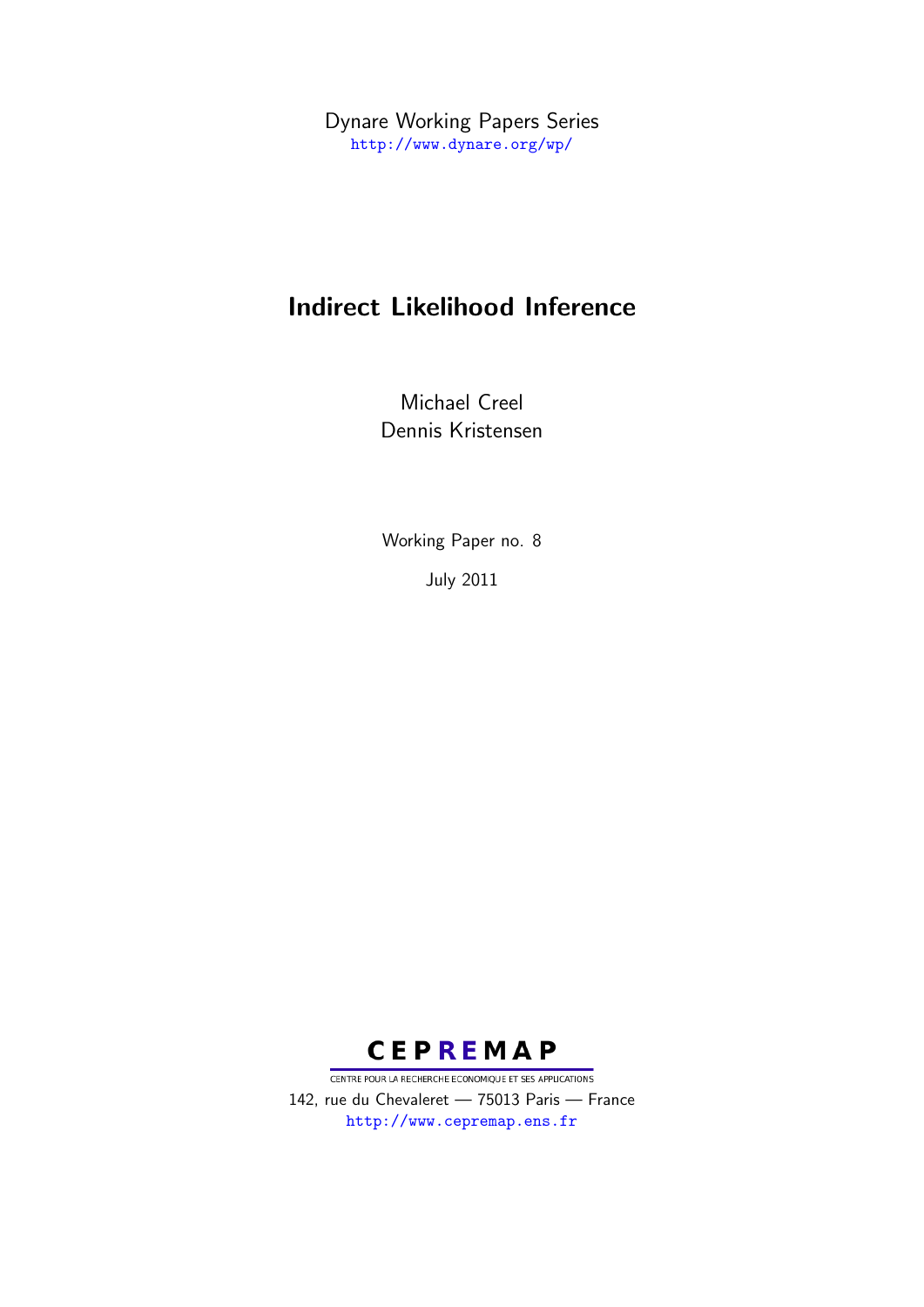### **INDIRECT LIKELIHOOD INFERENCE**

#### MICHAEL CREEL AND DENNIS KRISTENSEN

ABSTRACT. Given a sample from a fully specified parametric model, let  $Z_n$  be a given finite-dimensional statistic - for example, an initial estimator or a set of sample moments. We propose to (re-)estimate the parameters of the model by maximizing the likelihood of *Zn*. We call this the maximum indirect likelihood (MIL) estimator. We also propose a computationally tractable Bayesian version of the estimator which we refer to as a Bayesian Indirect Likelihood (BIL) estimator. In most cases, the density of the statistic will be of unknown form, and we develop simulated versions of the MIL and BIL estimators. We show that the indirect likelihood estimators are consistent and asymptotically normally distributed, with the same asymptotic variance as that of the corresponding efficient twostep GMM estimator based on the same statistic. However, our likelihood-based estimators, by taking into account the full finite-sample distribution of the statistic, are higher order efficient relative to GMM-type estimators. Furthermore, in many cases they enjoy a bias reduction property similar to that of the indirect inference estimator. Monte Carlo results for a number of applications including dynamic and nonlinear panel data models, a structural auction model and two DSGE models show that the proposed estimators indeed have attractive finite sample properties.

**Keywords:** indirect inference; maximum-likelihood; simulation-based methods; bias correction; Bayesian estimation.

**JEL codes:** C13, C14, C15, C33.

*Date*: May 2011.

We wish to thank M. Arellano, S. Bonhomme, C. Bos, F. Crudu, U. Müller, P.C.B. Phillips, E. Sentana and participants at seminars at Columbia University, Groningen University, Singapore Management University and at the Greater New York Area Econometrics Colloquium 2010 at NYU for helpful comments and suggestions. This work was supported by grants MICINN-ECO2009-11857, SGR2009-578, and NSF grant no. SES-0961596.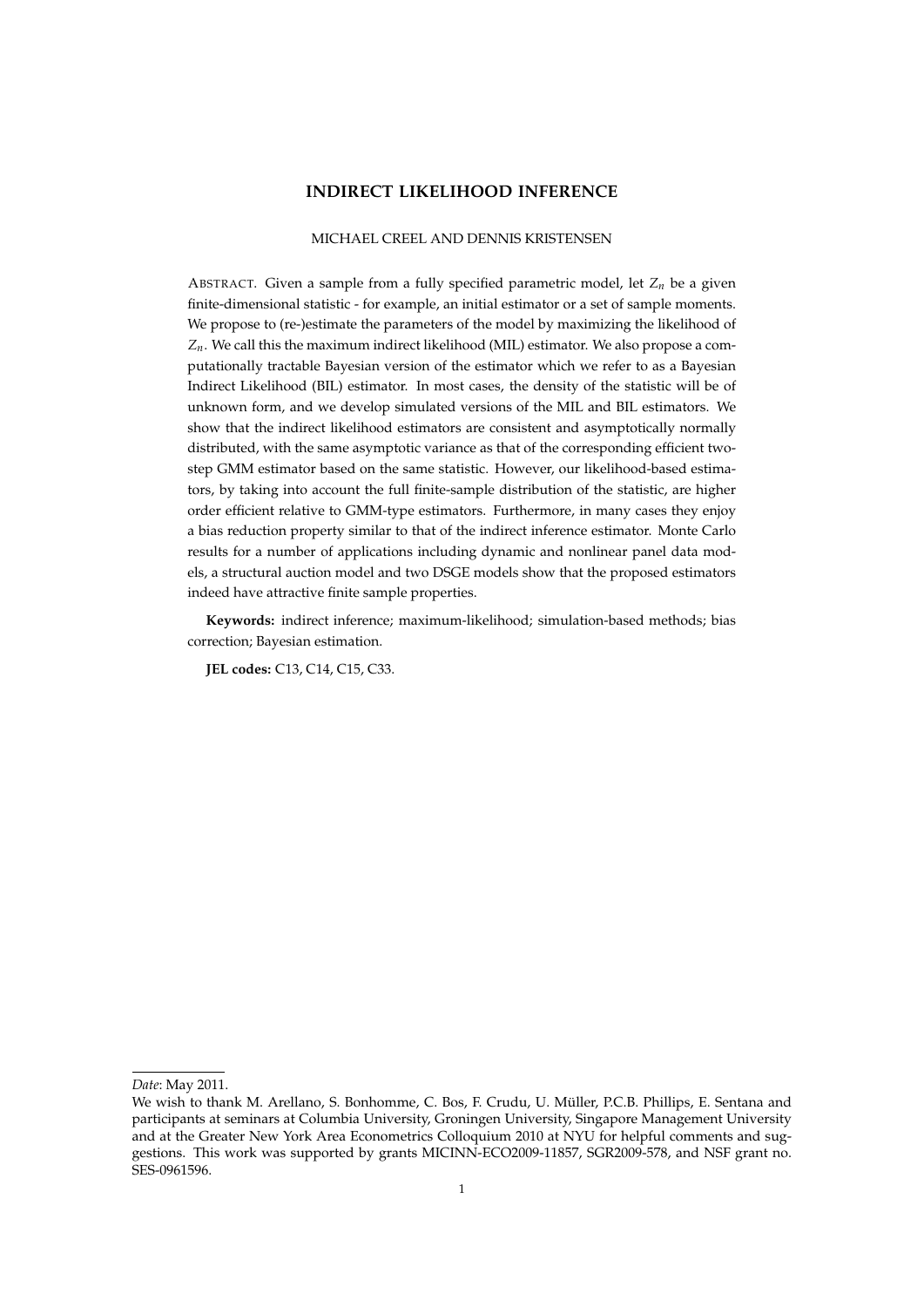## 1. INTRODUCTION

Suppose we have a fully specified and thus simulable model, indexed by a parameter  $\theta \in \Theta \subset \mathbb{R}^k$ . We have observed a sample  $Y_n = (y_1, ..., y_n)$  generated at the unknown true parameter value  $\theta_0$  about which we wish to learn. A natural tool to this end is the likelihood function,  $f(Y_n|\theta)$ , and the associated maximum likelihood estimator (MLE), which has a number of attractive large sample optimality properties. However, the MLE is in some situations difficult to compute due to the complexity of the model, and it may require numerical approximations that can deteriorate the performance of the resulting approximate MLE. For example, if the model involves latent variables, they must be integrated out in order to obtain the likelihood in terms of observables. Moreover, even if the MLE is easily computed, it may suffer from significant biases in finite samples with the resulting precision being rather poor, which complicates finite-sample inference. Wellknown examples are the biases of least-squares estimators in autoregressive models (Andrews, 1993) and in dynamic and nonlinear panel data models (Hahn and Kuersteiner, 2002; Hahn and Newey, 2004).

To deal with the issue of computational complexity, researchers often resort to GMMtype methods where a statistic  $Z_n = Z_n(Y_n)$  is used to draw inference regarding the parameter of interest. Suppose for example, that  $Z_n$  is a set of sample moments: Then a natural way to estimate parameters is to minimize the distance between sample and model-implied moments. When the form of the population moments are unknown, simulations may be used, and one obtains the simulated method of moments (SMM; McFadden, 1989; Duffie and Singleton, 1993). The indirect inference estimator (II; Gouriéroux, Monfort, Renault, 1993; Smith, 1993) proposes an alternative choice for *Zn*, namely as an extremum estimator based on an auxiliary model. The efficient method of moments (EMM; Gallant and Tauchen, 1996) sets *Z<sup>n</sup>* to be the score vector of an auxiliary model.

Similarly, there exist numerous methods designed to reduce biases in estimators such as bootstrap (Everaert and Pozzi, 2007; Hall and Horowitz, 1996), jackknife (Hahn and Newey, 2004; Kezdi, Hahn, and Solon, 2001), analytical methods (Hahn and Kuersteiner, 2002; Hahn and Newey, 2004) and II (Gouriéroux, Phillips and Yu, 2010; Gouriéroux, Renault and Touzi, 2000). Alternatively, one can adjust the estimator to obtain medianunbiased estimators; see e.g. Andrews (1993). With  $Z_n$  chosen as the initial estimator, one can think of these methods as a type of GMM procedure where the sample statistic is matched against its model implied version, e.g. its finite-sample mean or median to obtain a new, improved estimator. This is in particular the case with the II estimator when the auxiliary model is chosen as the actual model.

We here propose a method that offer finite-sample improvements over the aforemen-tioned estimation methods. As with all the above GMM-type estimators<sup>[1](#page-2-0)</sup>, we take as starting point some statistic  $Z_n$ , which, for example, could be an initial estimator of  $\theta_0$ , a set of sample moments, or an auxiliary model statistic as used in II. However, rather than minimizing some *L*<sub>2</sub>-distance, we propose to (re-)estimate the parameters of interest by

<span id="page-2-0"></span><sup>&</sup>lt;sup>1</sup>We use the term "GMM-type estimators" to refer to GMM, MSM, II or EMM estimators based upon a statistic  $Z_n$ , as described in the text.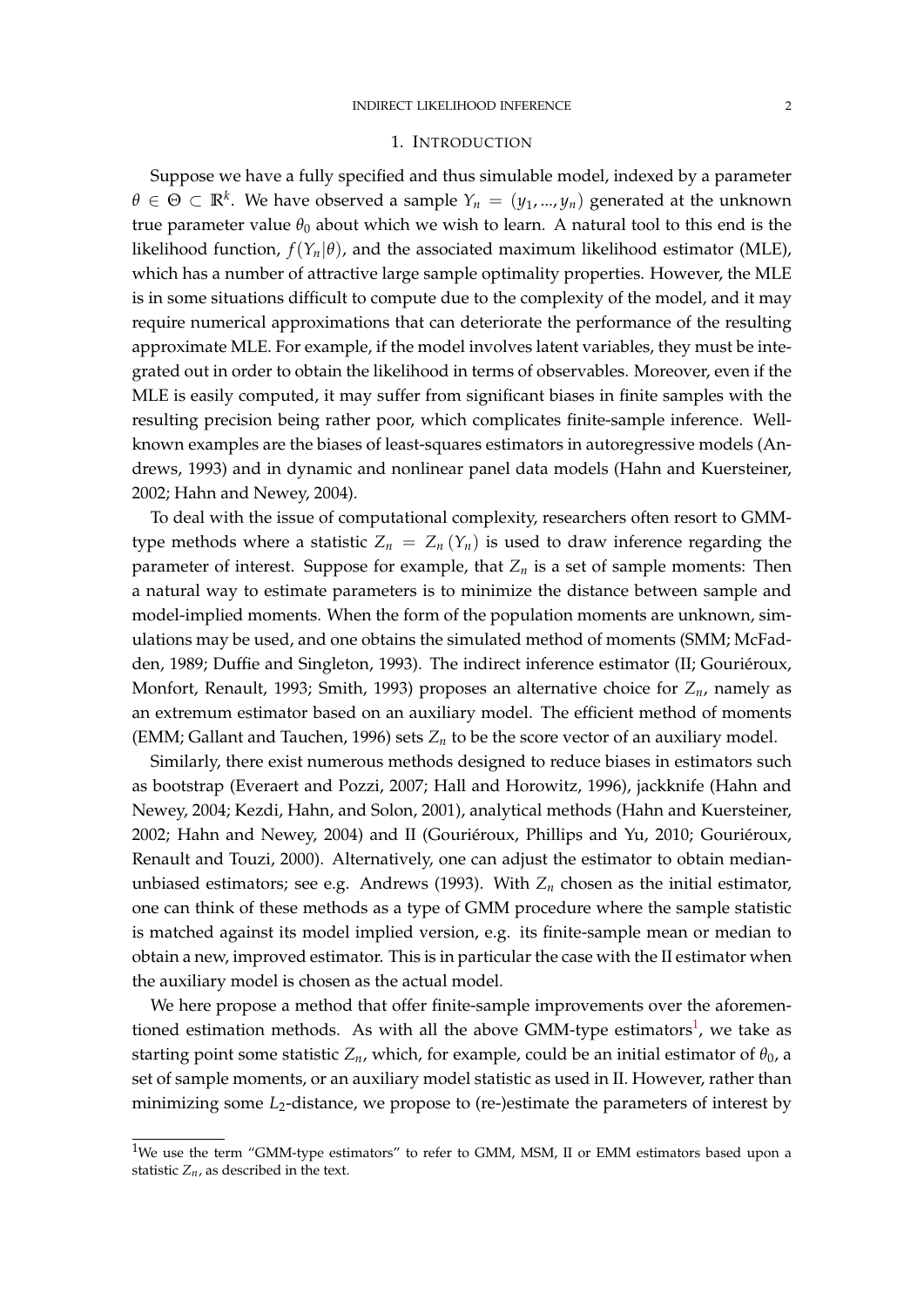maximizing the likelihood implied by  $Z_n$ . This leads to a maximum-likelihood type estimator which we call the maximum indirect likelihood estimator (MIL), since we operate though the statistic rather than on the sample directly. As a computationally attractive alternative to the MIL, we also propose a Bayesian version of our estimator which is termed a Bayesian indirect likelihood (BIL) estimator. These IL estimators offer finite-sample improvements over the corresponding GMM-type estimators based on the same statistic as

we will argue in the following. We derive the asymptotic distributions of the IL estimators and find that they are firstorder equivalent to the GMM estimator that is based on the same auxiliary statistic and uses an optimal weighting matrix. However, the former will in general enjoy better small sample performance compared to the latter for two reasons: First, while GMM estimators only utilize the first and second moment of the statistic, IL estimators are based on a full description of its finite sample distributional characteristics. As such, we expect them to be superior to the GMM estimator in terms of higher-order optimality criteria such as the "large deviations" principle (Bahadur, Zabell and Gupta, 1980), higher-order efficiency (Pfanzagl and Wefelmeyer, 1978), and large deviation probabilities of type II errors (Zeitouni and Gutman, 1991).

Second, the first-order equivalence results rely on the GMM estimator being computed using the optimal weighting matrix. Since this in general is unknown, it has to be estimated in order for the efficient GMM estimator to be feasible. This is particularly difficult in time series models where HAC-type estimators have to be employed. In contrast, for our estimators there is no need to estimate an optimal weighting matrix since the likelihood function already embodies the information inherent in the optimal weight matrix. This eliminates an important source of imprecision that can adversely affect the small sample performance of over identified GMM-type estimators (Altonji and Segal, 1996; Doran and Schmidt, 2006; Hansen, Heaton and Yaron, 1996).

To justify the above claims of higher-order optimality of the MIL over the corresponding GMM estimator, we provide a higher-order asymptotic analysis of both estimators. In particular, we demonstrate that while the competing estimators have same leading variance components, and so are first-order equivalent, the MIL estimator is third-order efficient in the sense that it has a smaller higher-order variance relative to the GMM estimators.

The implementation of the indirect likelihood estimators depends on the likelihood function of the statistic being available on closed form, which will normally not be the case. However, if the model is fully specified, our ability to learn about the likelihood of the statistic is limited only by willingness to do simulations. In particular, we formulate feasible versions of the MIL and BIL estimators by combining simulations with nonparametric density and regression techniques respectively as in, for example, Creel and Kristensen (2009), Fermanian and Salanié (2004), and Kristensen and Shin (2008). The simulated versions are shown to be asymptotically first-order equivalent to the infeasible MIL and BIL estimators as the number of simulations increases.

The above mentioned theoretical arguments for improved finite-sample performance of our indirect likelihood estimators over GMM-type estimators are supported by Monte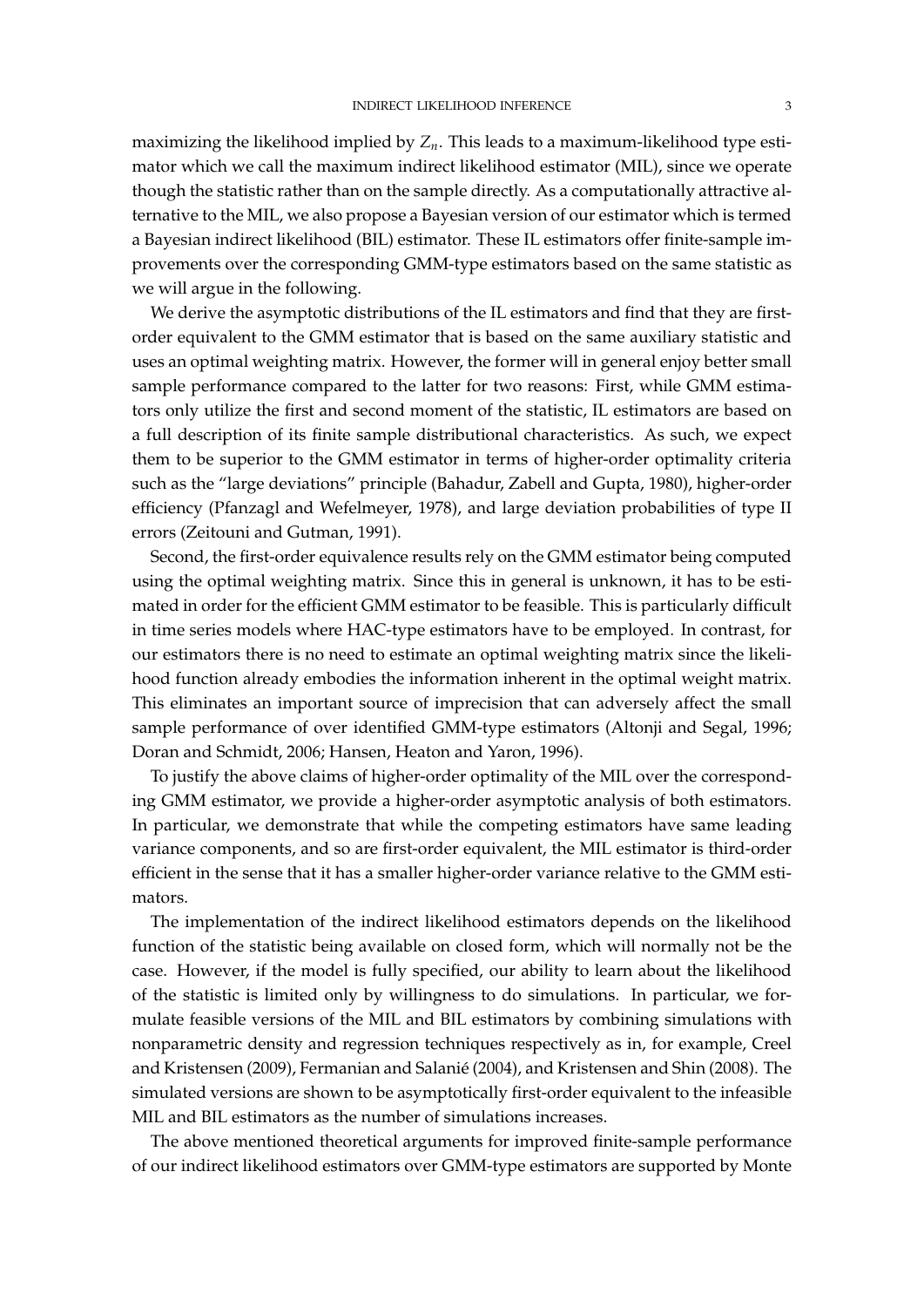Carlo results. We investigate the performance of the proposed estimators using a wide range of models, including time series, dynamic and nonlinear panel data, structural auction, and dynamic stochastic general equilibrium models. In terms of root mean squared error and bias, we find that the simulated version of the BIL estimator exhibits performance that is almost always as good, and in most cases better, than the corresponding GMM-type estimators. In particular, BIL is found to inherit the automated bias-correction feature of the standard Indirect Inference (II henceforth) estimators discussed above.

When this paper was nearly completed, we became aware of so-called Approximate Bayesian Computation (ABC) or likelihood-free Bayesian inference (see, e.g., Tavaré *et al.,* 1997; Marjoram *et al.,* 2003; Sisson, Fan and Tanaka, 2007) which are used in the biological sciences, including genetics, epidemiology and population biology. One form of ABC (Beaumont, Zhang and Balding, 2002) directly implements what we call the simulated BIL (SBIL) estimator. While the ABC literature is quite mature from an empirical point of view, no theoretical results are available for ABC estimators and their simulated versions, and so this paper offers a number of contributions in this direction. Moreover, the ABC literature only contains rather limited results on the BIL's finite-sample performance; we provide extensive Monte Carlo examples investigating this. As such, this paper provides an asymptotic theory and finite-sample analysis that has been missing for this literature.

The remains of the paper is organized as follows: Section 2 presents the indirect likelihood estimators, and Section 3 discusses their implementation. First- and higher-order theory of the estimators are developed in Sections 4 and 5 respectively. Section 6 contains the simulation studies, while Section 7 concludes. All proofs have been relegated to the Appendix.

# 2. INDIRECT LIKELIHOOD INFERENCE

We consider the setting described in the introduction, where we wish to learn about a parameter  $\theta \in \Theta \subset \mathbb{R}^k$  describing a model. Given a sample  $Y_n = (y_1, ..., y_n)$  from the model, we choose to make inference on *θ* through a *d*-dimensional statistic of the sample,  $Z_n = Z_n(Y_n) \in \mathbb{R}^d$  . We can think of  $Y_n$  as a (random) mapping taking a parameter value into the corresponding observed sample,  $Y_n = Y_n(\theta)$ . This in turn implies that the statistic also implicitly is a function of *θ* through the data, and write

<span id="page-4-1"></span>
$$
Z_n(\theta) \equiv Z_n(Y_n(\theta)).
$$

In particular, the observed statistic is this random mapping evaluated at the true parameter value which we denote  $\theta_0$ ,  $Z_n = Z_n(\theta_0)$ . Let  $f_n(Z_n|\theta)$  be the likelihood of the statistic for a given value of the parameter. Suppose for now that the likelihood of the statistic is known on closed form.<sup>[2](#page-4-0)</sup> We then propose to estimate the parameters by maximizing the indirect likelihood defined through *Zn*:

(1) 
$$
\hat{\theta}_{MIL} = \arg \sup_{\theta \in \Theta} \log f_n(Z_n|\theta).
$$

<span id="page-4-0"></span> $^2$ In general, this will not be the case; in the next section we therefore develop a simulated version of it.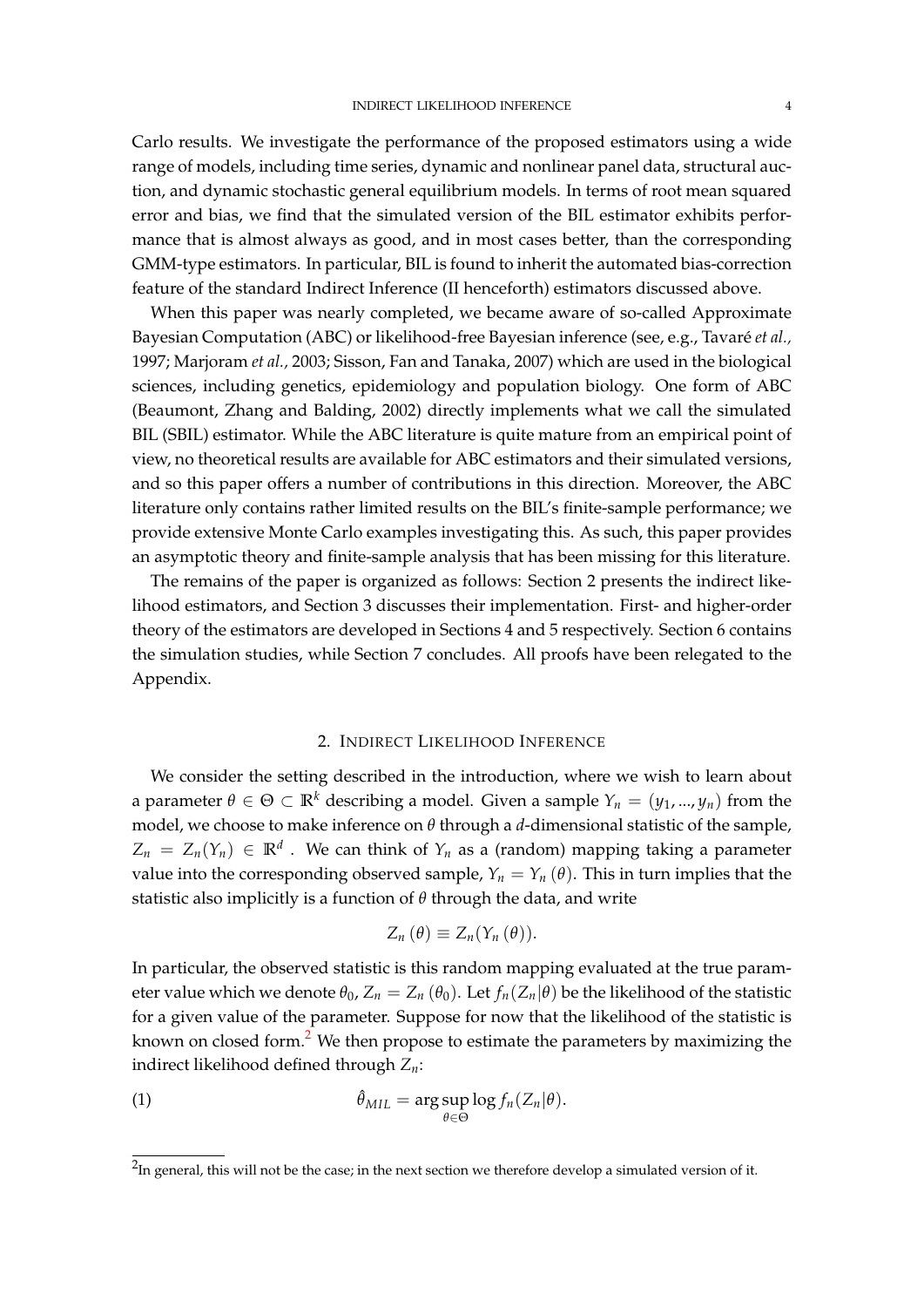The proposed estimator is indirect, because the sample data is filtered through a statistic, and we refer to the estimator as a maximum-indirect likelihood (MIL) estimator.

Compared to the actual MLE based on the full sample, the MIL estimator will in general suffer from an information loss and will only obtain full maximum-likelihood efficiency if the statistic is sufficient in the sense that it spans the score of the full sample log-likelihood. On the other hand, the computation of the indirect likelihood is a lowerdimensional problem compared to the full likelihood (dim  $(Z_n) < dim(Y_n)$ ). Moreover, even when the full MLE is computationally feasible, the IL estimator can be used to adjust for finite-sample biases as argued below. Finally, we note that the IL estimator in general will be more robust compared to the full MLE in that it can handle misspecified models and remains consistent as long as  $Z_n$  identifies the parameter of interest. These are to some extent shared by GMM estimators based on the same statistic. However, in finite samples the two estimators will perform differently, and the MIL will in general exhibit higher-order improvements relative to the GMM estimator. Two leading examples illustrating this general phenomenon are the following:

In the first example, suppose that we have available some initial estimator, say  $\hat{\theta}$ . Under suitable regularity conditions, this estimator will be asymptotically normally distributed centered around the true parameter value  $\theta_0$ . However, in finite samples the estimator will in general not be normally distributed and not be centered around  $\theta_0$ . It therefore appears sensible to try to learn about the estimator's finite-sample distribution, and utilize this information to obtain a better estimate. By choosing our statistic as  $Z_n = \hat{\theta}$ , the MIL estimator is an updated version of the initial estimator that takes into account the finite-sample characteristics of  $\hat{\theta}$ . In particular, we expect that the MIL estimator automatically adjusts for potential biases in the initial estimator. As such it is similar to the II bias adjustment mechanism reported in Gouriéroux, Renault and Touzi (2000) and Gouriéroux, Phillips and Yu (2010). However, since MIL estimator at the same time takes into account features of the distribution of  $\hat{\theta}$  beyond its first moment, it should be expected that it will in general dominate the II estimator.

As a second example, suppose  $Z_n$  has been chosen as a set of sample moments; this is for example the case with simulated method of moments. These are mean-unbiased estimators of the corresponding population means and so there is no need for bias adjustment. As such it would seem that a (two-step) GMM estimator based on *Z<sup>n</sup>* would suffice. However, the statistic may in finite samples still be non-Normally distributed and taking into account these features will improve the estimator. Furthermore, in the over identified case where  $d > k$ , the efficient GMM requires either knowledge or a preliminary estimator of the efficient weighting matrix. In contrast, the MIL automatically incorporates information about the efficient weight and as such is similar to the (generalized) empirical likelihood (GEL) estimator in that it utilizes the full distributional characteristics of the chosen statistic in the estimation of the parameters. As a consequence, the MIL estimator will share the higher-order optimality properties of the GEL (see Newey and Smith, 2004) and dominate the corresponding GMM estimator.

In certain situations, the optimization problem defining the MIL estimator may be difficult to solve numerically. The likelihood function  $\theta \mapsto f_n(Z_n|\theta)$  may be non convex,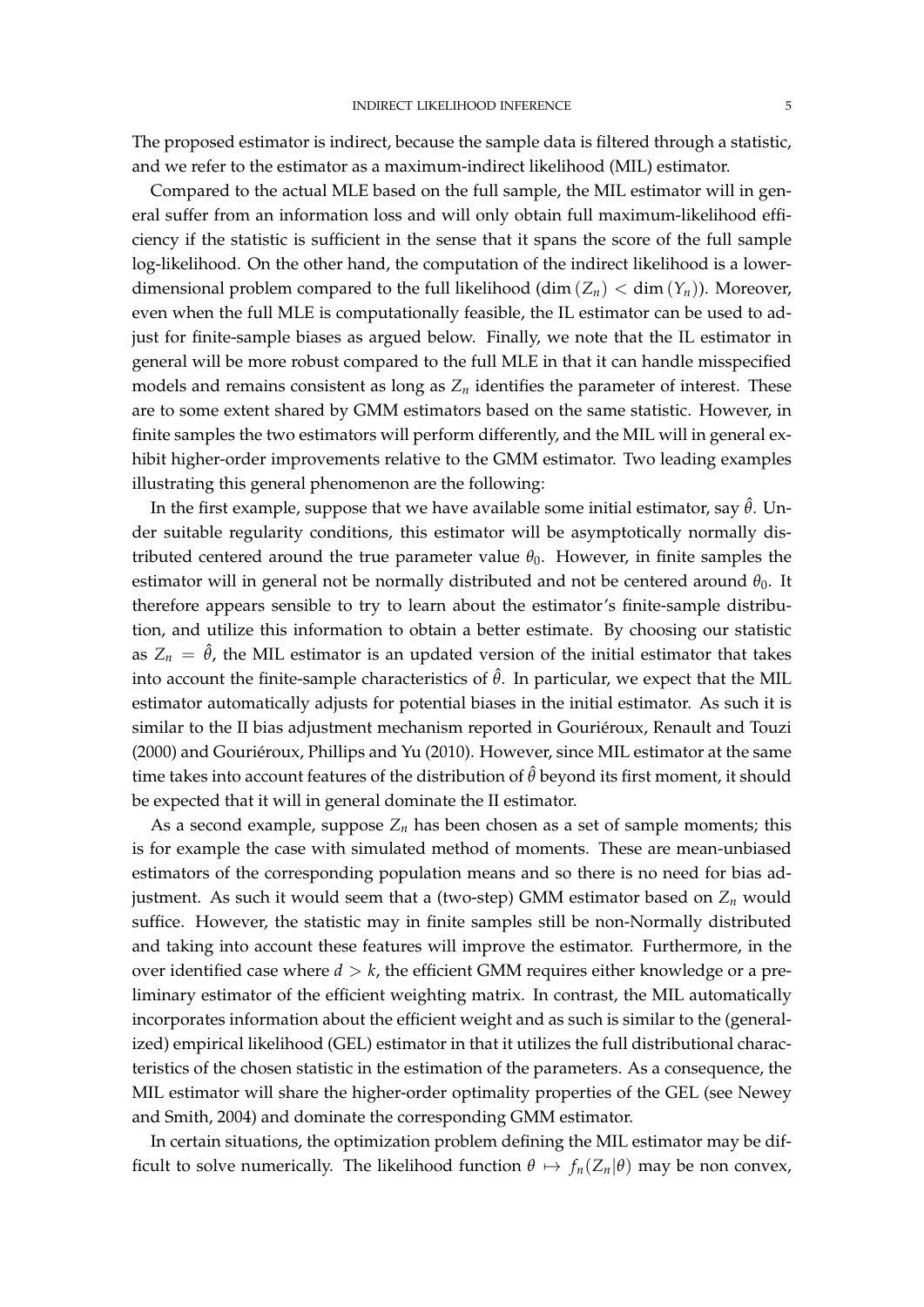have multiple local maxima, flat spots, or discontinuities, in which case the global maximizer,  $\hat{\theta}_{MIL}$ , can be difficult to compute in practice. These features may be even more pronounced when the estimation is based on a simulated version of the likelihood function. This is particularly an issue when the parameter space Θ is "large" since the search has to be done over a large-dimensional space. To circumvent these potential problems in the computation of  $\hat{\theta}_{MIL}$ , we introduce a Bayesian version of it as a computationally attractive alternative, since it does not require numerical optimization. In the simulation studies, we focus on the posterior mean of  $\theta$  given  $Z_n$  defined as

(2) 
$$
\hat{\theta}_{BIL} = \int_{\Theta} \theta f_n \left( \theta | Z_n \right) d\theta,
$$

where  $f_n(\theta|Z_n)$  is the posterior distribution given by

<span id="page-6-0"></span>
$$
f_n(\theta|Z_n) := \frac{f_n(Z_n,\theta)}{f_n(Z_n)} = \frac{f_n(Z_n|\theta)\pi(\theta)}{\int_{\Theta} f_n(Z_n|\theta)\pi(\theta)d\theta}
$$

for some density *π*(*θ*) on the parameter space Θ. We refer to this particular estimator as the Bayesian indirect likelihood (BIL) estimator. More generally,  $\theta_0$  could be estimated by:

(3) 
$$
\hat{\theta}_{BIL} = \arg\inf_{\zeta \in \Theta} \int_{\Theta} \rho \left( \sqrt{n} (\theta - \zeta) \right) f_n \left( \theta | Z_n \right) d\theta,
$$

for some penalty or loss function  $\rho(u)$ . This includes the posterior mean which is obtained by specifying a quadratic loss  $\rho(u)=|u|^2$ , while the  $\tau$ th quantile of the posterior follows from choosing the penalty function as the so-called "check" function,  $\rho(u)$  =  $\sum_{i=1}^k (\tau_i - \mathbf{1}\{u_i \leq 0\})$ , where  $\mathbf{1}\{\bullet\}$  denotes the indicator function. The posterior quantiles can be used to construct asymptotically valid confidence intervals as shown in the next section.

It should be stressed that we do not give the BIL estimator a Bayesian interpretation and merely see it as a computational device to circumvent the numerical issues related to the maximization problem that has to be solved in order to compute  $\hat{\theta}_{MIL}$ . In particular, we do not interpret  $\pi(\theta)$  as a prior density in the Bayesian sense, in that it does not necessarily reflect beliefs about the parameter. It is simply used to give weights to different parts of the parameter space, and in our examples, we alway use a uniform density. As such,  $\hat{\theta}_{BIL}$  is close in spirit to the class of Laplace type estimators (LTE's) introduced in Chernozhukov and Hong (2003).

# 3. COMPUTATION OF FEASIBLE ESTIMATORS

<span id="page-6-1"></span>In most situations, it will not be possible to derive the exact finite-sample distribution of the statistic  $Z_n$  on closed form. Thus the likelihood  $f_n(Z_n|\theta)$  will normally not be available, and one has to resort to numerical approximations instead. In the computation of the BIL estimator, it is in addition required to compute the integral  $\int_{\Theta} \rho_n (\theta - \zeta) f_n(\theta | Z_n) d\theta$ . For the latter problem, one could follow the suggestions of Chernozhukov and Hong (2003) and compute the integral using Markov chain Monte Carlo (MCMC) methods.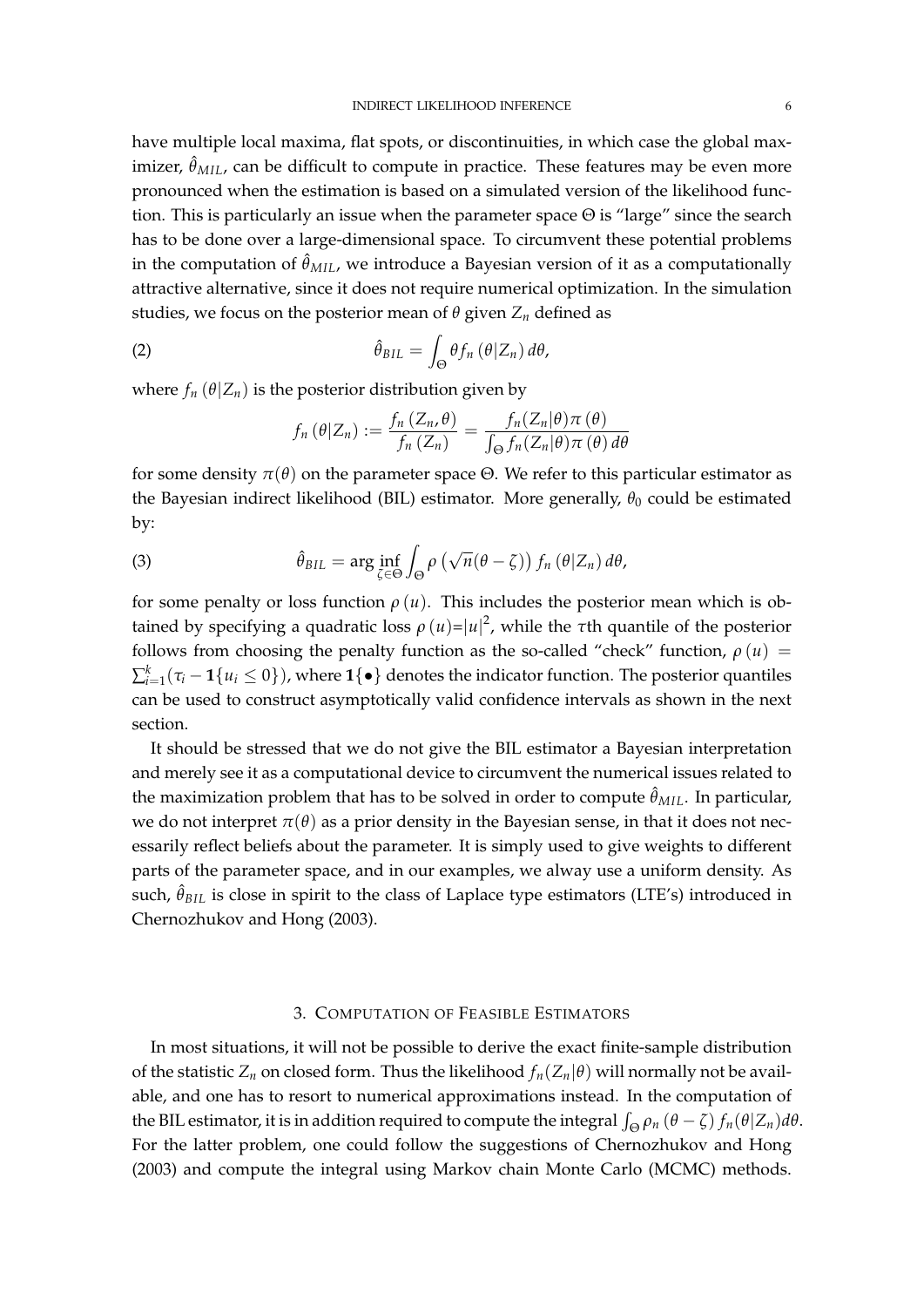However, we here opt for an alternative solution which handles the numerical approximation of  $f_n(Z_n|\theta)$  and the integral in one step; the proposed method which we describe below is easy to implement and in general quite robust.

First, for the implementation of the MIL, we have to be able to compute  $f_n(Z_n|\theta)$  at any given trial value *θ*. Since the model is simulable and the mapping *Z<sup>n</sup>* (*θ*) ≡ *Zn*(*Y<sup>n</sup>* (*θ*)) is known (as chosen by the econometrician), we propose to estimate the density using kernel density methods: Draw *S* independent samples,  $Y_n^s(\theta)$  for  $s = 1, ..., S$ , from the model evaluated at the trial value  $\theta$ , compute the associated statistic,  $Z_n^s(\theta) \equiv Z_n(Y_n^s(\theta))$ , *s* = 1, ...., *S*, and then estimate the density by kernel methods (see e.g. Li and Racine, 2007, Ch. 1 for an introduction):

<span id="page-7-1"></span>(4) 
$$
\hat{f}_{n,S}(Z_n|\theta) = \sum_{s=1}^{S} K_h (Z_n^s (\theta) - Z_n),
$$

where  $K_h(z) = K(z/h)/h$ ,  $K(z)$  is a kernel function and  $h > 0$  is a bandwidth. One then embeds the approximated density inside [\(1\)](#page-4-1), and uses an optimization algorithm to obtain an estimator. This yields a simulated MIL (SMIL) estimator:

<span id="page-7-2"></span>(5) 
$$
\hat{\theta}_{SMIL} = \arg \sup_{\theta \in \Theta} \log \hat{f}_{n,S}(Z_n|\theta).
$$

The simulated version is akin to the nonparametric simulated maximum-likelihood estimator (NPSMLE) of Fermanian and Salanié (2004) and Kristensen and Shin (2008). The above kernel density estimator implicitly assumes that  $Z_n(\theta)$  has a continuous distribution. However, we show that even if this is not the case, the simulated version will still asymptotically behave as the MIL estimator.

For the computation of the BIL estimator, we not only need to evaluate the likelihood but also the integral over the quasi-posterior density. Chernozhukov and Hong (2003) propose to handle the latter computational problem through MCMC, but this can be quite a delicate method which in some cases has unstable properties (see Kormiltsina and Nekipelov, 2009). Instead, we opt to also combine simulations and nonparametric techniques in the implementation of the BIL estimator. Suppose, to illustrate, that the penalty function is  $\rho(u)=|u|^2.$  In this case, the Laplace-type estimator is the mean of the posterior density,

$$
\hat{\theta}_{BIL} = \int_{\Theta} \theta f_n(\theta | Z_n) d\theta = E[\theta | Z_n].
$$

Our idea is then to compute  $\hat{\theta}_{BIL} = E[\theta|Z_n]$  by combining nonparametric regression methods and simulations as follows: Make i.i.d. draws  $\theta^s$ ,  $s = 1, ..., S$ , from the pseudoprior density  $\pi(\theta)$ , for each draw generate a sample  $Y_n(\theta^s)$  from the model at this parameter value, and then compute the corresponding statistic  $Z_n^s = Z(Y_n(\theta^s))$ ,  $s = 1, ..., S$ . Given the i.i.d. draws  $(\theta^s, Z_n^s)$ ,  $s = 1, ...S$ , we can obtain a simulated version of the BIL (SBIL) through nonparametric regression techniques. One such is the kernel estimator (see Li and Racine, 2007, Ch. 2),

<span id="page-7-0"></span>(6) 
$$
\hat{\theta}_{SBL} = \frac{\sum_{s=1}^{S} \theta^{s} K_{h} (Z_{n}^{s} - Z_{n})}{\sum_{s=1}^{S} K_{h} (Z_{n}^{s} - Z_{n})},
$$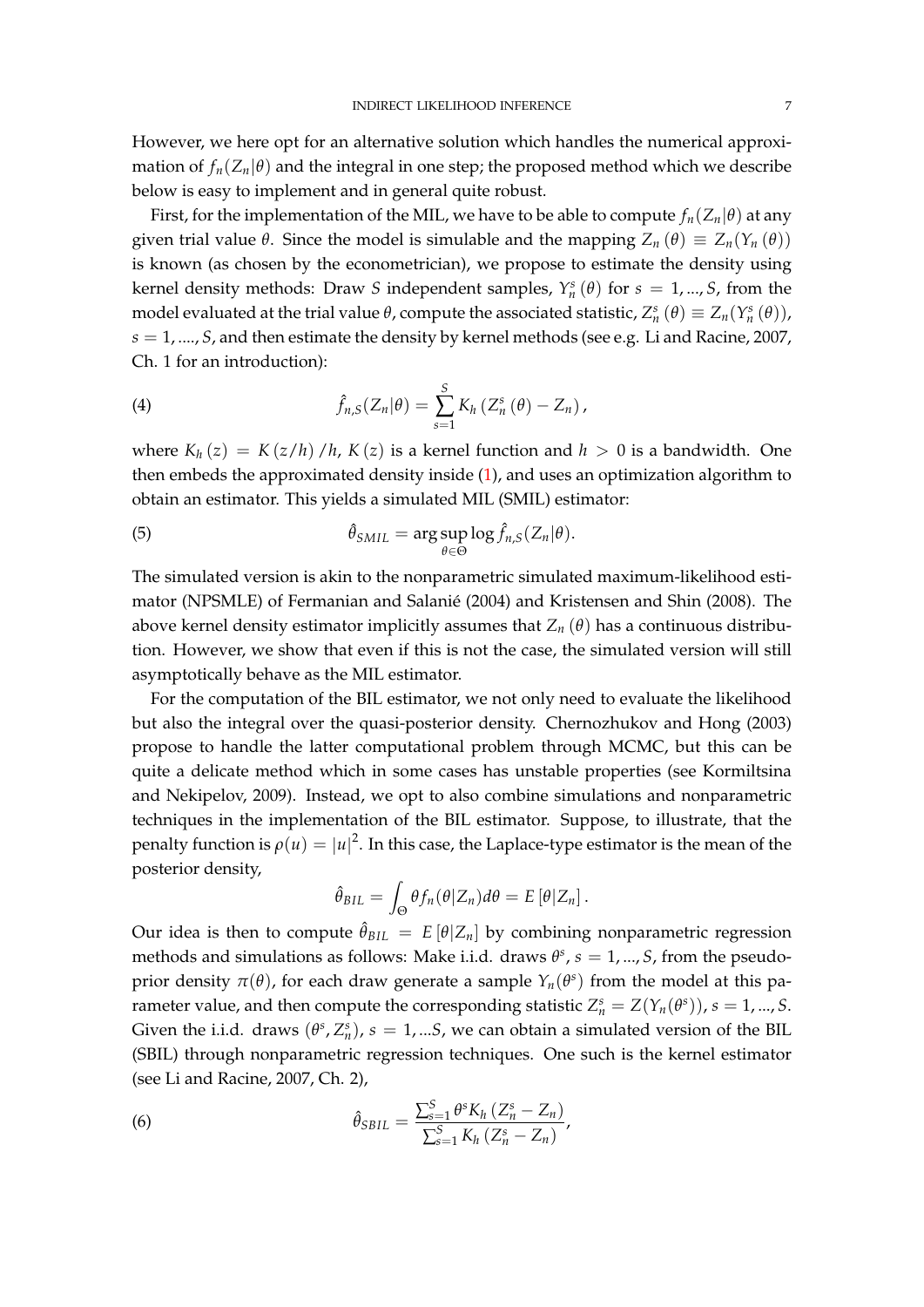while another one is the *k*-nearest neighbor (KNN) estimator (see Li and Racine, 2007, Ch. 14), where the bandwidth is chosen as  $h = d_k(Z_n)$  with  $d_k(Z_n)$  denoting the Euclidean distance between *Z<sup>n</sup>* and the *k*-*th* nearest neighbor among the simulated values. As such the KNN estimator can be thought of as a kernel regression estimator with an adaptive bandwidth.

A member in the general class of BIL estimators given in eq. [\(3\)](#page-6-0) can be expressed as minimizing a conditional moment,

$$
\hat{\theta}_{BIL} = \arg\inf_{\zeta \in \Theta} E\left[\rho\left(\sqrt{n}(\theta - \zeta)\right)|Z_n\right],
$$

which can be approximated by replacing the exact moment by a simulated nonparametric version,

$$
\hat{\theta}_{SBL} = \arg\inf_{\zeta \in \Theta} \hat{E}_S \left[ \rho \left( \sqrt{n} (\theta - \zeta) \right) | Z_n \right],
$$

where  $\hat{E}_S \left[ \rho \left( \sqrt{n}(\theta - \zeta) \right) | Z_n \right]$ , for example, can be computed by kernel regression,

(7) 
$$
\hat{E}_S \left[ \rho \left( \sqrt{n} (\theta - \zeta) \right) | Z_n \right] = \frac{\sum_{s=1}^S \rho \left( \sqrt{n} (\theta - \zeta) \right) K_h (Z_n^s - Z_n)}{\sum_{s=1}^S K_h (Z_n^s - Z_n)},
$$

or nearest neighbor estimation where again  $h = d_k(Z_n)$ . When the penalty function is chosen as the "check"-function, this leads to simulated versions of the posterior quantiles, which are used to compute confidence intervals. In this case, the kernel smoothed version becomes the kernel quantile regression estimator (Li and Racine, 2007, Sec. 6.4).

For both the SMIL and SBIL, there are two sources of error in comparison with the exact MIL and BIL estimators (which only suffer from the sampling error in *Zn*). First, randomness is added due to the use of simulations, and there is also a bias component due to the use of nonparametric estimators. We treat the nonparametric fitting step as a computational tool used to find the value of the estimator, in the same way that Chernozhukov and Hong (2003) treat MCMC as a means of computing LTEs. As the number of simulated draws *S* becomes large, nonparametric density and regression estimators are consistent. Thus, both the randomness due to use of simulations and the bias due to use of nonparametric methods can be controlled for by choosing *S* sufficiently large. We analyze the impact of simulations and kernel smoothing in Section 6.

One may wish to explore different pseudo-priors. If a large body of simulations have been generated using the pseudo-prior  $\pi(\theta)$ , then one can obtain results for a different pseudo-prior without doing additional simulations by using importance sampling. The SBIL estimator based on  $\pi(\theta)$  presented in equation [6](#page-7-0) can be written as  $\hat{\theta}_{SBL}$  =  $\sum_{s=1}^S \theta^s w_S(Z_n^s, Z_n)$ , where  $w_S(Z_n^s, Z_n)$  has an obvious definition. Given simulations  $\{(\theta^s, Z_n^s)\}_s^S$ *s*=1 based on  $\pi(\theta)$ , the SBIL estimator corresponding to the new pseudo-prior, say  $\pi^*(\theta)$ , can be computed by

$$
\hat{\theta}_{SBL} = \sum_{s=1}^{S} \theta^s w_S (Z_n^s, Z_n) \frac{\pi^*(\theta^s)}{\pi(\theta^s)}.
$$

This may be useful when *S* is very large or when it is costly to compute the auxiliary statistic, as in the case of the DSGE models presented later in this paper.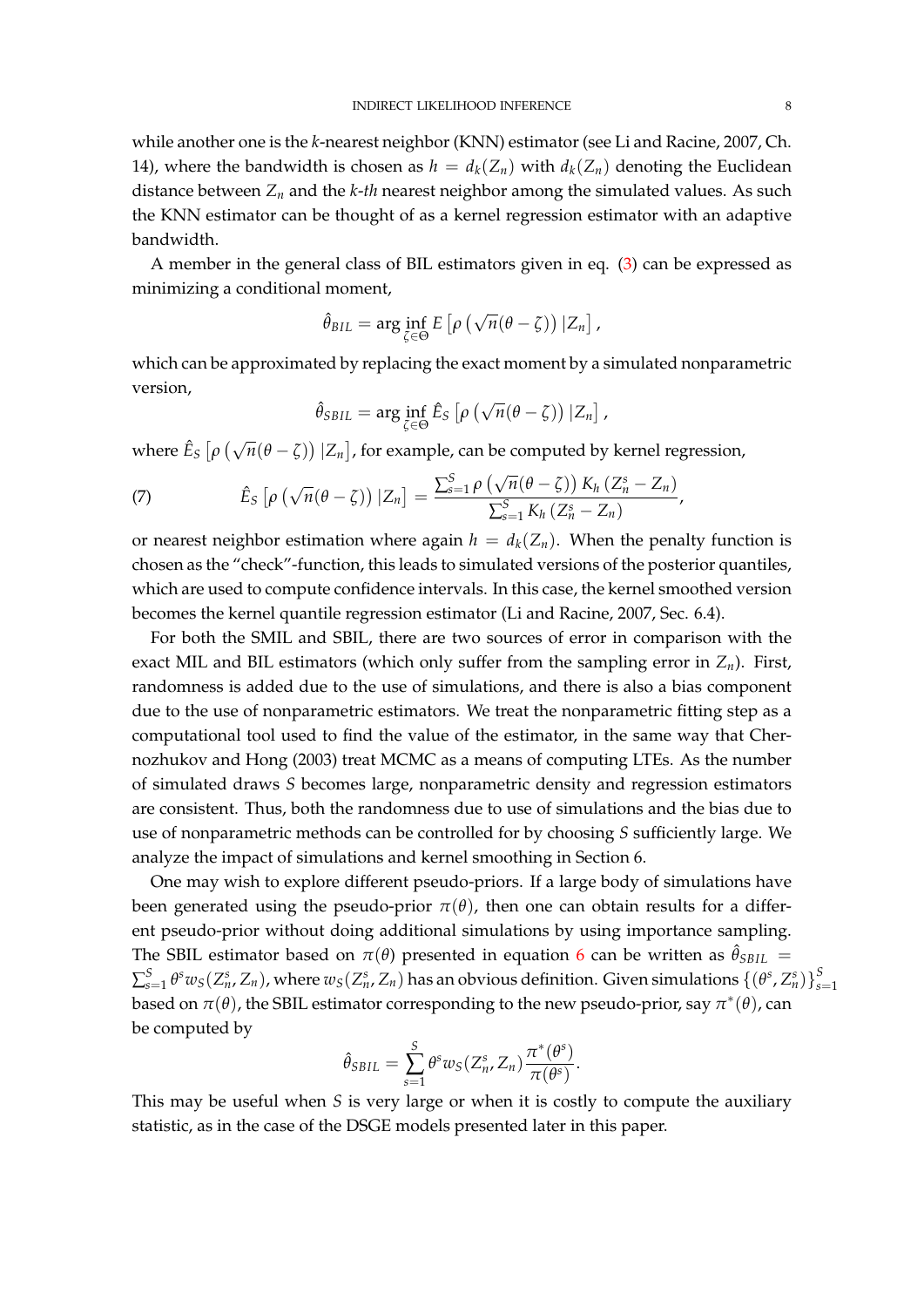In the ABC literature or likelihood-free literature, discussed in the introduction, methods of computing estimators using likelihood-free Markov chain Monte Carlo and sequential Monte Carlo have been studied in some detail (Marjoram *et al.,* 2003; Sisson, Fan and Tanaka, 2007; Beaumont *et al.* 2009). One could also employ so-called importance sampling to reduce variances due to simulations: For any conditional density  $g_n(\theta|z)$ with support  $\Theta$ , we can rewrite  $\hat{\theta}_{BIL}$  as  $\hat{\theta}_{BIL} = \int \theta \{f_n(\theta|Z_n)/g_n(\theta|Z_n)\} g_n(\theta|Z_n) d\theta$  , and so a generalized version of our proposed simulated version would be

$$
\hat{\theta}_{BIL} = \frac{1}{S} \sum_{s=1}^{S} \theta^s \frac{\hat{f}_{n,S}(\theta^s | Z_n)}{g_n(\theta^s | Z_n)} = \frac{\sum_{s=1}^{S} \theta^s \pi(\theta^s) / g_n(\theta^s | Z_n) K_h(Z_n^s - Z_n)}{\sum_{s=1}^{S} K_h(Z_n^s - Z_n)},
$$

where  $\theta^s \sim \text{i.i.d.} g_n(\theta^s | Z_n)$ . The optimal choice of  $g_n(\theta | z)$  in terms of variance reduction is

$$
g_n(\theta|z) = \frac{\mathbf{1}\{\theta \in \Theta\}|\theta| f_n(\theta|z)}{\int_{\Theta}|\theta| f_n(\theta|z)d\theta}.
$$

Unfortunately, it is not feasible to draw from this choice since  $\int_{\Theta} |\theta| f_n(\theta|z) d\theta$  is unknown, but approximate methods exist; see, for example, Zhang (1996). These methods should in principle be computationally more efficient compared to the basic sampling method in equation [\(6\)](#page-7-0) to obtain a given level of precision. In our simulation study we focus on the basic sampler, and leave the implementation of importance samplers for future research.Application of these methods could provide savings in computational time when it is costly to sample from the model, but on the other hand require more careful implementation. Of the examples considered in this paper, only the DSGE models (below) present serious computational burden.

# 4. FIRST-ORDER ASYMPTOTICS

As a first step towards a complete asymptotic analysis of the MIL and BIL estimators, we here derive their first-order asymptotic distribution. The asymptotic analysis of the MIL estimator proceeds along the standard steps for parametric extremum estimators, while the BIL estimator on the other hand requires a bit more care. Fortunately, since the BIL estimator can be regarded as a specific LTE, we can employ the general results of Chernozhukov and Hong (2003) to establish  $\sqrt{n}$ -consistency and asymptotic normality of our Bayesian estimator, as well as the equivalence with the MIL estimator when the penalty function *ρ* is symmetric.

We impose the following conditions on the parameter space and the weighting function

<span id="page-9-0"></span>**Assumption 1.** *Assume that: (i) the parameter space*  $\Theta \subset \mathbb{R}^k$  *is compact with*  $\theta_0$  *being an interior point; (ii) the weighting function π*(*θ*) *is a continuous, uniformly positive density; and (iii) the penalty function is convex and satisfies*  $\rho(u) = 0 \Leftrightarrow u = 0$ *,*  $\rho(u) \leq 1 + |u|^p$  *for some*  $p \geq 1$ , and  $\phi(x) = \int \rho(u - x) e^{u' a u} du$  is uniquely minimized at some  $x^*$  for any  $a > 0$ .

This set of assumptions is completely standard, and are identical to the conditions found in Chernozhukov and Hong (2003). It should be noted that (ii)-(iii) are only needed to develop theory for the BIL estimator, and the asymptotics of the MIL estimator only require (i).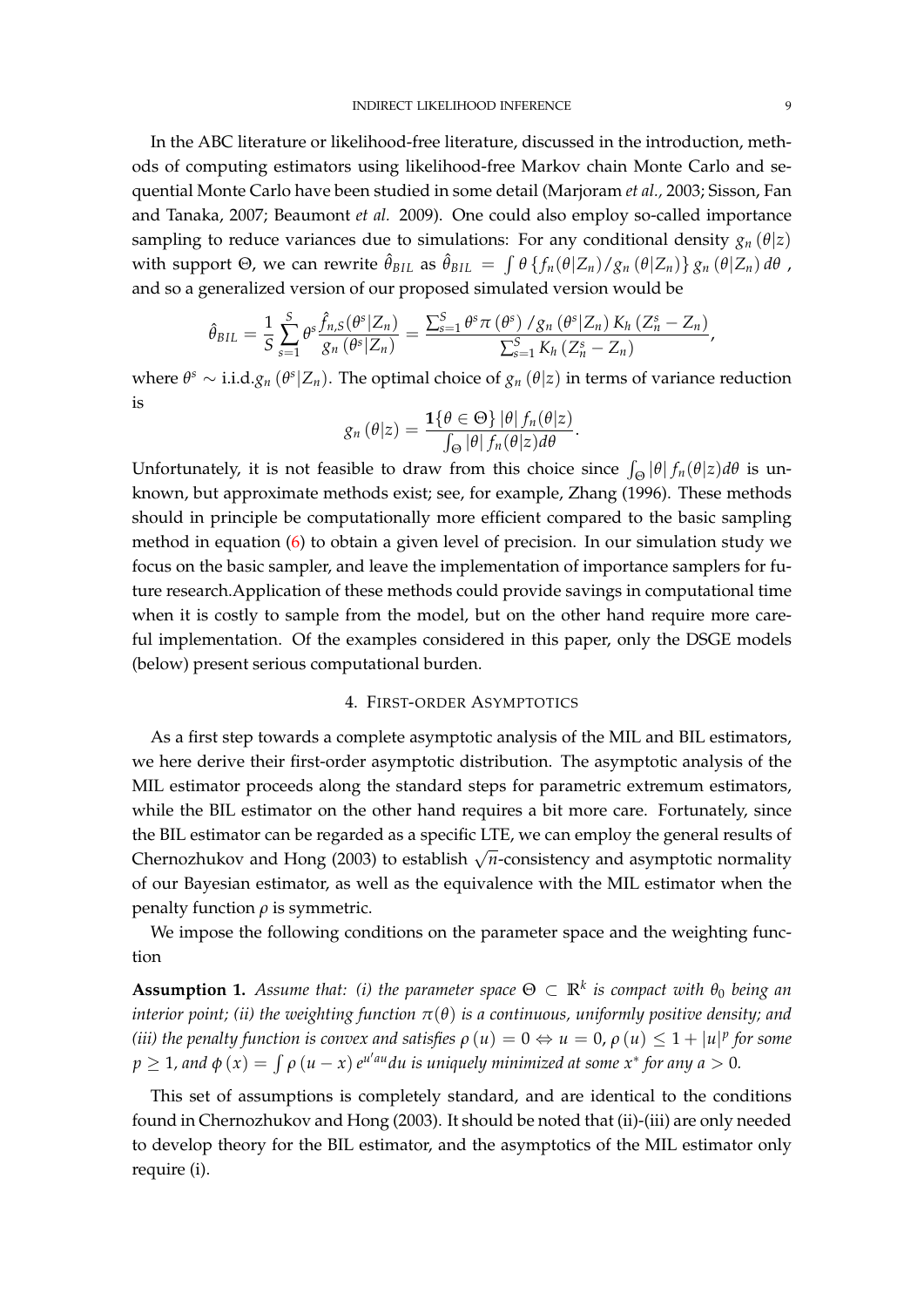Next, we restrict our attention to statistics that are asymptotically normally distributed around a limit  $Z(\theta_0)$ :

<span id="page-10-1"></span>**Assumption 2.** *The sample statistic*  $Z_n = Z_n(\theta_0)$  *satisfies*  $\sqrt{n} (Z_n - Z(\theta_0)) \rightarrow^d N(0, \Omega(\theta_0))$  $f$ or some vector  $Z\left(\theta\right) \in \mathbb{R}^{d}$  and covariance matrix  $\Omega\left(\theta\right) \in \mathbb{R}^{d \times d}.$ 

This assumption covers most known statistics in regular, stationary (in particular, crosssectional) models. In particular, if the statistic is chosen as a set of sample moments, we can appeal to a Central Limit Theorem (CLT) which will hold for stationary processes under suitable mixing and moment conditions. If the statistic is a preliminary estimator, then the estimator can (in large samples) be represented as a set of moments and again a suitable version of the CLT can be employed to verify the assumption.

To ensure that the parameter  $\theta$  is identified through the statistic in the population, we assume the following regarding its asymptotic mean and variance:

<span id="page-10-0"></span>**Assumption 3.** *The functions*  $\theta \mapsto Z(\theta)$  *and*  $\theta \mapsto \Omega(\theta)$  *are continuously differentiable and satisfy:* (i)  $Z(\theta) = Z(\theta_0)$  if and only if  $\theta = \theta_0$ , and (ii)  $J(\theta_0) := \dot{Z}(\theta_0)' \Omega^{-1}(\theta_0) \dot{Z}(\theta_0)$  has  $f$ ull rank where  $\dot{Z}(\theta) = \partial Z(\theta) / (\partial \theta') \in \mathbb{R}^{d \times k}$ .

This assumption is fairly standard and are similar to identification conditions for GMMtype estimators. The first part (i) ensures consistency, while the second part (ii) is used to show asymptotic normality. In particular,  $J^{-1}\left(\theta_{0}\right)$  is the asymptotic variance of the IL estimators with  $\dot{Z}(\theta_0)$  capturing the information content of the chosen statistic and  $\Omega(\theta_0)$ the finite sample variation of it.

When the statistic is chosen as an extremum estimator of an auxiliary model,  $Z(\theta)$ plays the role of the so-called "binding" function between the auxiliary model and the parameter of interest, and Assumption [3](#page-10-0) is the usual requirement that this is one-to-one.

In the case where the statistic has been chosen as an initial estimator, Assumption [3](#page-10-0) holds with  $Z(\theta) = \theta + B(\theta)$  where  $B(\theta)$  is the asymptotic bias. If the estimator is consistent  $(B(\theta) = 0)$ , Assumptions [3\(](#page-10-0)i)-(ii) are automatically satisfied if the model is specified such that no stochastic singularities are present. Moreover, the asymptotic variance of the IL estimators is in this case equal to the initial estimator's,  $J^{-1}\left(\theta_0\right) := \Omega\left(\theta_0\right)$ . Thus, the IL estimators obtains full maximum-likelihood efficiency if the preliminary estimator is (asymptotically) equivalent to the MLE based on the full sample. If the preliminary estimator is asymptotically biased, we require that  $B(\theta)$  is one-to-one.

Another way of formulating Assumption [2](#page-10-1) is that the cumulative distribution function (cdf) of  $Z_n(\theta)$ ,  $F_n(z|\theta) := P(Z_n(\theta) \leq z)$ , satisfies

(8) 
$$
F_n(z|\theta) = P(T_n(\theta) \leq T_n(z|\theta)) = \Phi(T_n(z|\theta)) + o(1),
$$

where  $\Phi$  denotes the cdf of a standard normal distribution, and  $T_n(\theta)$  is the normalized statistic,

<span id="page-10-2"></span>
$$
T_n(\theta) := T_n(Z_n(\theta) | \theta), \qquad T_n(z | \theta) := \sqrt{n} \Omega^{-1/2}(\theta) (z - Z(\theta)).
$$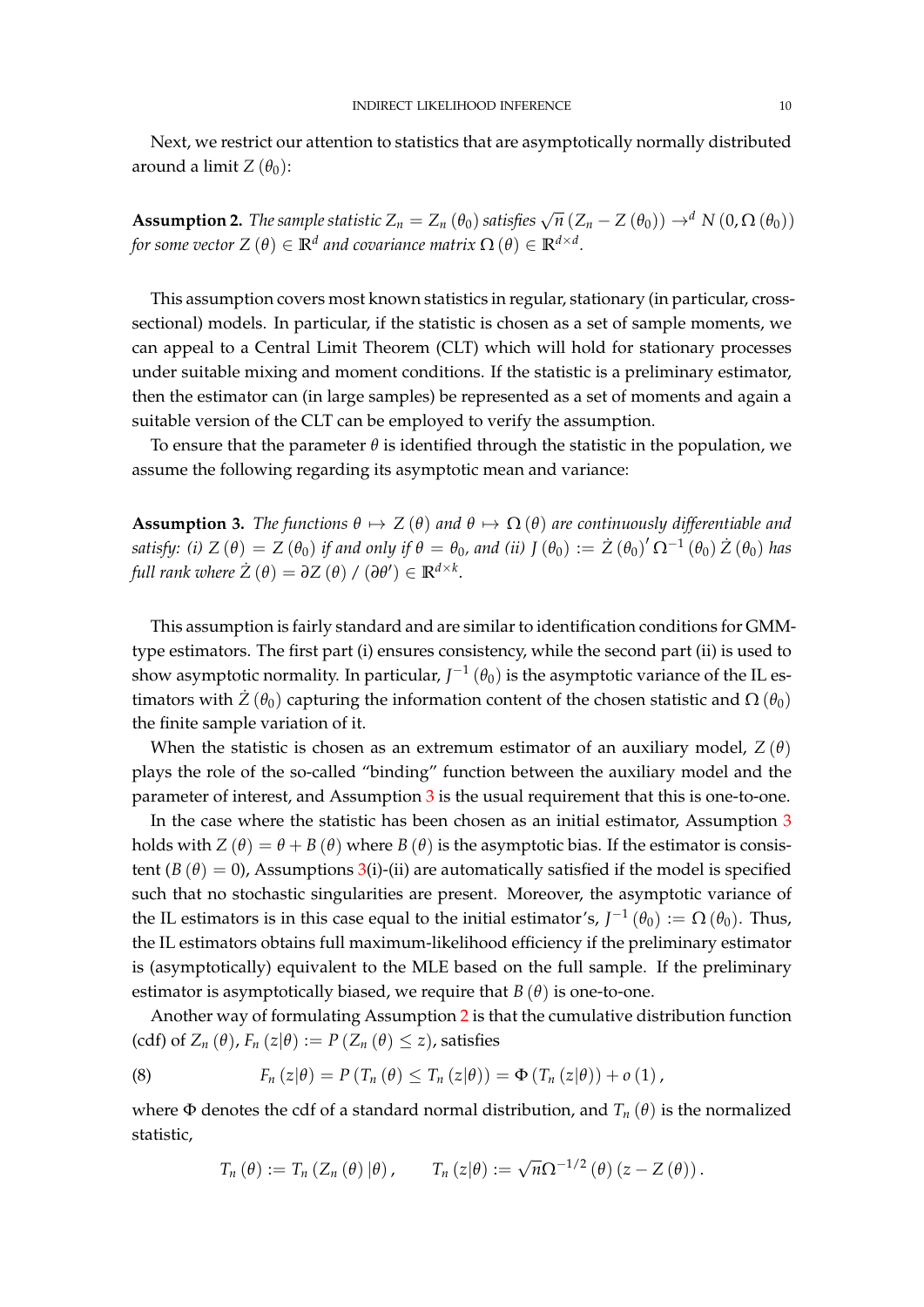One would therefore expect the MIL estimator to be asymptotically (first-order) equivalent to the MLE based on the Gaussian likelihood given by

<span id="page-11-2"></span>(9) 
$$
\phi_n^*(z|\theta) := \frac{\partial \Phi(T_n(z|\theta))}{\partial z} = \sqrt{n/|\Omega(\theta)|} \phi(T_n(z|\theta)).
$$

It could be tempting to take derivatives on both sides of eq. [\(8\)](#page-10-2) and conclude this is case. Unfortunately, weak convergence does not necessarily imply convergence of corresponding likelihood, so this argument is not necessarily correct. First of all, if *Z<sup>n</sup>* (*θ*) has a discrete distribution, its likelihood cannot be found as the derivative of  $F_n(z|\theta)$ . And even if the likelihood can be described through a density such that  $f_n(z|\theta) = \partial F_n(z|\theta) / (\partial z)$ , it may not necessarily converge. To resolve these issues, we directly assume that the distribution of the normalized statistic  $T_n(\theta)$  satisfies an Edgeworth expansion based on a limiting normal distribution; see Hall (1992) for an introduction to these. Let  $f_{T_n}(t|\theta)$ denote the likelihood of  $T_n(\theta)$ . We then assume that:

<span id="page-11-0"></span>**Assumption 4.** *The normalized statistic*  $T_n(\theta)$  *satisfies an Edgeworth expansion of order r*  $\geq 0$ *uniformly in θ:*

<span id="page-11-1"></span>
$$
\sup_{t\in\mathbb{R}^d}\left|f_{T_n}\left(t\vert\theta\right)-f_{T_n}^*\left(t\vert\theta\right)\right|=o\left(n^{-r/2}\right),
$$

*where*

(10) 
$$
f_{T_n}^*(t|\theta) = \phi(t) \left[ 1 + \sum_{i=1}^r n^{-i/2} \pi_i(t|\theta) \right],
$$

*and*  $t \to \pi_i$  ( $t | \theta$ ) *is a polynomial of order* 3*i* with coefficients that are smooth in  $\theta$ ,  $i = 1, ..., r$ .

Assumption [4](#page-11-0) is quite high-level, but is satisfied under great generality since most regular statistics satisfy an Edgeworth expansion. Suppose first that the sample is i.i.d. and  $Z_n$  is a sample average,  $Z_n = \sum_{i=1}^n g(y_i) / n$ , with  $g(y_i)$  having a continuous distribution. Then the above Edgeworth expansion holds under weak regularity conditions; see Hall (1992, Section 2.8). If the statistic is a (sufficiently regular) estimator, the delta method can be applied in combination with the above Edgeworth expansion of sample averages to obtain that the normalized estimator,  $T_n(\theta)$  defined above, still satisfies eq. [\(10\)](#page-11-1), see Bhattacharya and Ghosh (1978). Edgeworth expansions are also available for estimators with dependent data under suitable conditions on the dependence structure, see e.g. Fuh (2006), Hall and Horowitz (1996), Inoue and Shintani (2006). Finally, amongst others, Phillips (1977) and Skovgaard (1981,1986) give general conditions under which transformations of Edgeworth expandable statistics themselves have Edgeworth expansions. Thus, Assumption [4](#page-11-0) holds for a wide range of relevant statistics when data follows a continuous distribution.

If the underlying observations are discretely distributed, the likelihood of *Z<sup>n</sup>* will in general still be well-defined and an Edgeworth expansion of the cumulative distribution function of *Z<sup>n</sup>* will still hold (see, for example, Bhattacharya and Rao, 1976), but the theory gets less tractable. We conjecture that Assumption [4](#page-11-0) will still hold in this case.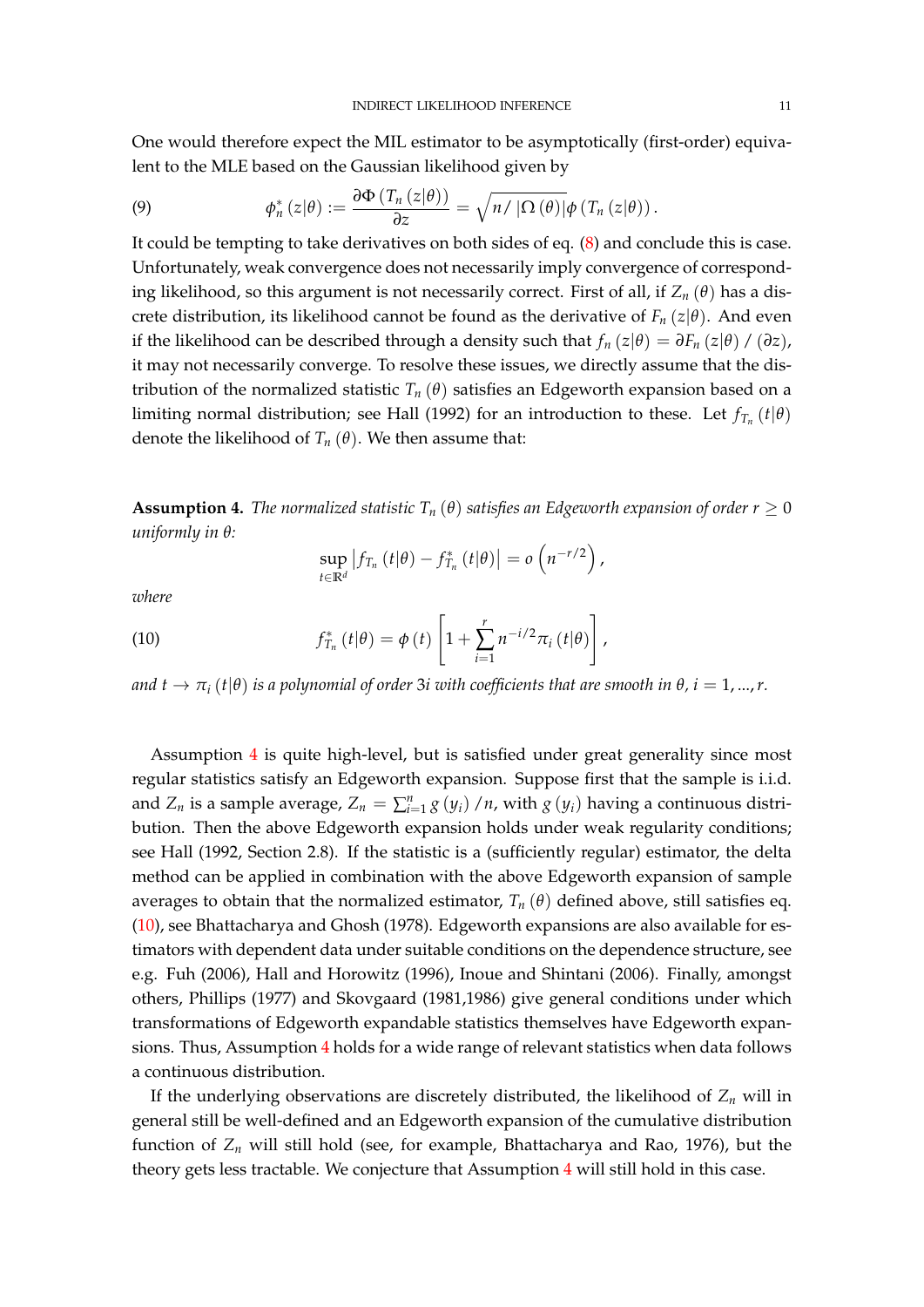For the first-order analysis, the assumption of an Edgeworth expansion can be replaced by alternative, more primitive conditions. In the next section, where we analyze the properties of the simulated versions of the MIL and BIL estimators, we demonstrate that As-sumption [4](#page-11-0) can be replaced by a tightness condition which holds under great generality for both continuous and discrete random variables.

Finally, we note that Assumption  $4$  implies Assumption  $2$  if the model is correctly specified. However, since we want to allow for (moderate) misspecifications where the model is correct only so far that the limit of  $Z_n$  (*θ*) identifies *θ*, we maintain both assumptions. This allows us to show that the MIL and BIL estimators share the well-known robustness feature of GMM estimators: They remain consistent as long as the statistic converges towards a limit that identifies the parameters.

Assumption [4](#page-11-0) allows us to formalize the intuition given above that  $f_n(z|\theta)$  should be well-approximated by the corresponding Gaussian likelihood. To see this, let  $f_n^*(z|\theta)$ denote the corresponding *r*th order approximation of the likelihood of *Zn*,

(11) 
$$
f_n^*(z|\theta) = \sqrt{\frac{n}{|\Omega(\theta)|}} f_{T_n}^*(T_n(z|\theta) | \theta) = \phi_n^*(z|\theta) \left[1 + \sum_{i=1}^r n^{-i/2} \pi_i (T_n(z|\theta) | \theta)\right].
$$

Assumption [4](#page-11-0) then implies:

$$
\sup_{z\in\mathbb{R}^d}|f_n(z|\theta)-f_n^*(z|\theta)|=\sqrt{\frac{n}{|\Omega(\theta)|}}\sup_{z\in\mathbb{R}^d}|f_{T_n}(T_n(z|\theta)|\theta)-f_{T_n}^*(T_n(z|\theta)|\theta)|=o_p\left(n^{-(r-1)/2}\right).
$$

In particular, for *n* large enough,  $\frac{1}{2}\phi_n^*(z|\theta) \le f_n(z|\theta) \le 2\phi_n^*(z|\theta)$ . Using this bound in conjunction with a first order Taylor expansion, it holds for any  $B > 0$ ,

$$
\sup_{|z| \leq B, \theta \in \Theta} |\log f_n(z|\theta) - \log f_n^*(z|\theta)| \leq \sup_{|z| \leq B, \theta \in \Theta} \frac{1}{2f_n(z|\theta) + o_p(1)} |f_n(z|\theta) - f_n^*(z|\theta)|
$$
  

$$
\leq \frac{C}{\sqrt{n}} exp [nB^2] sup_{|z| \leq B, \theta \in \Theta} |f_n(z|\theta) - f_n^*(z|\theta)|,
$$

for some constant  $C < \infty$ . Since  $Z_n = Z(\theta_0) + O_P(1/\sqrt{n})$ , we can choose the bound  $B = B_n = B_0 n^{-1/2} \text{log} (n)$  for some  $B_0 > 0$  and obtain in total that

$$
\sup_{\theta \in \Theta} \left| \log f_n \left( Z_n | \theta \right) - \log f_n^* \left( Z_n | \theta \right) \right| = o_P \left( \log \left( n \right) n^{-(r-1)/2} \right).
$$

We state this as a lemma:

<span id="page-12-0"></span>**Lemma 1.** *Under Assumptions [1](#page-9-0)[-4,](#page-11-0) the (pseudo-)log-likelihood ratio,*

$$
LR_n(\theta) := \frac{1}{n} \left\{ \log f_n \left( Z_n | \theta \right) - \log f_n^* \left( Z_n | \theta \right) \right\},
$$
  
satisfies  $|\log LR_n(\theta)| = o_P \left( \log (n) n^{-(r+1)/2} \right)$  uniformly over  $\theta$ .

We are now able to derive the first-order properties of the MIL and BIL estimators through the following two steps: First, by Lemma [1,](#page-12-0) the IL estimators are first-order equivalent to the maximizer of the Gaussian approximation. Second, the maximizer of the Gaussian approximation is <sup>√</sup> *n*-asymptotically normally distributed. This yields the following result: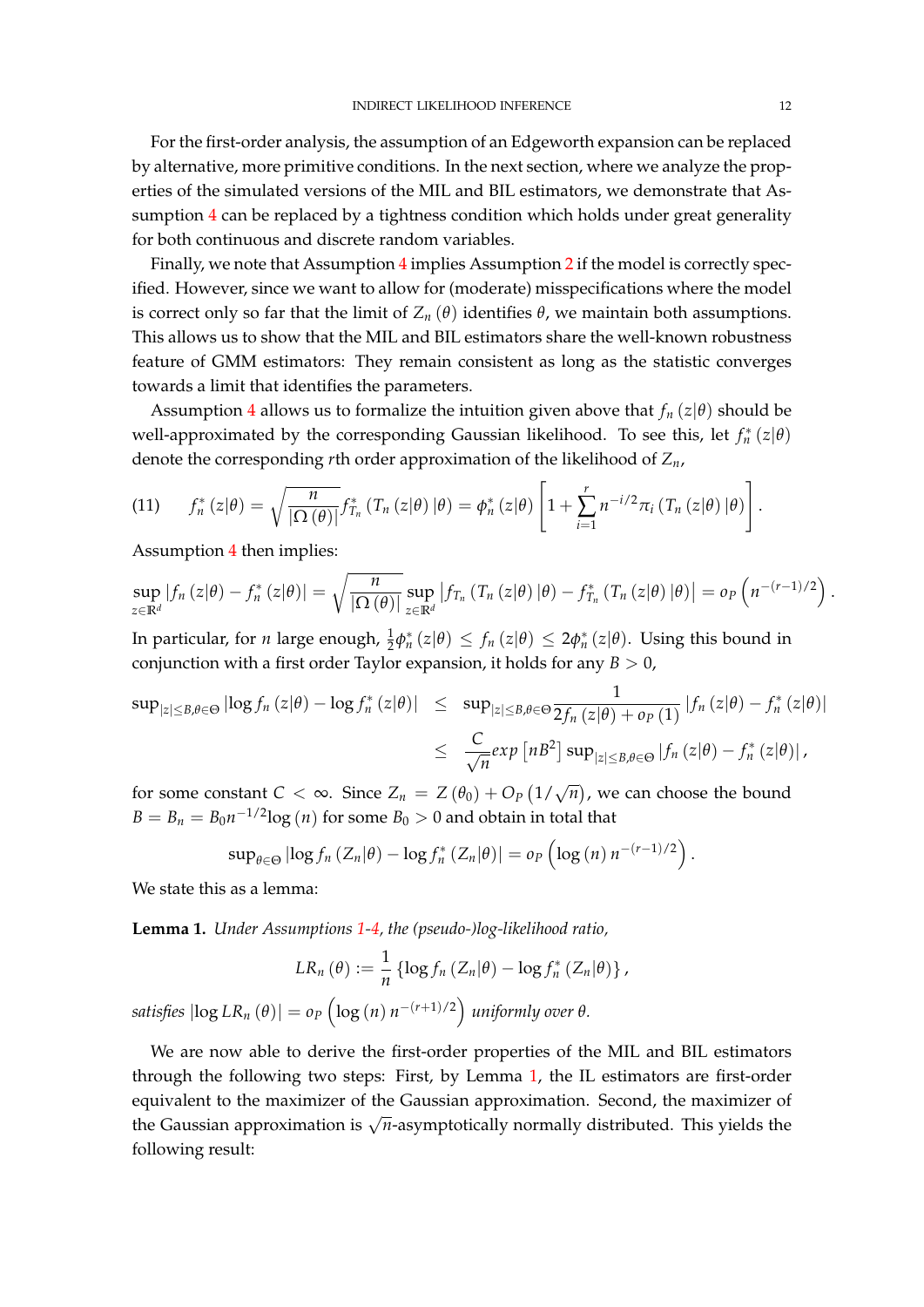<span id="page-13-0"></span>**Proposition [1](#page-9-0).** *Under Assumptions* 1[-4](#page-11-0) *with the loss function*  $\rho$  *being symmetric and*  $r \geq 1$ *,* 

$$
\sqrt{n}(\hat{\theta}_{MIL} - \theta_0) \rightarrow^d N\left(0, J^{-1}(\theta_0)\right) \text{ and } \sqrt{n}(\hat{\theta}_{BIL} - \theta_0) \rightarrow^d N\left(0, J^{-1}(\theta_0)\right),
$$

*where*  $J(\theta_0)$  *is defined in Assumption [3.](#page-10-0)* 

As expected, the two IL estimators are first-order asymptotically equivalent as is standard for frequentist and Bayesian versions of the same estimator.

One could say that the IL estimators exhibit "limited" maximum-likelihood efficiency since their asymptotic variance is optimal given the statistic. However, this does not necessarily mean that the MIL and BIL estimators are equivalent to the MLE based on the full sample. For this to happen, the chosen statistic has to be sufficient in the sense that it has to span the score of the full likelihood,  $f(Y_n|\theta)$ . On the other hand, the MIL and BIL estimators have a number of attractive features over the full MLE as discussed earlier.

The above result allows one to draw inference regarding the parameter and confidence intervals can for example be computed in the standard way given an estimator of the asymptotic variance,  $J^{-1}\left( \theta_{0}\right)$ . A standard estimator method would be to utilize the sandwich form of *J* ( $\theta_0$ ) as given in Assumption [3](#page-10-0) and obtain estimates of  $\dot{Z}(\theta_0)$  and  $\Omega(\theta_0)$ . Since these are not readily available in general, one could alternatively use the standard estimator of the information of a MLE,

$$
\hat{J} = \frac{1}{n} \left. \frac{\partial^2 \log f_n(Z_n|\theta)}{\partial \theta \partial \theta'} \right|_{\theta = \hat{\theta}}
$$

,

where  $\hat{\theta}$  is a consistent estimator of  $\theta_0$  such as either the MIL or BIL. This can be obtained by taking either numerical derivatives of the log-likelihood or alternatively one can try to derive an explicit form of the first and second order derivative of  $Z_n(\theta)$  in which case the second derivative of the kernel estimator w.r.t.  $\theta$  can be used to estimate *J* ( $\theta$ <sub>0</sub>). Finally, consistent confidence bands can also be computed using the posterior quantiles. An application of Theorem 3 of Chernozhukov and Hong (2003) shows this:

<span id="page-13-1"></span>**Proposition 2.** *Under Assumptions [1-](#page-9-0)[4,](#page-11-0) quantiles of the posterior distribution can be used to construct a confidence interval that has proper asymptotic coverage.*

The above asymptotic first-order analysis of the IL estimators relies on the assumption that the likelihood function converges towards its Gaussian approximation,  $\phi_n^*(z|\theta)$ . One would therefore expect that estimators defined directly in terms of the Gaussian approximation will be first-order equivalent to the IL estimators. Maximizing  $\log \phi_n^*(z|\theta)$  is equivalent to minimizing  $\frac{1}{2}(Z_n - Z(\theta))^{\prime} \Omega^{-1}(\theta) (Z_n - Z(\theta))$  which we recognize as the objective function of the continuous updating estimator (CUE) as proposed in Hansen, Heaton and Yaron (1996) when the form of the optimal weighting matrix Ω−<sup>1</sup> (*θ*) is known. We now give a formal proof of that the IL estimators are asymptotically firstorder equivalent to this (ideal) CUE. However, since we also wish to include two-step estimators and standard II estimators in the class of GMM estimators, we introduce a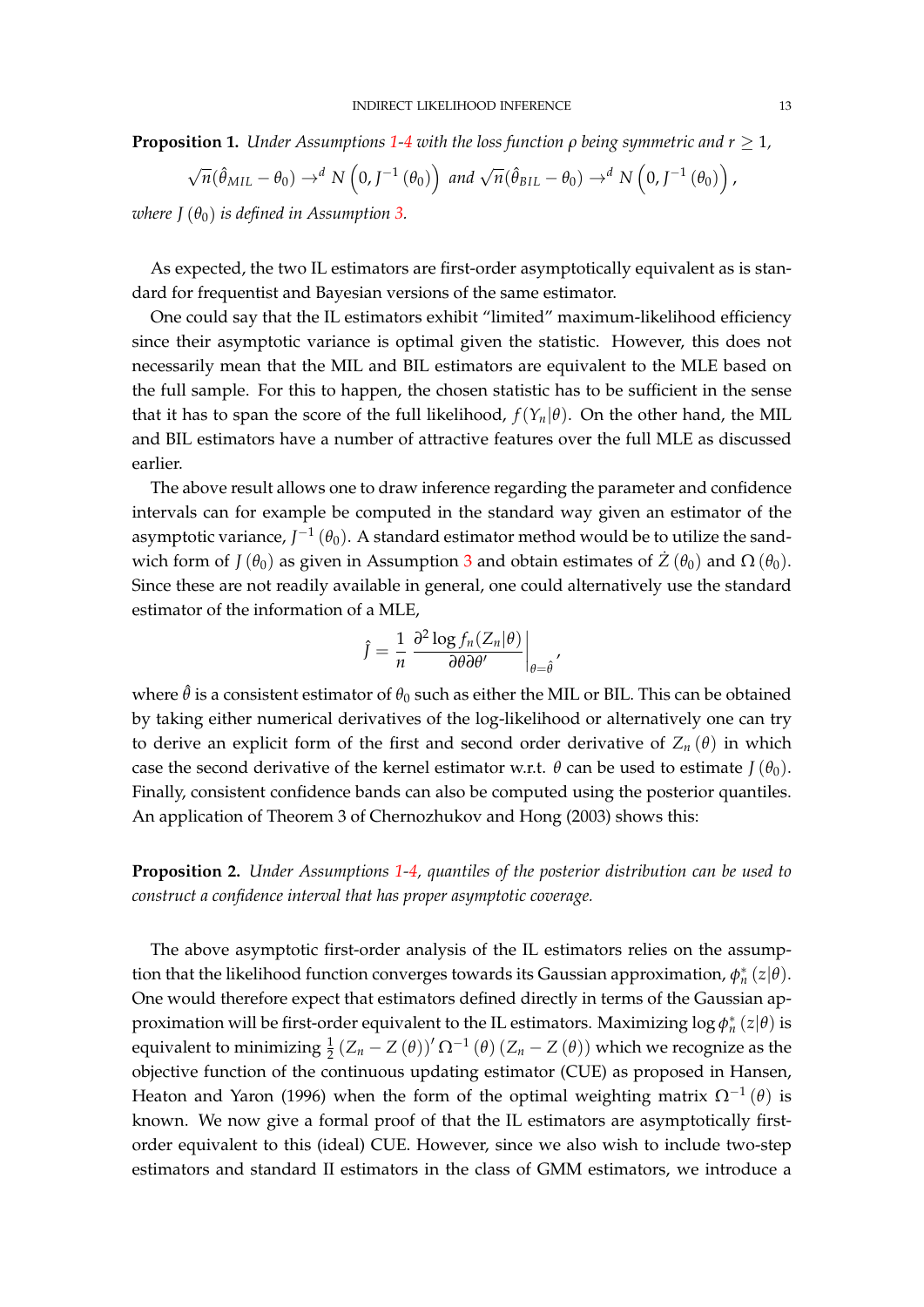more general minimum-distance objective function:

<span id="page-14-1"></span>(12) 
$$
D_n(\theta) = \frac{1}{2} \left( Z_n - \bar{Z}_n(\theta) \right)' W_n \left( Z_n - \bar{Z}_n(\theta) \right).
$$

where  $\bar{Z}_n (\theta)$  plays the role of the binding function which is allowed to depend on sample size, and *W<sup>n</sup>* is some positive definite weighting matrix. The binding function could, for example, be the finite-sample mean of the statistic,  $\bar{Z}_n (\theta) = E_\theta [Z_n]$ , but other options are allowed for such as its finite-sample median or the asymptotic limit of the finite sample moment. The corresponding GMM estimator is then given as

<span id="page-14-0"></span>(13) 
$$
\hat{\theta}_{GMM} = \arg\min_{\theta \in \Theta} D_n(\theta).
$$

The following proposition states that the CUE and the efficient two-step GMM estimator are asymptotically first-order equivalent to the MIL and BIL estimators:

<span id="page-14-2"></span>**Proposition 3.** *Under Assumptions [1](#page-9-0)[-3,](#page-10-0) the two-step GMM estimator defined in eqs. [\(13\)](#page-14-0)-[\(12\)](#page-14-1), where*  $\bar{Z}_n(\theta) = Z(\theta) + o(1/\sqrt{n})$ , with the weight matrix satisfying  $W_n = \Omega^{-1}(\theta_0) + o_p(1)$ *is first-order equivalent to the MIL and BIL:*  $\sqrt{n}(\hat{\theta}_{GMM} - \theta_0) \rightarrow^d N(0, J^{-1}(\theta_0)).$ 

Given the above result, one may at this stage then ask what the advantages of IL estimators over standard GMM estimators are? This is answered in the next section, where we demonstrate that the IL estimators are higher-order efficient compared to the above class of GMM estimators.

### 5. HIGHER-ORDER ASYMPTOTICS

In this section, we develop higher-order theory for the IL estimator and their GMM counterparts introduced in the previous section. The purpose with this higher-order analysis is two-fold: First, we analyze the bias properties of the IL estimators and compare those with the ones of the GMM type estimators. Second, we show that the MIL estimator is higher-order efficient compared to the competing GMM estimator. To keep the notation at a reasonable level and to avoid overly complicated proofs, we restrict ourselves to the case of a scalar parameter,  $\theta \in \mathbb{R}$ . Moreover, we focus on the MIL in the following since maximum-likelihood and Bayesian estimators are, in general, higher-order equivalent (see, for example, Gusev, 1975), and so we expect that the analysis of the MIL carries over to the BIL estimators.

In the following we assume that the model-implied function  $\bar{Z}_n (\theta)$  used in the definition of the GMM estimator in eq. [\(13\)](#page-14-0) is chosen as the model-implied finite-sample moment of  $Z_n$ ,  $\bar{Z}_n$  ( $\theta$ ) =  $E_\theta$  [ $Z_n$ ]. Assuming that higher-order moments of  $Z_n$  exist, As-sumption [4](#page-11-0) with  $r \geq 1$  implies that

$$
\bar{Z}_{n}(\theta) = Z(\theta) + B(\theta) / n + o(1/n),
$$
  

$$
E_{\theta} \left[ \left( Z_{n} - \bar{Z}_{n}(\theta) \right) \left( Z_{n} - \bar{Z}_{n}(\theta) \right)' \right] = \Omega(\theta) / n + o(1/n),
$$

and  $E_\theta\left[\left|Z_n-\bar{Z}_n\left(\theta\right)\right|^3\right]=O\left(1/n^{3/2}\right).$  We use these properties in the analysis of the bias properties of the estimators. We first obtain an expansion of the MIL, GMM and CU estimators along the lines of Newey and Smith (2004). For each of the three estimators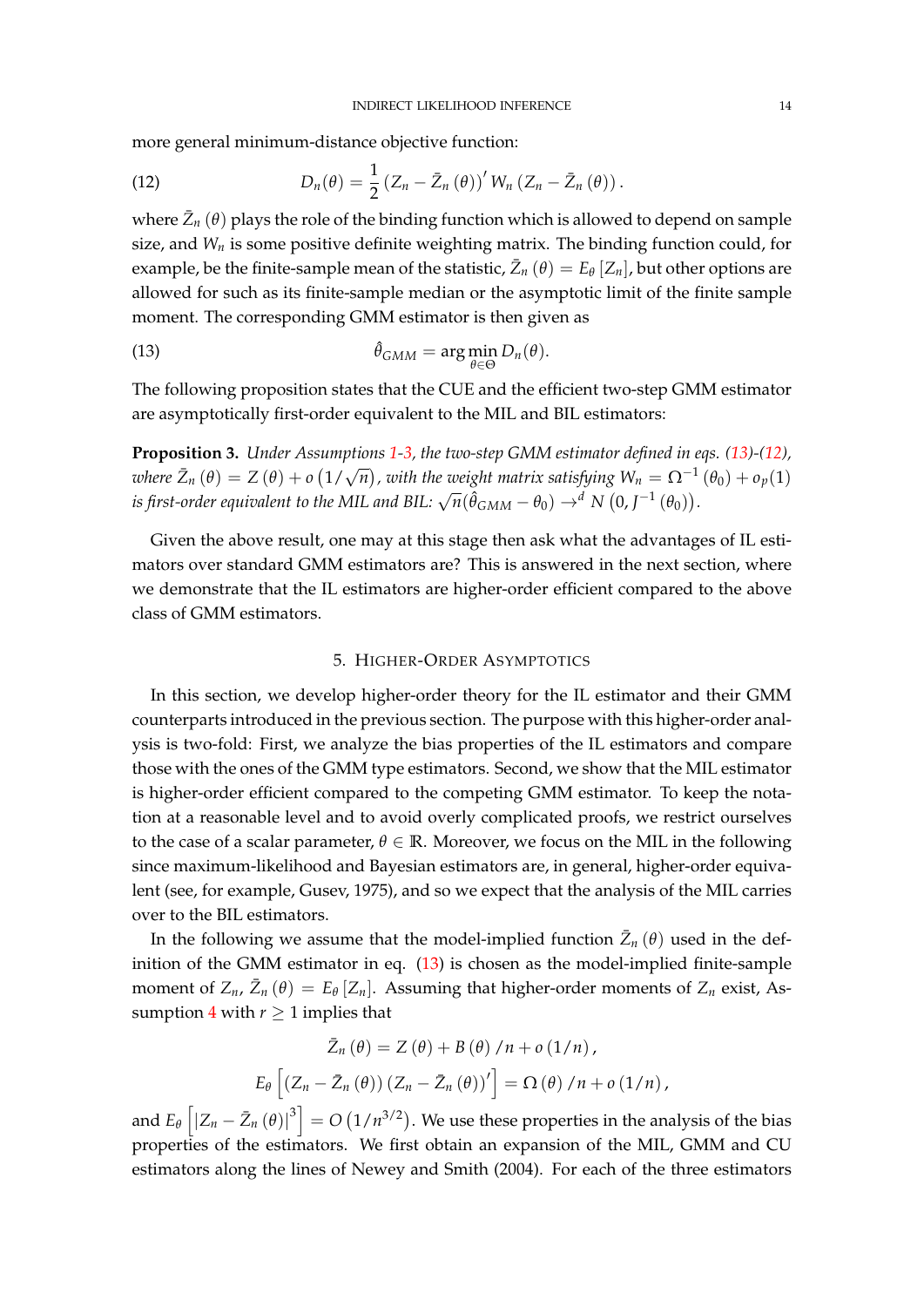(two-step GMM, CU and MIL), we show that the following expansion holds:

<span id="page-15-0"></span>(14) 
$$
\hat{\theta} = \theta_0 + \psi_n + Q_1 (\psi_n, A_n) + Q_2 (\psi_n, A_n, B_n) + R_n,
$$

where  $Q_1$  is quadratic in its arguments,  $Q_2$  is cubic, and the remainder term  $\tilde{R}_n$  =  $O_P(1/n^2)$ . Ignoring the remainder term and taking expectations on both sides of the above equation, we obtain the following result regarding the bias properties of the estimators:

<span id="page-15-1"></span>**Proposition 4.** Assume that Assumptions [1](#page-9-0)[-4](#page-11-0) hold with  $r \geq 3$ ,  $E\left[ |Z_n|^3 \right] < \infty$  for all  $n \geq 1$ *and*  $\Delta_n := W_n - \Omega_n^{-1} (\theta_0) = O_P (1/\sqrt{n})$ . *Then*,

$$
E\left[\hat{\theta}_{\text{C}U}\right] - \theta_0 \simeq \frac{1}{6n} J^{-2} \left(\theta_0\right) D^2 \bar{m},
$$
  

$$
E\left[\hat{\theta}_{\text{GMM}}\right] - \theta_0 \simeq \frac{1}{n} J^{-2} \left(\theta_0\right) \left\{\frac{1}{6} D^2 \bar{m} + B_{W,n} \right\},
$$
  

$$
E\left[\hat{\theta}_{\text{MIL}}\right] - \theta_0 \simeq \frac{1}{n} J^{-2} \left(\theta_0\right) \left\{\frac{1}{6} D^2 \bar{m} + B_{\pi} \right\},
$$

where, with  $\bar{\pi}_{1,i}^{(3)}$  $\int_{1,i}^{(3)}(t|\theta) = \partial \pi_1(t|\theta)$  /  $(\partial t \partial t' \partial t_i)$   $\Omega_i^{-1/2}$  $i^{-1/2}(\theta)$ ,

(15) 
$$
D^2 \bar{m} = -3\ddot{Z} (\theta_0) \Omega^{-1} (\theta_0) \dot{Z} (\theta_0),
$$

(16) 
$$
B_{W,n} = -\dot{Z} (\theta_0)' E [\Delta_n \dot{Z} (\theta_0) (Z_n - Z (\theta))]' \Omega^{-1} (\theta_0) \dot{Z} (\theta_0),
$$

$$
B_{\pi} = \sum_i \dot{Z} (\theta_0)' \Omega^{-1/2} (\theta_0) \bar{\pi}_{3,i}^{(3)} (0 | \theta_0) \Omega^{-1/2} (\theta_0) \dot{Z} (\theta_0).
$$

The expressions of the biases for the CU and two-step GMM estimators are on the same form as in Newey and Smith (2004). We see that in terms of bias the CU estimator will in general dominate both the two-step and MIL estimator: The bias component  $B_{W,n}$  for the two-step estimator is due to the estimation of the efficient weighting matrix as is also found in Newey and Smith (2004), while  $B_\pi$  captures the curvature of the non-Gaussian component of the indirect likelihood function. In particular, if the indirect likelihood function is close to being Gaussian,  $\bar{\pi}_{1,i}^{(3)}$  $1_{1,i}^{(3)}$  (0| $\theta_0$ ) = 0 which in turn implies that  $B_{\pi} = 0$ . In this case, the MIL has the same first-order bias as the CU estimator. Our simulation results shows that in practice the bias of the MIL is in most cases very similar if not smaller than that of the CU estimator for reasonable sample sizes. This finding indicates that indeed the indirect likelihood is sufficiently close to its Gaussian approximation such that the additional bias term  $B_\pi$  is negligible. An alternative explanation of this finding is that higher-order bias terms not included in the above analysis cancel out parts of the leading bias term in finite samples.

Consider the case where the statistic is chosen as an initial estimator, say  $Z_n = \tilde{\theta}$ . For this choice, the GMM estimator and CUE correspond to the Indirect Inference estimator where the auxiliary model is identical to the actual model. As is well-known, the II estimator in this case automatically bias adjusts. Formally, this follows from the above proposition since in this case  $Z(\theta) = \theta$  and so  $\ddot{Z}(\theta_0) = 0$  such that the CUE has bias of order  $O(1/n^2)$ . The MIL does not have this property in general since  $B_\pi$  remains different from zero for this special case. However, as mentioned earlier, through simulations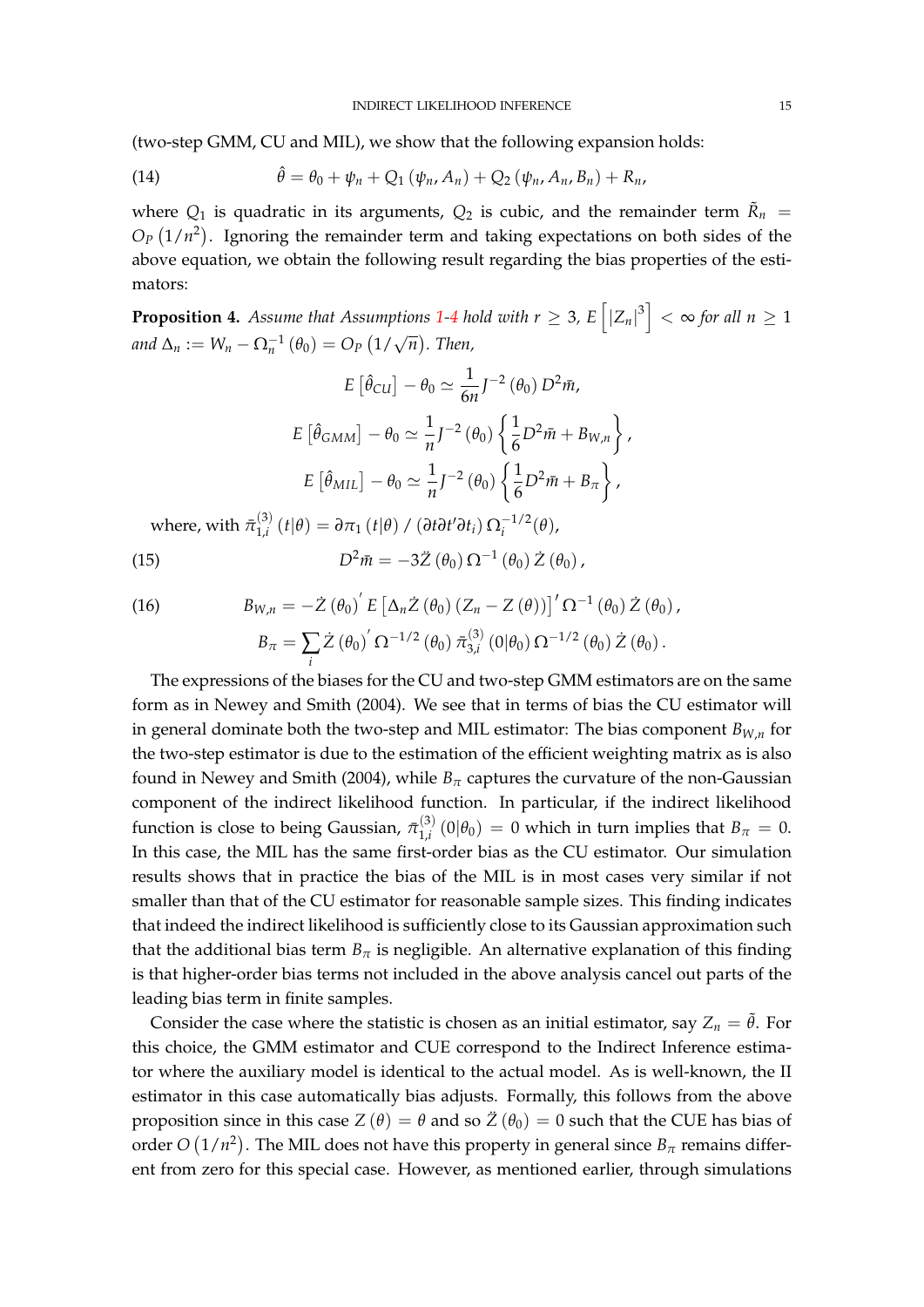we demonstrate that the bias properties of the MIL are very favorable and are as good as the ones of the CU GMM-type estimator.

We now turn our attention to the higher-order efficiency of the GMM and IL estimators. As was shown in the previous section, their first-order asymptotic variances are identical. However, in finite samples, the IL estimators are expected to dominate for a number of reasons: First, the GMM estimators are only first-order equivalent to the IL estimators if  $W_n = \Omega^{-1}(\theta_0) + o_p(1)$ . If not, the IL estimators are asymptotically more efficient than GMM. Moreover, the first-step estimation error contained in  $W<sub>n</sub>$  in general has an adverse impact on the performance of the resulting two-step estimator which may perform poorly in small and moderate samples; see e.g. Altonji and Segal (1996), Hansen, Heaton and Yaron (1996) and Newey and Smith (2004). Furthermore, while increasing the dimension of the auxiliary statistic increases the asymptotic efficiency of the GMM estimator, it also increases the dimension of the weight matrix to be estimated and numerical singularities can appear making the inversion difficult. In contrast, our estimators do not require estimation of the optimal weighting matrix, and so increasing the dimension of the auxiliary statistic causes no difficulties with singular matrices.

If on the other hand  $\Omega(\theta)$  is known, then we can estimate the parameters using the CU estimator which will remove the additional estimation errors due to the use of  $W_n$ ; see Donald and Newey (2000) and Newey and Smith (2004). However, in finite samples, the CUE still only utilizes information contained in the first and second moments of *Zn*, while the MIL takes into account all distributional characteristics. This difference means that the indirect likelihood estimators in general will have better small sample performance than both two-step efficient GMM and CU based on the same auxiliary statistic.

The formal proof of higher-order efficiency can be done by ranking the GMM-type and MIL estimators in terms of their higher-order MSE. If an estimator  $\hat{\theta}$  satisfies the expansion in eq. [\(14\)](#page-15-0), we obtain (again ignoring *Rn*)

$$
MSE\left(\sqrt{n}(\hat{\theta}-\theta_0)\right)\simeq B_nB'_n+V_n,
$$

where  $B_n =$  $\sqrt{n}$ Bias  $(\hat{\theta})$  and  $V_n = n$ Var  $(\hat{\theta})$ . For each of the three estimators, the variance can be decomposed into

$$
V_n = J^{-1} + \Xi/n + o(1/n),
$$

where  $J^{-1} = J^{-1}(\theta_0)$  is the leading variance component, while  $\Xi$  is the higher-order variance. The expression of Ξ for each of the three estimators (CUE, GMM, MIL) is straightforward to obtain from the expansion, but it is rather complicated. This makes a direct ranking of the estimators in terms of their respective Ξ's difficult.

Instead, we first develop an Edgeworth expansion of the distribution of the MIL estimator. For standard maximum-likelihood estimators where the log-likelihood takes the form of a sample average over i.i.d. observations, Edgeworth expansions have been established; see, for example, Bhattacharya and Ghosh (1978). However, we can in general not write  $\log f_n(Z_n|\theta)$  as a sample average of i.i.d. variables and so the standard proof does not directly carry over to our setting. However, by importing some of the arguments of Bhattacharya and Ghosh (1978), we can still show that  $\hat{\theta}_{MIL} \simeq H(W_n(Z_n))$  for some analytic function *H* and with  $W_n$  ( $Z_n$ ) denoting the first *r* derivatives of log  $f_n$  ( $Z_n | \theta$ ) w.r.t.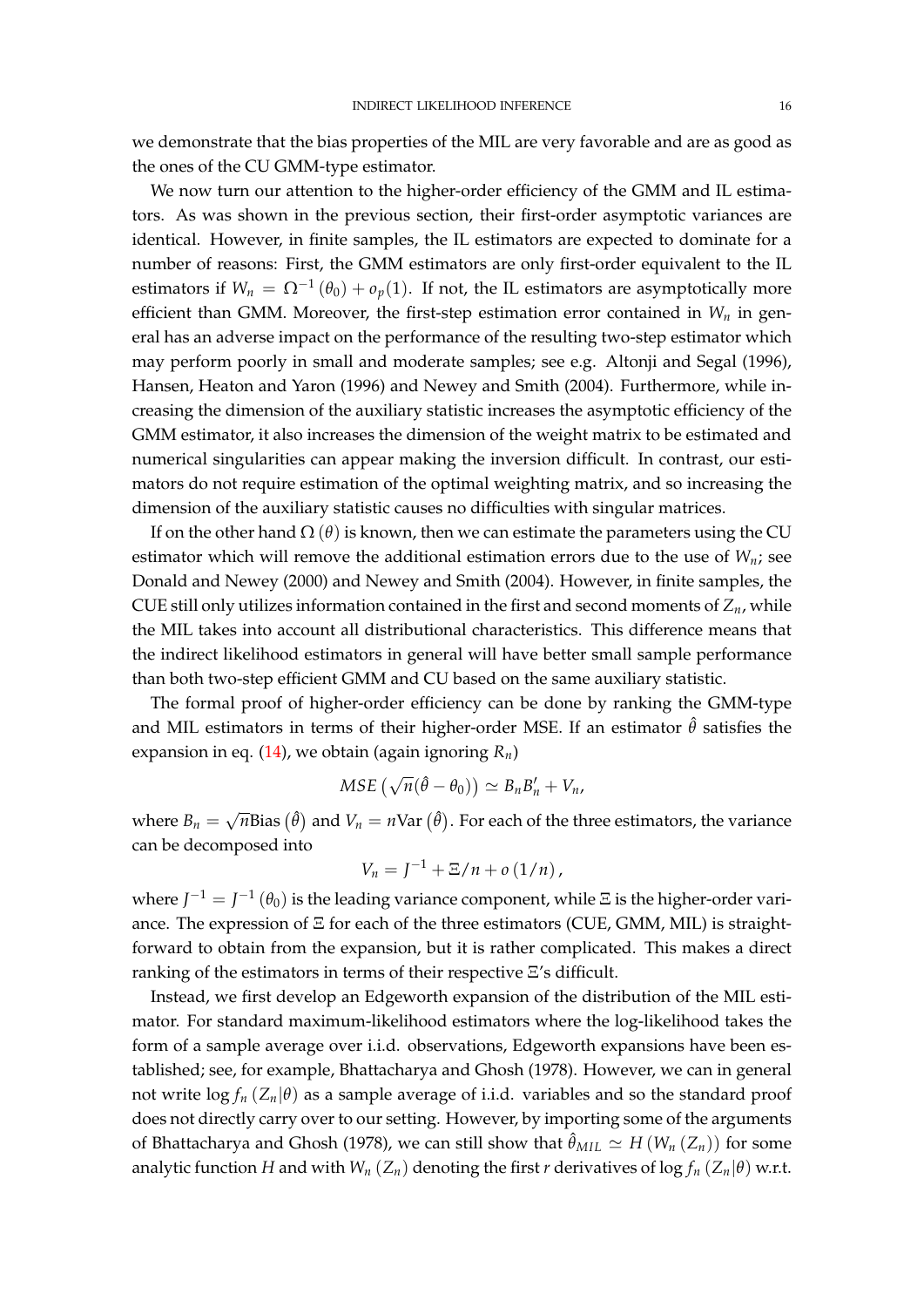*θ*. Since (the normalized version of) *Z<sup>n</sup>* satisfies an Edgeworth expansion, we can then apply the general results of Phillips (1977) on Edgeworth expansions of transformations of random sequences to obtain the desired result:

<span id="page-17-0"></span>**Proposition 5.** Under Assumptions [1](#page-9-0)[-4](#page-11-0) with  $E\left[|Z_n|^p\right] < \infty$  for all  $n, p \geq 1$ , and

$$
P\left(|Z_n-Z(\theta_0)|>c_1\sqrt{\log(n)/n}\right)=o\left(n^{-r/2}\right),\,
$$

*the MIL satisfies an rth order Edgeworth expansion:*

$$
\sup_{y} \left| P\left(\sqrt{n}\left(\hat{\theta}_{MIL} - \theta_0\right) J\left(\theta_0\right) \leq y\right) - \int\limits_{-\infty}^{y} \phi\left(x\right) \left[1 + \sum\limits_{i=1}^{r} n^{-i/2} \tilde{\pi}_i\left(x\right)\right] dx \right| = o\left(n^{-r/2}\right),
$$

*where*  $\tilde{\pi}_i(x)$  *is a polynomial of order* 3*i*,  $i = 1, ..., r$ .

The assumption that  $Z_n$  has moments of all orders is somewhat restrictive and rules out heavy tails. We conjecture that this assumption is not strictly necessary for the above result to holds. In particular, one might be able to show Proposition [5](#page-17-0) by using the results of Skovgaard (1981) where weaker moment restrictions are required. This would on the other hand complicate the proof and so for clarity we maintain the assumption of all moments existing. The tail probability condition is satisfied for most regular statistics; see, e.g., Bhattacharya and Ghosh (1978, Theorem 3).

Once we have shown that the distribution of the MIL estimator can be approximated by an Edgeworth expansion, it now follows by standard results for maximum-likelihood estimators (see e.g. Ghosh, 1994 and Bickel, Götze, and van Zwet, 1985), that the biasadjusted MIL estimator is third-order efficient amongst all estimators relying on the statistic  $Z_n$ . In particular,  $\Xi_{GMM} \geq \Xi_{MIL}$  and  $\Xi_{CUE} \geq \Xi_{MIL}$ .

# 6. PROPERTIES OF SIMULATED VERSIONS

We analyze the impact of the use of simulations and nonparametric estimation in the implementation of the MIL and BIL estimators. For the simulated version of the MIL estimator, we combine the general results of Kristensen (2009) and Kristensen and Shin (2008) to show that it is first-order asymptotically equivalent to the infeasible MIL estimator. The analysis of the simulated version of the BIL estimator can be done directly since we can write it up on closed form.

To utilize existing results on convergence rates of kernel estimators, we make the following assumptions regarding the kernel function used in the computation of the SMIL and SBIL defined in Section [3:](#page-6-1)

<span id="page-17-1"></span>**Assumption 5.** *The kernel K satisfies: There exist*  $C, L < \infty$  *such that either (i)*  $K(u) = 0$  *for*  $||u|| > L$  and  $|K(u) - K(u<sup>′</sup>)| ≤ C ||u – u'||$ , or (ii)  $K(u)$  is differentiable with sup<sub>u</sub> |K' (u)| < ∞*. For some a* > 1,  $|K(u)|$  ≤ C  $||u||^{-a}$  for  $|| ||u||$  > *L<sub>1</sub>*, and  $\int K(z) dz = 1$ ,  $\int zK(z) dz = 0$ ,  $\int z^2 K(z) dz < \infty$ .

The above assumptions imposed on the kernel are quite standard and are for example satisfied by the Gaussian kernel. We first restrict ourselves to the case where the likelihood is a density: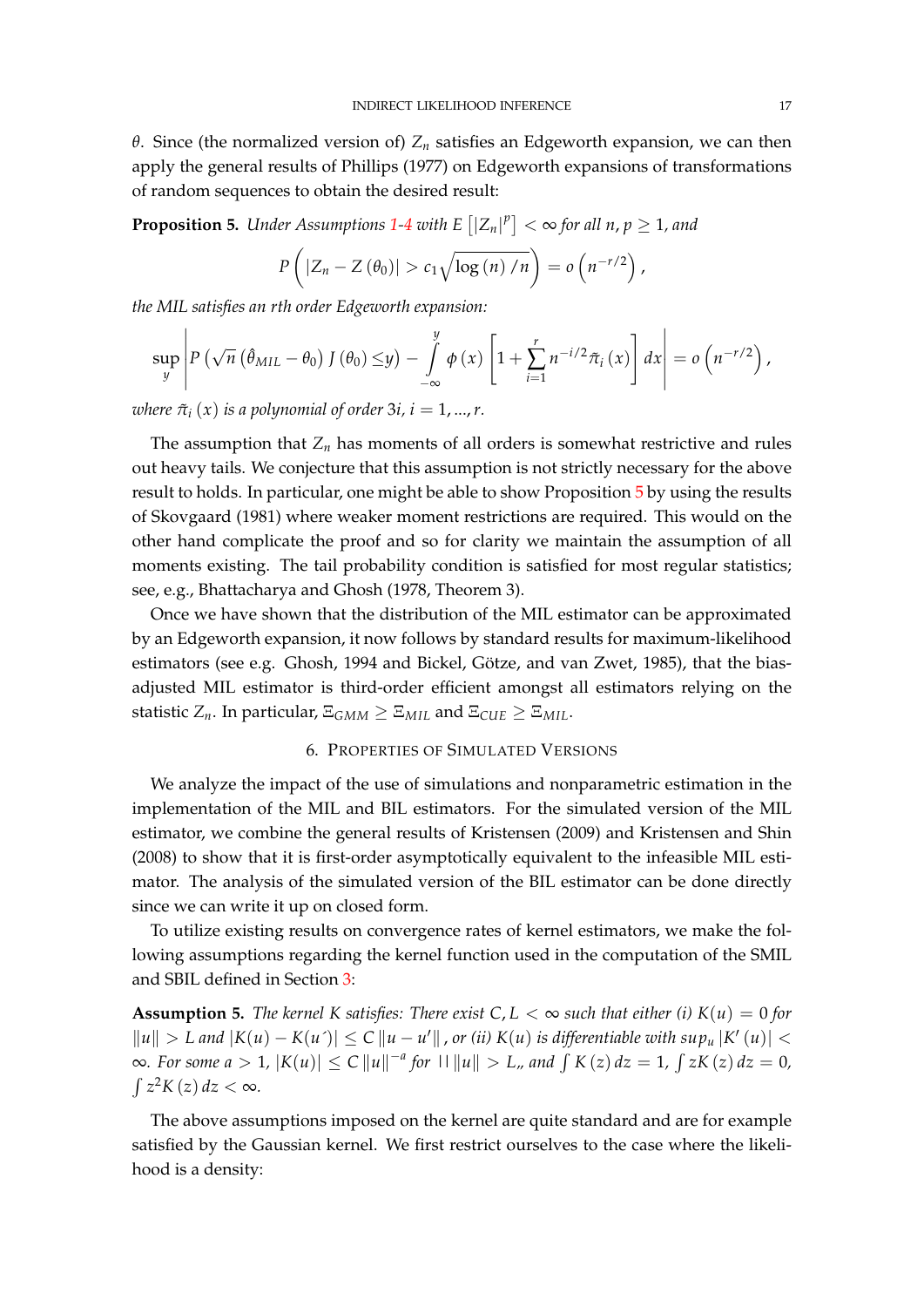<span id="page-18-0"></span>**Assumption 6.** *The indirect likelihood*  $f_n(z|\theta)$  *is a density with respect to the Lebesgue measure and is twice continuously differentiable in z.*

Under this assumption on the kernel and the likelihood, the following result holds:

<span id="page-18-1"></span>**Proposition 6.** *Assume that Assumptions [1-](#page-9-0)[6](#page-18-0) hold. Then the SMIL and SBIL estimators are asymptotically first-order equivalent to the actual ones under the following conditions:*

*For the kernel-smoothed versions, nh*<sup>2</sup>  $\rightarrow$  0 *and n*log (*S*) / (*Sh<sup>d</sup>*)  $\rightarrow$  0*. For the nearest-neighbor versions, n*  $\left[ k/S \right]^{2/d} \rightarrow 0$ , and nlog (S) /k  $\rightarrow$  0.

The restrictions on *S* and *h* are fairly standard and require the number of simulations to grow at a slightly faster rate than the number of observations. In particular, standard bandwidth selectors will satisfy the above rates and so these can be used in the implementation of the simulated versions.

We also note that the simulated versions of our estimators suffer from a curse of dimensionality. This appears explicitly in the conditions on *S* and *h* given in Proposition [6](#page-18-1) where we require  $nlog(S)$  /  $\left(Sh^{d}\right) \rightarrow 0$ . Thus, the larger  $d = \dim\left(Z_{n}\right)$  (which must be at least that of *θ*, and which is larger in most of the applications below), the more simulations are required for the simulations to have a negligible impact on the estimator. This is a well-known issue which is shared by most other simulation-based estimators: The larger the dimension of the space over which we need to integrate, the larger the number of simulations should be chosen to control the simulation error.

The above result requires the likelihood to be a density. We now demonstrate that the SMIL and SBIL estimators enjoy the same asymptotic properties even if this is not the case. In fact, we will not even require that Assumption [4](#page-11-0) holds and as such allow for both continuous and discrete observations. To be more specific, we replace Assumptions [4](#page-11-0) and [6](#page-18-0) with the following one:

<span id="page-18-2"></span>**Assumption 7.** For some 
$$
N \geq 1
$$
:  $\sup_{n \geq N} E \left[ \sup_{\theta \in \Theta} \left| \sqrt{n} (Z_n(\theta) - Z(\theta)) \right|^2 \right] < \infty$ .

This uniform integrability assumption is satisfied if, for example,  $Z_n(\theta)$  is a sample average with second moment. It imposes no smoothness restrictions on the finitesample likelihood and holds for both continuous and discrete underlying data. It is used in conjunction with Assumption [2](#page-10-1) to ensure that  $\sqrt{n}E[|Z_n(\theta) - Z_n^*(\theta)|] \rightarrow 0$ , where  $Z_n^*$  (*θ*) ∼ *N* (*Z* (*θ*),  $\Omega$  (*θ*) /*n*) is its Normal limit sequence. We use this to show that the kernel smoother based on simulations from the distribution of  $Z_n(\theta)$  converges towards the one based on simulations of  $Z_n^*$  ( $\theta$ ). Since  $Z_n^*$  ( $\theta$ ) satisfies Assumption [4](#page-11-0) and [6](#page-18-0) by construction, this in turn implies that SMIL and SBIL have the desired asymptotic properties:

<span id="page-18-3"></span>**Proposition 7.** *Assume that Assumptions [1](#page-9-0)[-3,](#page-10-0) [5](#page-17-1) and [7](#page-18-2) hold, and the kernel K is uniformly Lipschtiz,*  $|K(u) - K(v)| \le D |u - v|$ . Then the SMIL and SBIL have the same asymptotic *properties as those stated in Proposition [1](#page-13-0) under the bandwidth conditions stated in Proposition 6 together with nh*<sup>2</sup> → ∞ *(kernel smoother) and n*/*k* <sup>2</sup> → ∞ *(nearest neighbor).*

The intuition behind the above result is the following: If the distribution of  $Z_n(\theta)$  cannot be described by a density, one can think of the kernel smoothing inherent in both the SMIL and SBIL as a type of regularization that generates a smooth objective function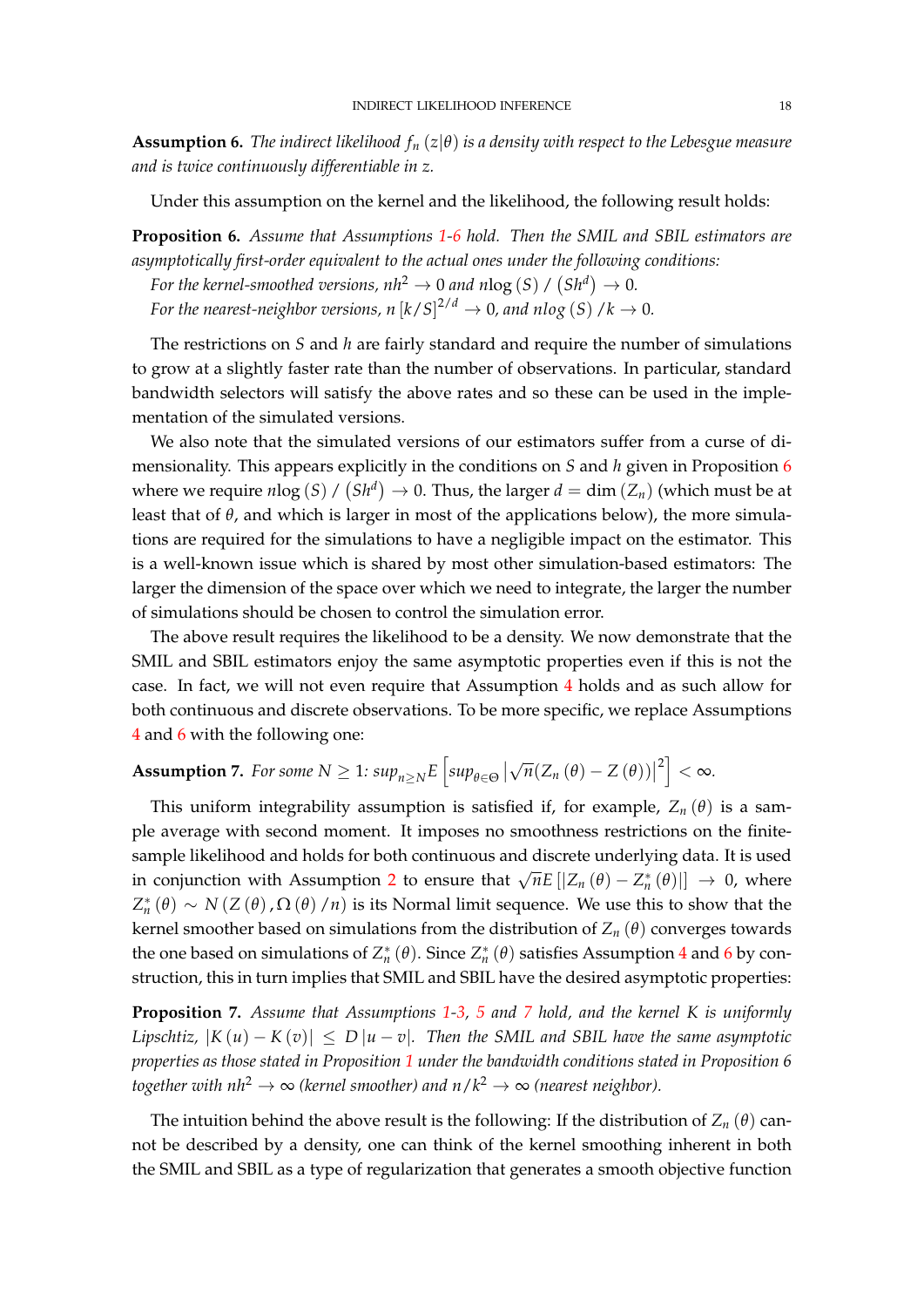which can be used instead of the more irregularly behaved true likelihood. As such the SMIL and SBIL estimators are similar in nature to the smoothed maximum score estima-

smoothing. In practice, we choose the number of simulations *S* so large, that the additional variance due to simulations is negligible. However, for completeness, we note that the simulated version of the BIL estimator satisfies

tor proposed in Horowitz (1992) where a non-smooth estimator is regularized through

$$
\hat{\theta}_{SBIL} = \hat{\theta}_{BIL} + E_S(Z_n),
$$

for a stochastic function  $E_S(z)$  which is independent of  $\hat{\theta}_{BIL}$  and satisfies either (in the case of kernel-smoothers),

$$
\sqrt{Sh^{d}}E_{S}\left(z\right)\rightarrow^{d}N\left(0,\left\Vert K\right\Vert ^{2}\frac{\sigma_{n}^{2}\left(z\right)}{f_{n}\left(z\right)}\right),\,
$$

or (in the case of nearest-neighbor estimators),

$$
\sqrt{k}E_{S}\left(z\right)\rightarrow^{d}N\left(0,\left\Vert K\right\Vert ^{2}\sigma_{n}^{2}\left(z\right)\right),\,
$$

where  $d = dim(Z_n)$ ,  $||K||^2 = \int K^2(z) dz$ , and  $\sigma_n^2(z) = Var[\theta|Z_n = z]$ . Thus, the variance estimator of the kernel-smoothed version of SBIL could be adjusted by adding  $||K||^2 \frac{\sigma_n^2(z)}{f_n(z)}$  $\frac{f_n^2(z)}{f_n(z)}/\left(Sh^d\right)$  to  $J^{-1}\left(\theta_0\right)$ , and similarly for the nearest-neighbor version. A similar adjustment can be developed for the MIL estimator by using the arguments of Kristensen and Salanié (2010).

# 7. MONTE CARLO RESULTS

In this section we explore the performance of the SMIL and SBIL estimators, comparing them to other estimators, using a variety of econometric models including simple time series models, a dynamic and nonlinear panel data models, a structural econometric model of an auction and two dynamic stochastic general equilibrium (DSGE) models. We focus on several issues. First, the SBIL estimator is considerably more convenient to use than is the SMIL estimator, from a computational point of view, so we would like to know if the two estimators perform similarly before focusing our attention on the SBIL estimator. Second, Proposition [5](#page-17-0) tells us that the exact MIL is higher-order more efficient than the GMM estimator that uses the optimal weight matrix. This leads us to hope that the SMIL and SBIL estimators have better small sample performance than GMM-type competitors. A factor that could undermine these potential gains is the need to use simulations and nonparametric fitting to implement the feasible versions (the feasible SMIL and SBIL versus the infeasible MIL and BIL). This section throws light on the actual performance of the feasible versions. A third purpose of this section is simply to give examples of how the SMIL and SBIL estimators may be implemented in practice. Examples of practical issues to deal with are the choice of the auxiliary statistic, and the specification of the parameter space in the case of the SBIL estimator.

A fourth issue is the accuracy of confidence intervals computed using estimated quantiles of the pseudo-posterior. We find mixed results for confidence interval coverage: in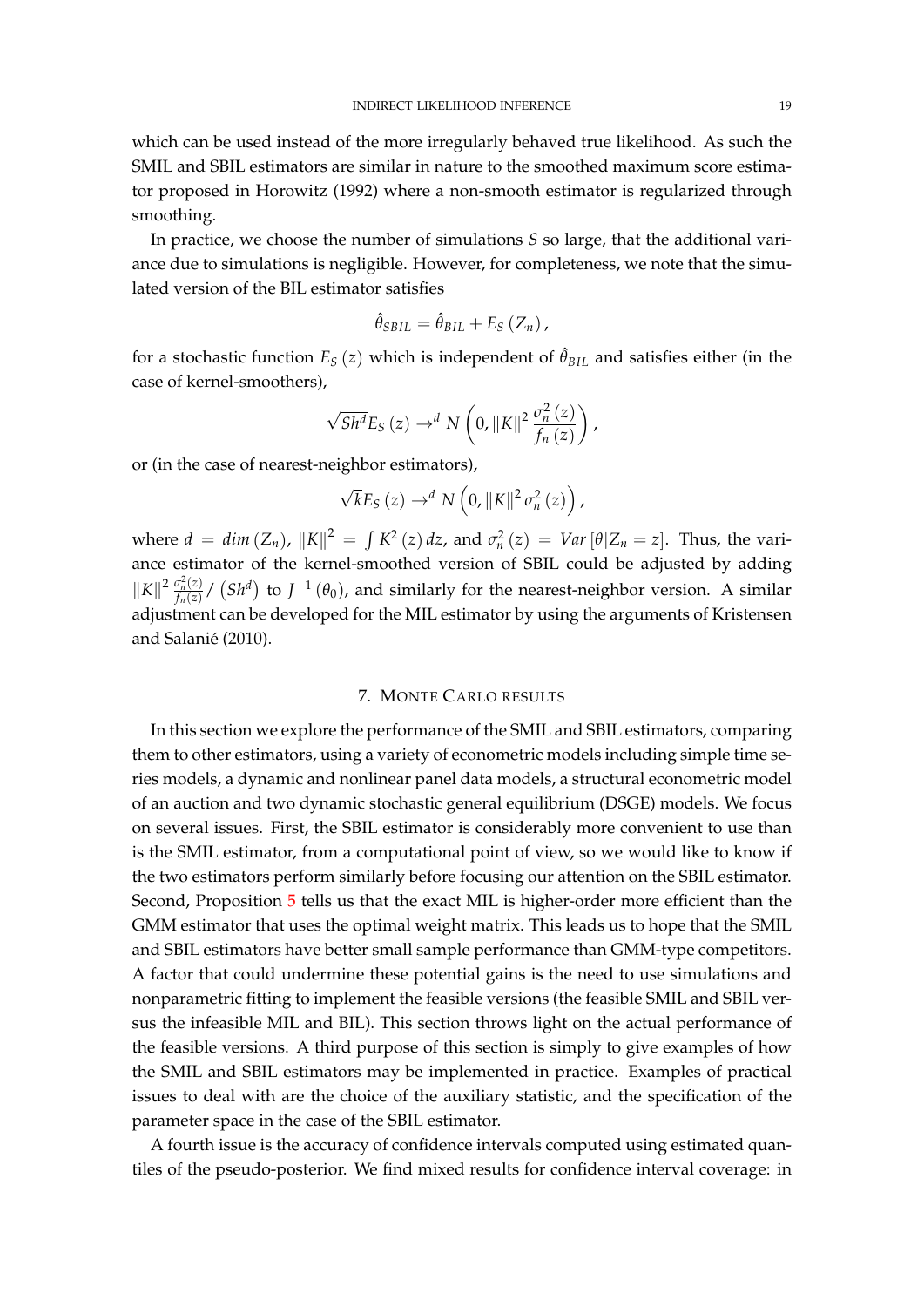some cases coverage is very accurate, while in others the confidence intervals are too broad, so true size is smaller than the nominal size. Because the findings are mixed, we do not present tabular results, and we leave this issue for future research. It is perfectly feasible to use other means (asymptotic, bootstrap, Monte Carlo) of computing confidence intervals and standard errors for the SBIL estimator. For example, Li (2010) found that bootstrap confidence intervals are very accurate for the II estimator of the structural auction model discussed below. The same method could be used for the SBIL estimator. We do not pursue the issue further in this paper.

To implement the SMIL and SBIL estimators, we use between  $S = 10^6$  and  $S = 10^7$ simulated points drawn randomly from the parameter space, depending on the application. The auxiliary statistics we use are in most cases computationally inexpensive, so generating a large number of replications is not burdensome. The exceptions are the DSGE models, which requires approximately two days of time on a 32 core cluster per 10<sup>6</sup> replications of the auxiliary statistic<sup>[3](#page-20-0)</sup>. For all problems, we use at least 5000 Monte Carlo replications at each design point. The nonparametric fit is done using the *k* near-est neighbors approach<sup>[4](#page-20-1)</sup>, using the ANN library (Arya, Malamatos and Mount, 2009; <http://www.cs.umd.edu/~mount/ANN/>). Using this C++ library, the KNN nonparametric fitting step requires at most several minutes of time on a single core. It is also a simple matter to switch to using approximate nearest neighbors, which can speed up the nonparametric fitting step if one uses an extremely large number of simulations. The number of neighbors *k* used for the nonparametric fit is chosen (with one exception) as  $k = 1.5 \times S^{0.25}$ , rounded down to the nearest integer. More careful choice using methods such as cross validation might improve the results, but we do not explore this possibility in this paper. We report the SBIL estimator computed as the posterior mean. The version computed as the posterior median gives very similar results. For all applications the pseudo-prior  $\pi(\theta)$  is a uniform distribution over the parameter space  $\Theta$ , so the only remaining issue is specifying the bounds of parameter space. For some of the applications (the MA and dynamic panel data models), prior beliefs such as stationarity or invertibility lead directly to the specification of at least some of the bounds of parameter space. For others (the auction model and the DSGE models) we have less information available regarding plausible bounds on at least some of the parameters. The issue of setting the parameter space in such cases is addressed in the subsection presenting the auction model.

<span id="page-20-2"></span>7.1. **Dynamic panel data.** Gouriéroux, Phillips and Yu (2010; henceforth GPY) investigate the performance of the II estimator using a linear dynamic panel model

$$
(17) \t\t\t y_{it} = \alpha_i + \phi_0 y_{it-1} + \epsilon_{it}
$$

<span id="page-20-0"></span> $3$ Performing Monte Carlo on a cluster is quite straightforward. We use PelicanHPC ([http://pelicanhpc.](http://pelicanhpc.org/) [org/](http://pelicanhpc.org/)), a framework very similar to that described in Creel (2007).

<span id="page-20-1"></span><sup>&</sup>lt;sup>4</sup>We also have used kernel regression, which gives very similar results to the KNN results reported here.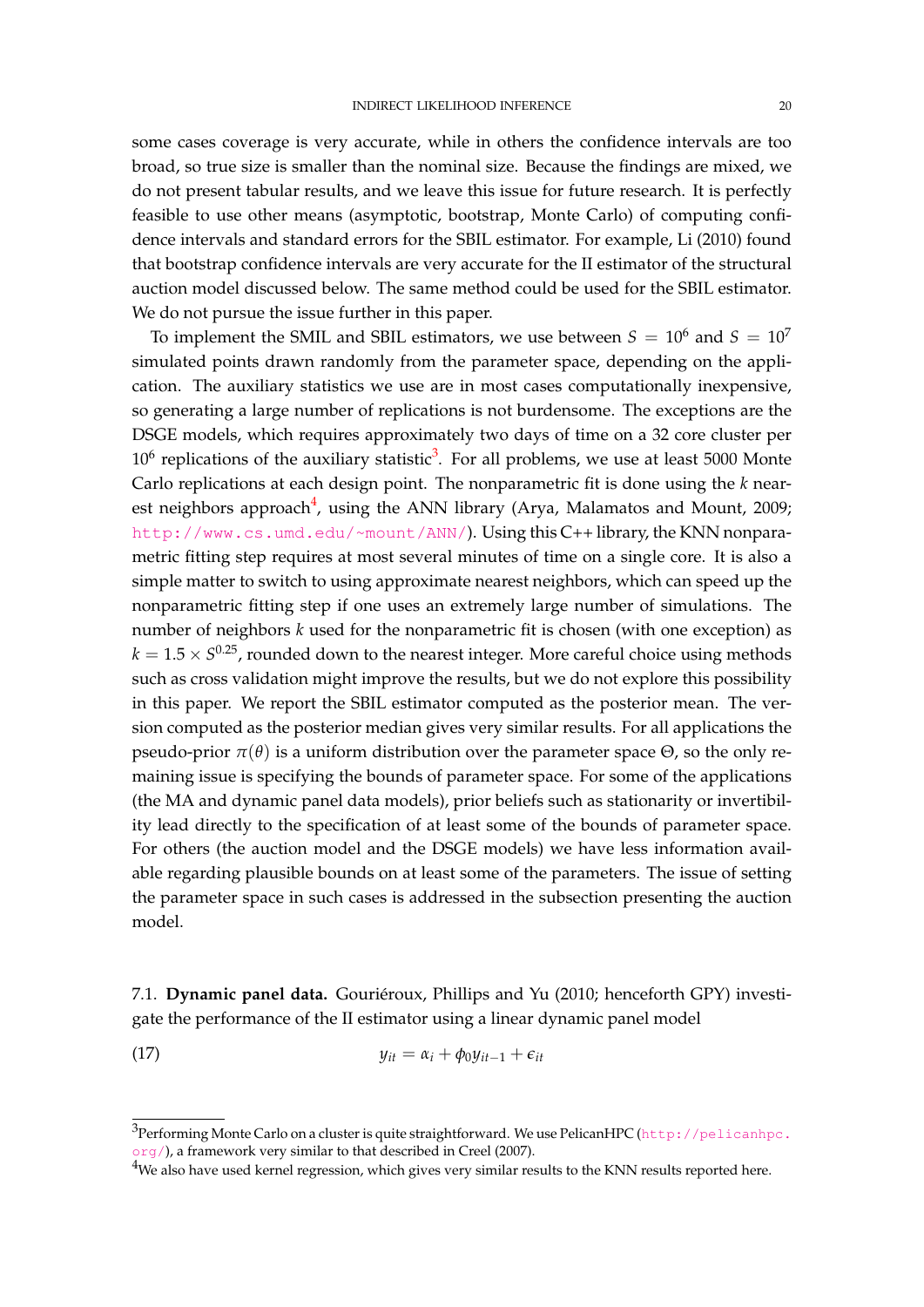where  $\epsilon_{it}$  ∼ *N*(0, 1),  $\alpha_i$  ∼ *N*(0, 1),  $\phi_0$  = 0, 0.3, 0.6, 0.9 and  $\alpha_i$  and  $\epsilon_i$  are independently distributed. The initial condition is

$$
y_{i0}|\alpha_i \sim N\left(\frac{\alpha_i}{1-\phi_0},\frac{1}{1-\phi_0^2}\right).
$$

GPY use the (inconsistent) ML "fixed effects" estimator as the auxiliary statistic. They find that the II estimator outperforms a number of alternative estimators, in terms of root mean squared error (RMSE). While our asymptotic results do not straightforwardly generalize to dynamic panel data models (where the theory normally requires the number of time periods, *T*, to grow with sample size), we conjecture that the higher-order efficiency results also hold in this context. We here investigate this claim by comparing the performance of the SMIL and SBIL estimators to the II results obtained by GPY. GPY also report results for other bias correction methods such as jackknife and analytical bias correction and find that their II estimator dominates those; we therefore focus on the II estimator and do not reproduce the results for the other estimators. The parameter space is set to the stationary region  $\phi_0 \in (-1, 1)$ . We consider two auxiliary statistics: the same ML estimator as used by GPY, and also the ML estimator augmented with the OLS estimator of the naive model  $y_{it} = \delta y_{it-1} + v_{it}$  that ignores the presence of individual effects.

The SMIL estimator requires a nonparametric density fit embedded inside an optimization problem, while the SBIL estimator eliminates the optimization. In the present case, the parameter to estimate is a scalar, so for this problem it is relatively easy to apply both the SMIL and SBIL estimators. By comparing the two in this relatively simple case, we can get an indication of whether focusing on the SBIL estimator in more computationally demanding cases is warranted by a comparable performance of the two estimators. To implement the SMIL, we use a different approach than what is outlined in equations [\(4\)](#page-7-1) and [\(5\)](#page-7-2). The reason for this to take advantage of the large set of replications of  $(\theta^s, Z_n^s)$ that are already available after computing the SBIL estimator. Instead of operating on the conditional density  $f_n(Z_n|\theta)$ , we work with the joint density  $f_n(Z_n,\theta)$ . When  $\theta^s$  is drawn from a uniform density, as is the case here,  $f_n(Z_n, \theta)$  and  $f_n(Z_n | \theta)$  are maximized at the same value of *θ*, because the marginal density of *θ* does not depend upon *θ*. We of course do not know the joint density, so it must be fit nonparametrically. We use the simple KNN density estimator given in equation 14.2 of Li and Racine (2007) to fit  $f_n(Z_n, \theta)$ . This nonparametric fit to the joint density,  $\hat{f}_n(Z_n,\theta)$  is then maximized with respect to  $\theta$ using a grid search, in order to deal with the rough, nondifferentiable nature of the KNN density estimator. Because *θ* is a scalar in the present case, use of grid search does not present a significant computational burden.

Table [1](#page-45-0) presents the bias of the estimators, and Table [2](#page-46-0) presents the root mean squared errors (RMSEs). In these Tables, the columns labeled II, SBIL and SMIL all refer to use of the auxiliary statistic  $Z_n = \hat{\phi}_{ML}$ , while the columns labeled SBIL(OI) and SMIL(OI) refer to use of the overidentifying auxiliary statistic  $Z_n = \left(\widehat{\phi}_{ML}, \widehat{\delta}_{OLS}\right)$ . Results for the inconsistent ML estimator are also presented, for reference. We see that the II and SBIL estimators have very small biases in almost all cases. With an exactly identifying auxiliary statistic, the estimators (except ML) all have similar biases and RMSEs, especially for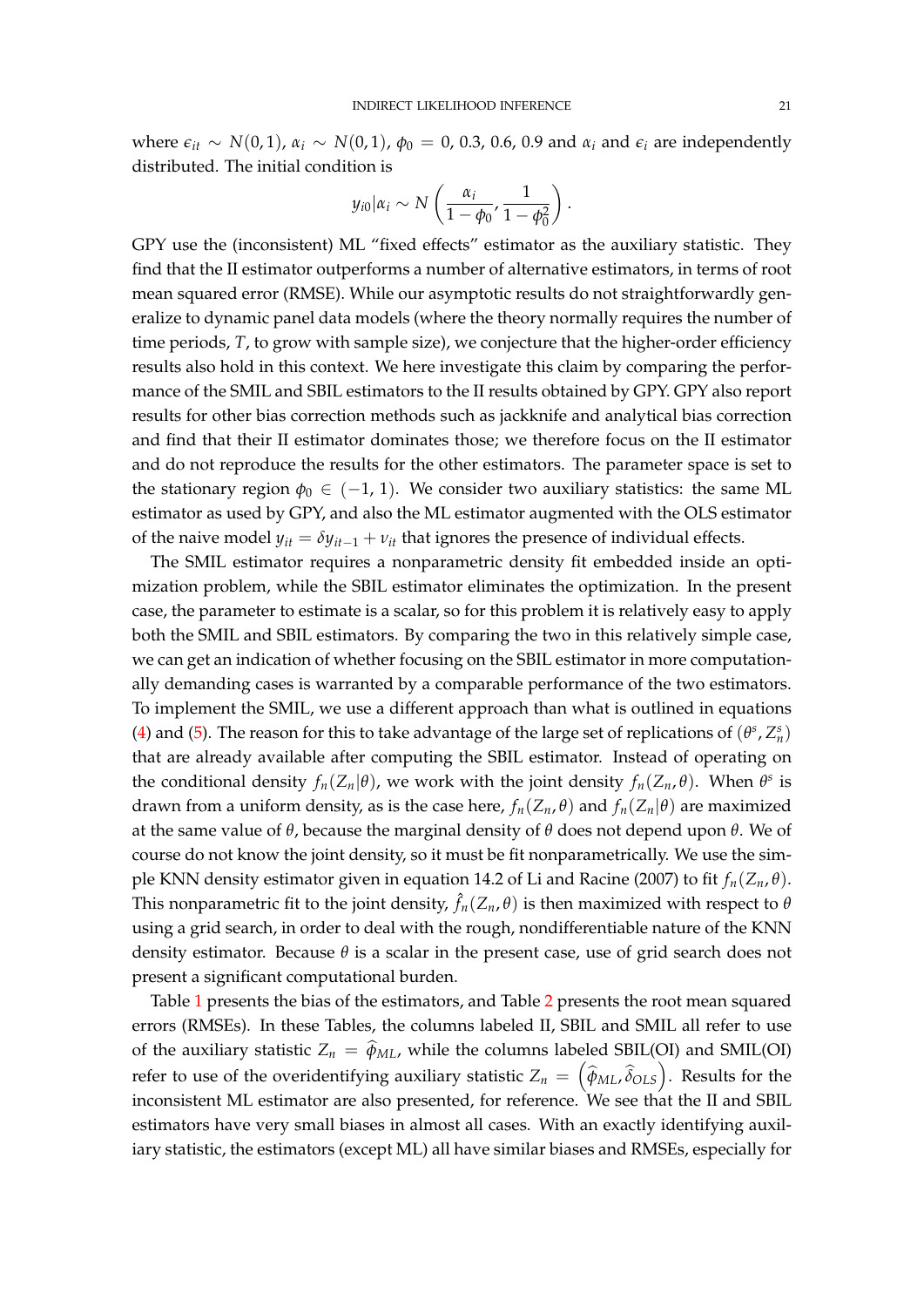larger sample sizes. For small sample sizes, the SBIL estimator performs somewhat better than the II estimator, overall. When the difference favors the II estimator, it is small, but when it favors the SBIL estimator, it is larger. For the SMIL and SBIL estimators, it is easy to use an overidentifying auxiliary statistic, because no covariance matrix need be estimated. Looking at the columns labeled SMIL(OI) and SBIL(OI), we see that there are gains from doing so: bias is essentially unchanged, but RMSE is reduced considerably, especially for smaller sample sizes. There seems to be no reason to prefer SMIL to SBIL, as the RMSEs of the two are essentially the same in the case of the exactly identifying auxiliary statistic, while SBIL almost uniformly dominates SMIL when the overidentifying auxiliary statistic is used.

Based on the good performance of SBIL compared to SMIL in this example, and the fact that the two estimators are first order equivalent, we focus on SBIL in the remaining examples. Most of the remaining examples have parameter vectors of higher dimension, which would make a global maximization strategy such as grid search or simulated annealing more tedious to employ (recall that a nonparametric density fit must be done for each trial parameter value). The SBIL estimator does not require this optimization step, so it avoids this difficulty.

7.2. **Moving average.** The previous section compared the proposed estimators to a just identified II estimator. It is also desirable to compare to an overidentified II estimator, because this is the situation where it is necessary to estimate the efficient weight matrix in order to obtain an efficient II estimator, given the chosen auxiliary statistic. We would like to see if the SBIL estimator benefits from the fact that it does not require estimation of the efficient weight matrix. The first order moving average (MA(1)) model has been widely used to investigate the performance of the indirect inference estimator, and a *pth*-order autoregressive model is often used to generate the auxiliary statistic (see, for example, Gouriéroux*,* Monfort and Renault, 1993; Chumacero, 2001). In this section we estimate the MA(1) model

$$
y_t = \epsilon_t + \psi \epsilon_{t-1}
$$
  

$$
\epsilon_t \sim i.i.d. N(0, \sigma^2)
$$

using sample sizes of  $n=50$ , 100 and 200 observations. The parameter  $\psi$  is one of the values {−0.95, −0.9, −0.5, 0, 0.5, 0.9, 0.95}, so the model is always invertible. The parameter *σ* is always equal to 1. The parameter vector is  $\theta = (\psi, \sigma)$ . We set the parameter space to  $\Theta = (-1, 1) \times (0, 2)$ , which imposes invertibility, which is needed for the parameter to be identified. The statistic  $Z_n$  is the vector of estimated parameters  $(\rho_0, \rho_1, ..., \rho_P, \sigma_v^2)$  of an AR(*P*) model  $y_t = \rho_0 + \sum_{p=1}^P \rho_p y_{t-p} + v_t$ , fit to the data using ordinary least squares. For simplicity, we hold the order of the  $AR(P)$  model constant at  $P = 10$  across the Monte Carlo replications. Thus, the dimension of  $Z_n$  is 12, while the dimension of  $\theta$  is 2, so we have considerable overidentification.

We estimate  $\theta$  using SBIL and II, where both are based on the auxiliary statistic defined in the last paragraph. The II estimator is computed using continuously updated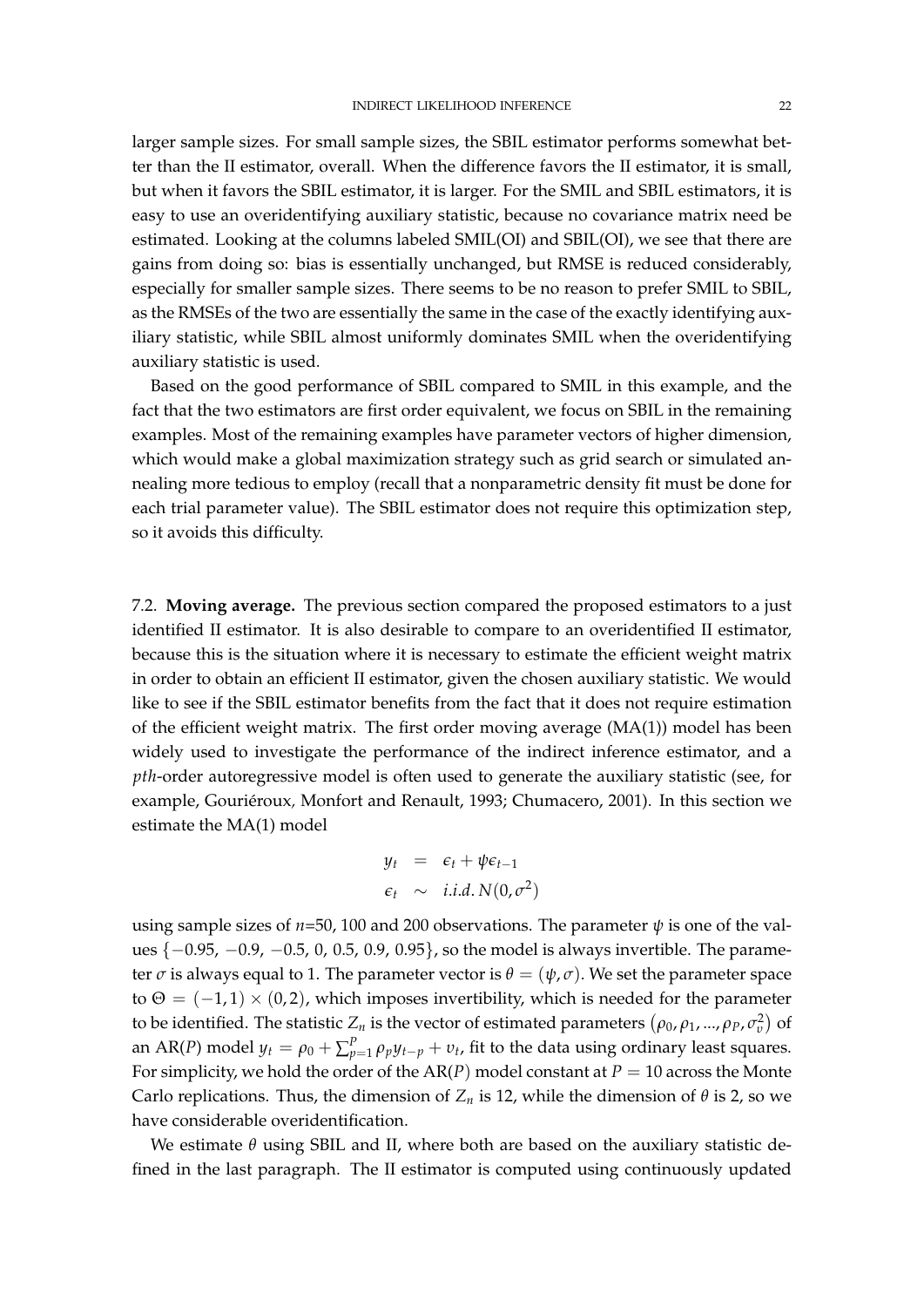GMM (Hanson, Heaton and Yaron, 1996). The moment conditions that define the continuously updated indirect inference (CU-II) estimator are  $m_n(\theta) = Z_n - \bar{Z}_{S,n}(\theta)$  where  $\bar{Z}_{S,n}(\theta) = \frac{1}{S}\sum_{s=1}^{S} Z_n^s(\theta)$ , and the weight matrix at each iteration is the inverse of  $\Omega_n^S(\theta) = 0$  $\frac{1}{S}\sum_{s=1}^{S}[Z_{n}^{s}(\theta)-\bar{Z}_{S,n}(\theta)][Z_{n}^{s}(\theta)-\bar{Z}_{S,n}(\theta)]'$ , where  $S=100$ . For reference, we also estimate  $\theta$  using the conditional maximum likelihood estimator (Gaussian MLE with  $\epsilon_0$  set to zero). When a replication of the ML or CU-II estimator lies in the non-invertible part of the parameter space, we use the observationally equivalent invertible parameter value in its place. The need for doing this and the means of doing so are explained by Chumacero (2001).

Table [3](#page-47-0) reports the results. In this Table, SBIL(AR) refers to the SBIL estimator that uses the AR(10) auxiliary statistic, while SBIL(ML) is the SBIL estimator that uses the ML estimator as the auxiliary statistic. We see that the SBIL(AR) and CU-II estimators have biases that are of comparable magnitudes, overall. Comparing RMSEs, the SBIL(AR) estimator performs better than the CU-II estimator, almost uniformly. This result is not unexpected, given the previous theoretical results for higher order efficiency of MIL compared to CU-II. These theoretical grounds for efficiency plus the avoidance of estimation of the weight matrix appear to lead to real small sample efficiency gains. Comparing to the ML estimator, for the smaller sample size, SBIL(AR) has a larger RMSE than does ML, which is no doubt an indication that an AR(10) auxiliary model is excessively parameterized when the sample size is only 50. When the sample size is 200, the SBIL(AR) estimator has bias and RMSE comparable to those of the ML estimator. When the ML estimator is used as the auxiliary statistic for SBIL, there is no benefit in terms of RMSE when the sample size is 50, but for samples of size 100 and 200, the SBIL(ML) estimator has an RMSE lower than that of the ML estimator.

7.3. **Nonlinear panel model.** Section [7.1](#page-20-2) explores a linear panel data model with normally distributed errors. One might expect that a nonlinear model could lead to a larger difference between the SBIL and II estimators, especially for smaller sample sizes, as in such a case the small sample distribution of the auxiliary statistic, which characterizes the objective functions of the IL estimators, could be less well approximated by the corresponding normal limiting distribution, which characterizes the objective function of the II estimator. To investigate this conjecture, we use the static logit panel model that Arellano and Bonhomme (2009) used in some of their Monte Carlo work to compare a set of semi-parametric nonlinear panel data estimators. Their static logit Monte Carlo design (see their Section 7.1) is used here to compare the SBIL and CU-II estimators. The design of the experiment is

$$
y_{it} = \mathbf{1} \left[ x_{it} \phi_0 + \alpha_{i0} + \epsilon_{it} > 0 \right]
$$

where  $x_{it} \sim N(0, 1)$  and the individual effects  $\alpha_{i0} \sim N(\bar{x}_i, 1)$ , where  $\bar{x}_i = \frac{1}{T} \sum_{t=1}^{T} x_{it}$ . The  $\epsilon_{it}$  are independent draws from the logistic CDF. The true value of  $\phi_0 = 1$ . We set  $N \in \{30, 100\}$  and  $T = 5$ . The first component of the auxiliary statistic is the estimator of the misspecified logit model that results from the above model, with the exception that, erroneously, it is assumed that the individual effects are all identical. To be precise, it is the quasi-ML estimator resulting from logit estimation of the misspecified model  $y_{it}$  =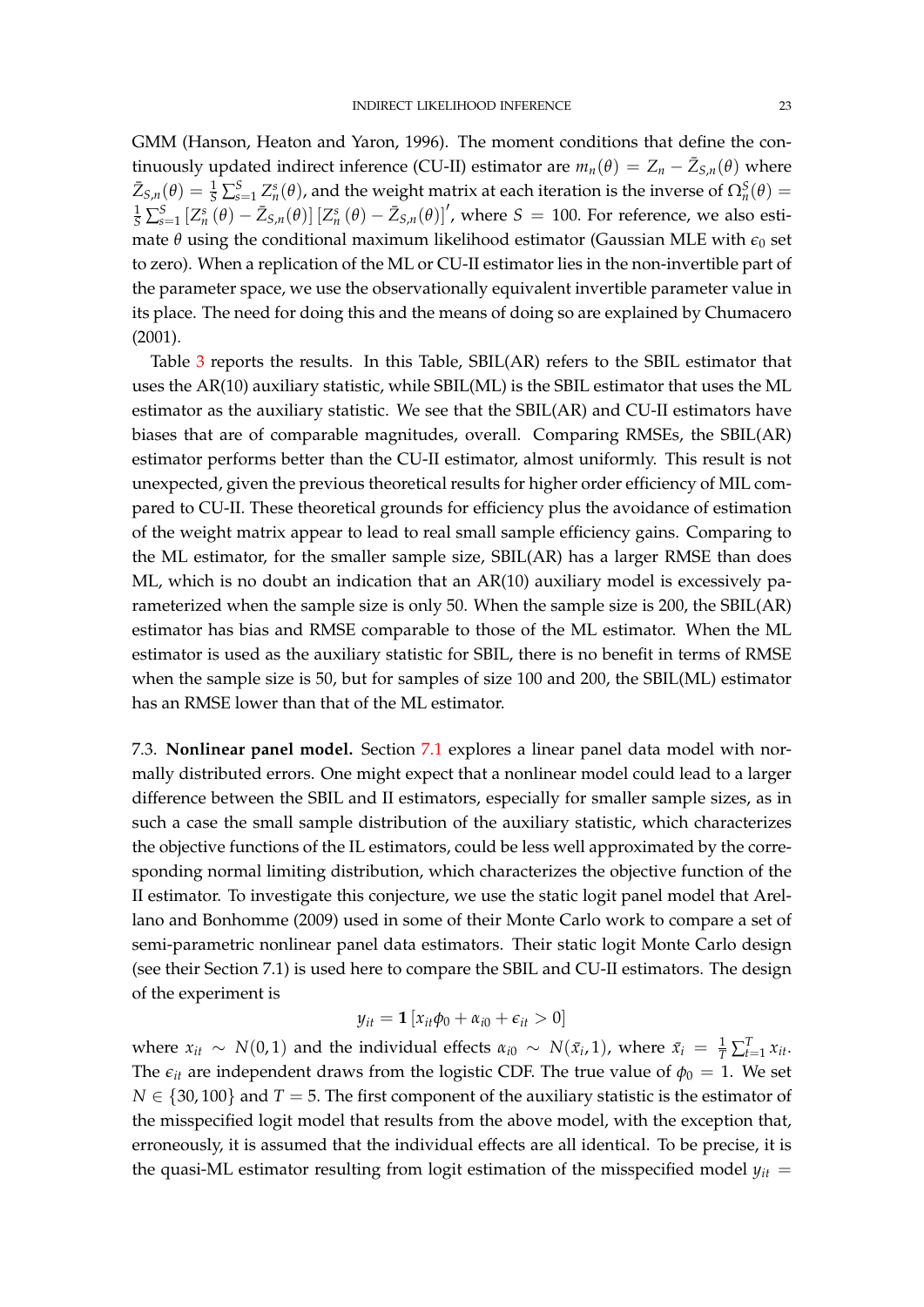**1** [ $\alpha + x_{it}\phi + \epsilon_{it} > 0$ ]. The second component of the auxiliary statistic is the OLS estimator of the linear probability model  $y_{it} = \alpha + x_{it} \phi + \eta_{it}$ . The logit and OLS estimators of  $\alpha$  and *φ* together yield an auxiliary statistic of dimension 4, so we have overidentification for the estimator of the scalar  $\phi_0$ . We use SBIL and CU-II to estimate  $\phi_0$ , using this auxiliary statistic. SBIL uses  $2 \times 10^6$  simulations, and CU-II was implemented as described in the previous section. For both SBIL and CU-II, the parameter space for  $\phi$  is set to [0, 2] and the pseudo prior for SBIL is a uniform distribution over the parameter space.

Table [4](#page-47-1) presents the results for bias, RMSE and mean absolute error (MAE). For both sample sizes, the SBIL estimator is less biased and has smaller RMSE and MAE than the II estimator. For the smaller sample size, the RMSE of the SBIL estimator is 88.4% that of the CU-II estimator, while for the larger sample size the percentage is 91.6%. This result supports the conjecture that the SBIL estimator will have better small sample performance than that of GMM-type estimators based on the same auxiliary statistic. Comparing these results to those for the linear dynamic panel data model, it seems that the nonlinearity of the model also contributes to accentuate the difference in performance of the SBIL and GMM-type estimators. For the sample size  $N = 100$ ,  $T = 5$ , the MAE and bias results may be compared with the first panel of Table I in Arellano and Bonhomme (2009). Both SBIL and CU-II have less bias and lower MAE than any of the estimators considered by Arellano and Bonhomme. This is to be expected, because those estimators are semi-parametric, in that the distribution of the individual effects is unknown. The SBIL and CU-II estimators, in contrast, are based on simulations that require knowledge of the distribution of the fixed effects. The assumption that the distribution of the individual effects be known is quite implausible in this example. Nevertheless, the example serves to illustrate how the SBIL and II estimators can achieve a good bias reduction in small samples, through use of a simple naive auxiliary model, when one is able to write a fully simulable model.

7.4. **Structural model of an auction.** Li (2010) proposes to use indirect inference for estimation of structural econometric models, and illustrates with a Monte Carlo example of estimation of the parameters of a Dutch auction, where only the winning bid is observed. The number of bidders is fixed at  $N = 6$ , and the sample size is  $n = 100$ , meaning that the outcomes of 100 auctions are observed. At each auction  $i = 1, 2, ..., 100$ , the quality,  $x_i$ , of the item being auctioned is the square of a uniform  $(0, 2)$  random variable, to introduce heterogeneity in the values of the objects across the auctions. The 6 bidders draw their independent private values from a common exponential distribution with density

$$
f(v|x_i) = \frac{1}{\exp(\theta_0 + \theta_1 x_i)} \exp\left(-\frac{v}{\exp(\theta_0 + \theta_1 x_i)}\right)
$$

so that  $\exp(\theta_0 + \theta_1 x_i)$  is the mean valuation of the item, over the bidders. The equilibrium strategy for the winning bid is

$$
b_i^* = v_i^* - \frac{1}{F^{N-1}(v_i^*|x_i)} \int_0^{v_i^*} F^{N-1}(u|x_i) du
$$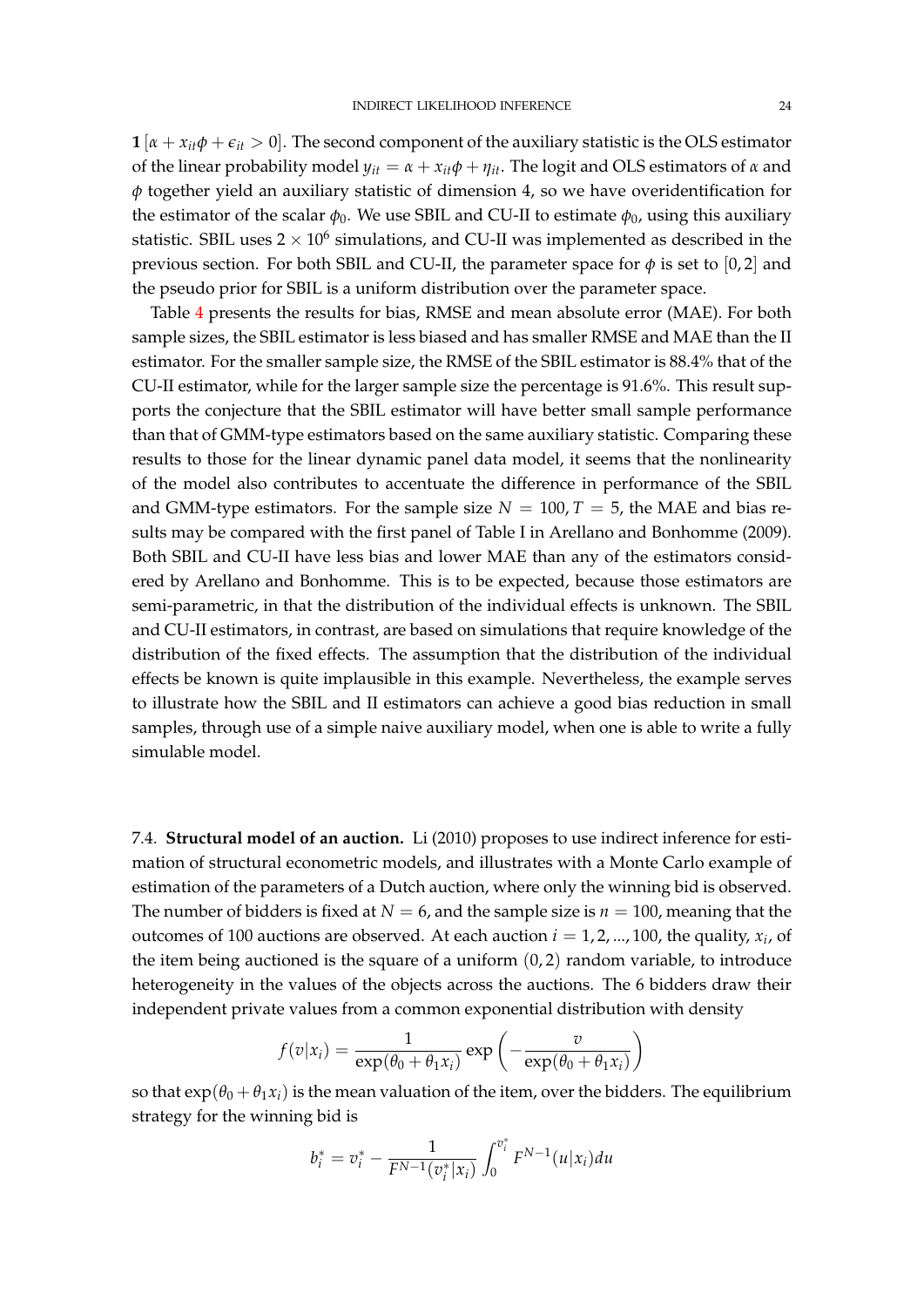where  $v_i^*$  is the highest private valuation, and  $F(\cdot|x_i)$  is the exponential distribution function. For a given value of *N* (6 in this case), symbolic computation software can be used to obtain an analytic solution for the winning bid, which facilitates simulation of the model. The observed data are the 100 values of  $\{x_i, b_i^*\}$ , and we seek to estimate  $\theta_0$  and  $\theta_1$ . The true values are set to  $\theta_0 = 1$  and  $\theta_1 = 0.5$ . Li presents results for indirect inference using two auxiliary statistics: the fitted coefficients of a pseudo ML estimator, and the OLS regression coefficients  $(\hat{\beta}_0, \hat{\beta}_1)$  obtained by fitting the model  $b_i^* = \beta_0 + \beta_1 x_i + \sigma \epsilon_i$ .

To apply the SBIL estimator, we must specify the parameter space. The present application is interesting, because we have no clear *a priori* bounds for the two parameters  $\theta_0$ and *θ*1. Outside of the Monte Carlo context, one would only have the sample data, but would not know the true parameter value. We discuss the issue of how the parameter space may be specified at some length, because it is a necessary step to apply the SBIL estimator. Our proposal is to start with a parameter space that seems conservatively large, and to check that it in fact contains elements that can generate simulated statistics  $Z_n^s$  that differ in important respects from the  $Z_n$  generated by the sample data. To do this, one can generate a preliminary set of  $Z_n^s$  setting *S* small enough to be convenient. Then one may compute the distance between each simulated statistic and the statistic using the sample data, giving the *S* distances  $d^s$ . Then one can sort the *S* replications of  $(\theta^s, Z_n^s, d^s)$  by  $d^s$ and check that the *θ<sup>s</sup>* that generate relatively small distances are always comfortably far away from the bounds of the proposed parameter space. If this is not the case, the parameter space can be expanded, and the procedure repeated again. Conversely, one may find evidence that the proposed parameter space is excessively broad, in that regions of the parameter space never generate statistics close to *Zn*. Such simulations will not contribute to the nearest neighbors version of SBIL, and as such are wasted. This could be avoided by using importance sampling, but we here for simplicity take a brute force approach and simply choose initially a large parameter space and a moderate number of simulations, *S* for an intial exploration of the distribution of the statistic across different parameter values. We then shrink the parameter space removing parts whith little or no contribution to the posterior distribution.

We initially set the parameter space to  $\Theta = (-5, 5) \times (0, 5)$ . We generate a single sample at the true parameter value, and a fairly small number  $(10^5)$  simulated samples from the proposed parameter space. Inspection of the distribution of the auxiliary statistic used by Li reveals that the auxiliary statistic when sampling from the proposed parameter space presents some extreme outliers. This is a problem that may not be detected when using the II estimator with a limited number of replications of the auxiliary statistics (Li uses only one draw), because the II estimator maintains the underlying random draws fixed over the iterations, to avoid the phenomenon of "chatter" when doing the minimization to compute the estimator. The chances of encountering an outlying value of the auxiliary statistic are small, because only rare random draws generate outliers, by definition, and a fairly small number of draws are used. However, when a large number of auxiliary statistics are generated, as is the case with the SBIL estimator, outliers will eventually appear if the distribution of the auxiliary statistic has outliers in its support.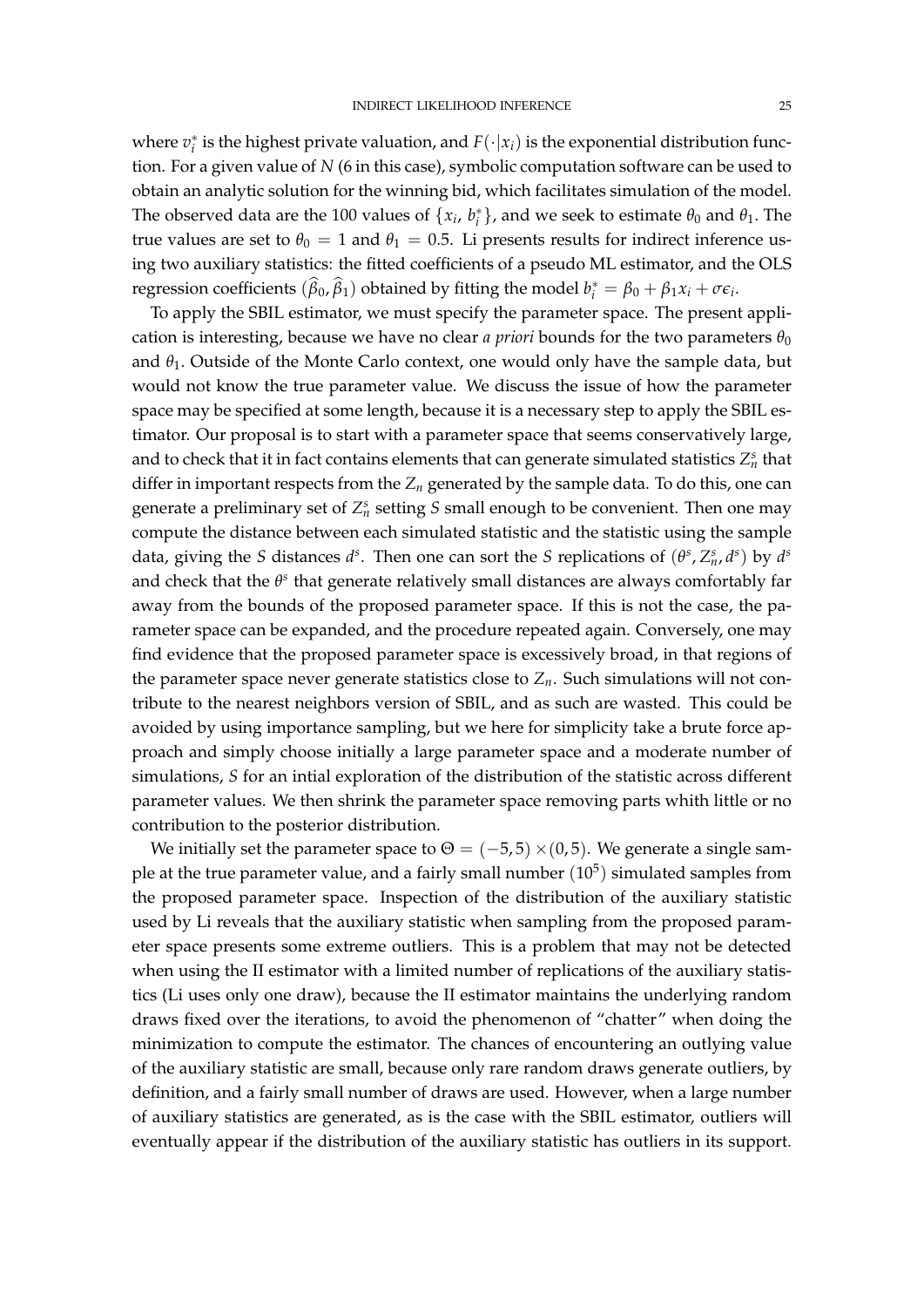To address this, one can choose an auxiliary statistic that does not present outliers. Implementing this idea, we change the auxiliary model to  $\log b_i^* = \beta_0 + \beta_1 x_i + \sigma \epsilon_i$ , and consider two versions of the auxiliary statistic:  $Z_n = (\hat{\beta}_0, \hat{\beta}_1)$  and  $Z_n = (\hat{\beta}_0, \hat{\beta}_1, \log \hat{\sigma})$ . Inspection of the distribution of these auxiliary statistics reveals that they do not suffer from the presence of outliers. The distributions of the elements of the auxiliary statistics are notably non-Gaussian, however. For example, the distribution of  $\log \hat{\sigma}$  is bimodal. To refine the initial parameter space, we use the method suggested in the last paragraph. Of the  $10^5$  simulations, we use the minimal and maximal values of the  $\theta^s$  that result in the 5000  $Z_n^s$  closest to the single  $Z_n$  generated at the true parameter value, a procedure that is feasible when using real data. Note that the chosen rule for selecting the number of neighbors to use for estimation,  $k = 1.5 \times S^{0.25}$ , rounded downward, results in  $k = 26$ , so choosing the 5000th neighbor as the bound is quite conservative, as long as the distribution of  $Z_n^s$  changes sufficiently rapidly as  $\theta^s$  changes. This last condition may be verified by inspection, at least when the dimension of the auxiliary statistic is small. The refined parameter space is  $(\theta_0, \theta_1) \in \Theta = (-0.05, 2.40) \times (0.00, 1.95)$ . After this initial exploration to set the auxiliary statistic and the parameter space, we increase  $S$  to  $5\times10^6$ , and proceed as normal.

Table [5](#page-47-2) contains the results. SBIL (OLS) uses the just identifying auxiliary statistic which is the same as the second of Li's choices, except for the logarithmic transformation. Comparing to Li's results for the II estimator, the SBIL estimator is less biased than either of the II estimators, for both parameters, with a lower RMSE as well. RMSE is very much lower for the  $\theta_0$  parameter. Using the overidentifying auxiliary statistic (the entry labeled SBIL (extended OLS) we see that even better results obtain.

7.5. **Dynamic stochastic general equilibrium models.** In this subsection, we estimate two simple dynamic stochastic general equilibrium (DSGE) models. An and Schorfheide (2006) and Karagedikli *et al.* (2010) offer recent discussions of econometric methods for DSGE models, focusing on Bayesian estimation methods using Kalman or particle filtering and Markov chain Monte Carlo (MCMC). Winschel and Krätzig (2010) discuss recent advances in these areas. The SBIL estimator is similar to such methods in that it is a (pseudo) posterior mean or median, but there are some notable differences: the pseudo prior does not necessarily reflect beliefs, an auxiliary statistic plays an intermediate role, and simulation and nonparametric fitting replace filtering and MCMC. It is worth noting that the SMIL and SBIL estimators can accommodate nonlinearities and/or non-normal shocks in the model without any particular difficulties. To be able to estimate a DSGE model using SMIL or SBIL, the only requirement is that the model can be solved, by any appropriate means, and then simulated. Because successful nonparametric fitting requires a large number of simulations, we use a third-order perturbation solution, which combines good accuracy with moderate computational demands (Aruoba, Fernández-Villaverde and Rubió-Ramírez*,* 2006).

7.5.1. *A fully observed model with monopolistic competition.* The first model is a simple real business cycle model with monopolistic competition that was contributed as an example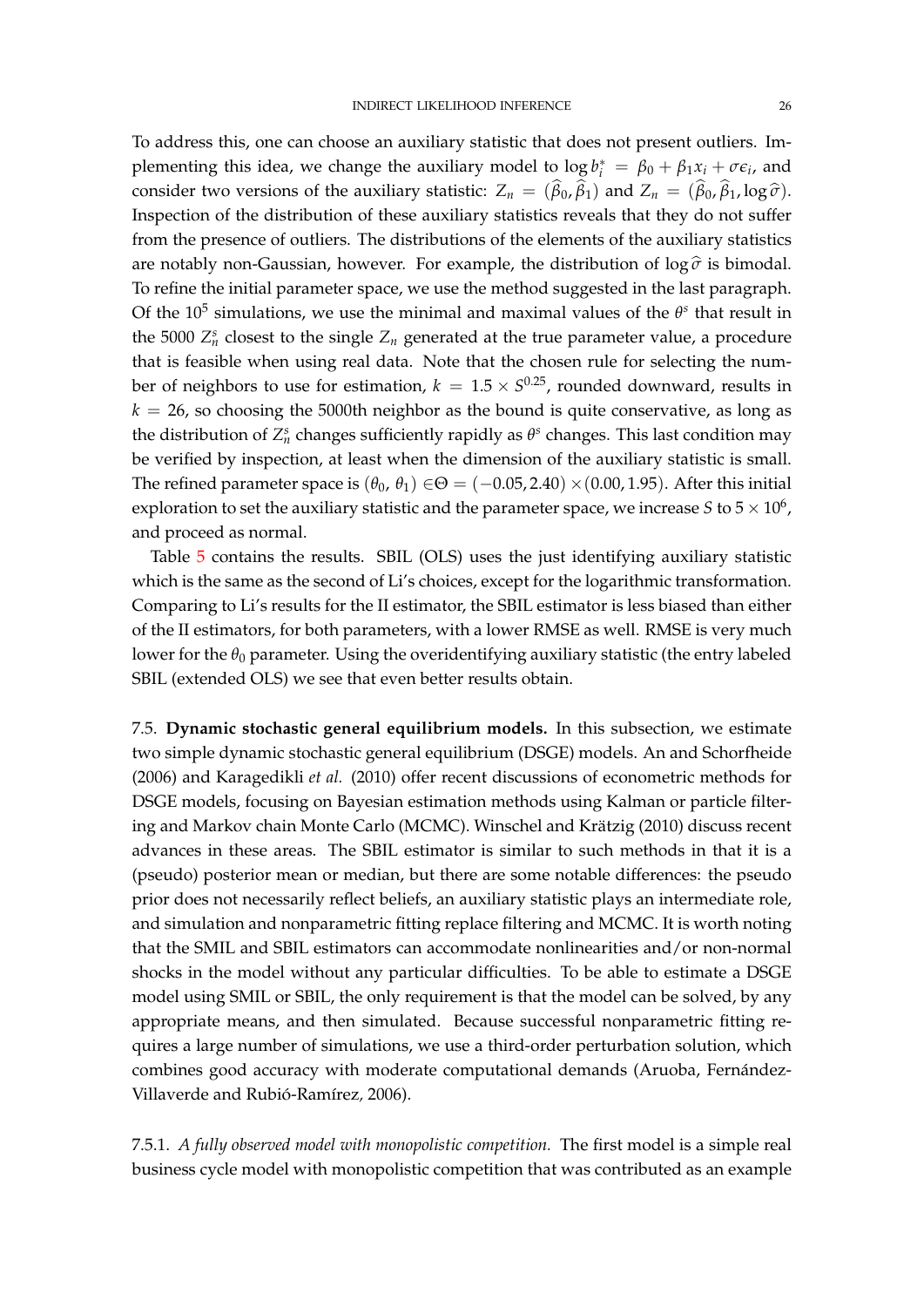by Fernández-Villaverde to the Dynare<sup>[5](#page-27-0)</sup> web site. The model is explained in some detail in the Dynare User Guide, Chapter 3 (Mancini, 2010), which also gives full details of how Dynare can be used to solve and estimate the model using Bayesian MCMC methods. To facilitate comparison of methods, we use exactly the same model and parameter values as Mancini (2010, Chapter 3) $^6$  $^6$ .

The model is as follows: Households maximize expected discounted utility

<span id="page-27-2"></span>
$$
E_t \sum_{s=0}^{\infty} \beta^s \left[ \log c_{t+s} + \psi \log \left( 1 - l_{t+s} \right) \right]
$$

subject to the budget constraint and the accumulation of capital

(18) 
$$
c_t + k_{t+1} = w_t l_t + r_t k_t + (1 - \delta) k_t
$$

The variables are: *c* consumption; *k* capital; *l* labor; *w* real wages; *r* real price of capital. Production of an intermediate good *yit* is done only by firm *i* of a continuum of firms between 0 and 1, and is given by a constant returns to scale production function

$$
(19) \t\t\t y_{it} = k_{it}^{\alpha} \left( e^{z_t} l_t \right)^{1-\alpha}
$$

Technology shocks  $z_t$  follow an AR(1) process:

$$
(20) \t\t\t\t z_t = \rho z_{t-1} + \sigma \epsilon_t
$$

where *et*∼*I IN*(0, 1). A final good producer has a constant elasticity of substitution production function *e*−1

<span id="page-27-4"></span><span id="page-27-3"></span>
$$
y_t = \left(\int_0^1 y_{it}^{\frac{\epsilon - 1}{\epsilon}} dt\right)^{\frac{\epsilon}{\epsilon - 1}}
$$

that aggregates intermediate goods into a final good demanded by consumers. The parameters of the model are *α* (technology); *β* (discount rate); *δ* (depreciation rate); *ψ* (consumption-leisure elasticity of substitution); *ρ* (AR1 parameter, technology shocks); *σ* (standard error, technology shocks); and  $\epsilon$  (intermediate good elasticity of substitution).

The lower and upper bounds of the parameter space and the true parameter values are given in Table [6.](#page-48-0) The chosen limits are intended to be broad, in comparison to the fairly strongly informative priors that are often used when estimating DSGE models. They are also chosen so that the pseudo-prior mean is biased for the true parameter value, to illustrate the SBIL estimator's ability to recover from this bias. Our pseudo-prior *π*(*θ*) is a uniform distribution over the hypercube defined by the bounds of the parameter space.

Given a draw θ<sup>s</sup> from the parameter space, first, the model is solved using Dynare, using a third order perturbation about the steady state. Once the model is solved, a simulation of length 180 is done, initialized at the steady state. We drop 100 observations, retaining the last 80 observations, which mimic 20 years of quarterly data. The observable

<span id="page-27-0"></span><sup>5</sup>Dynare (<http://www.dynare.org/>) is free software for solution of DSGE model using perturbation methods, and for estimation of such models using Bayesian MCMC methods, as well as maximum likelihood.

<span id="page-27-1"></span> $6$ Our Dynare code is a simple modification of Fernández-Villaverde's file rbc monopolistic.mod, contained in the archive rbc.zip, which is available at  $http://www.dynare.org/$ [documentation-and-support/examples/rbc.zip](http://www.dynare.org/documentation-and-support/examples/rbc.zip). Our modifications read true parameter values from a disk file, and provide analytic steady state values conditional on the parameter values.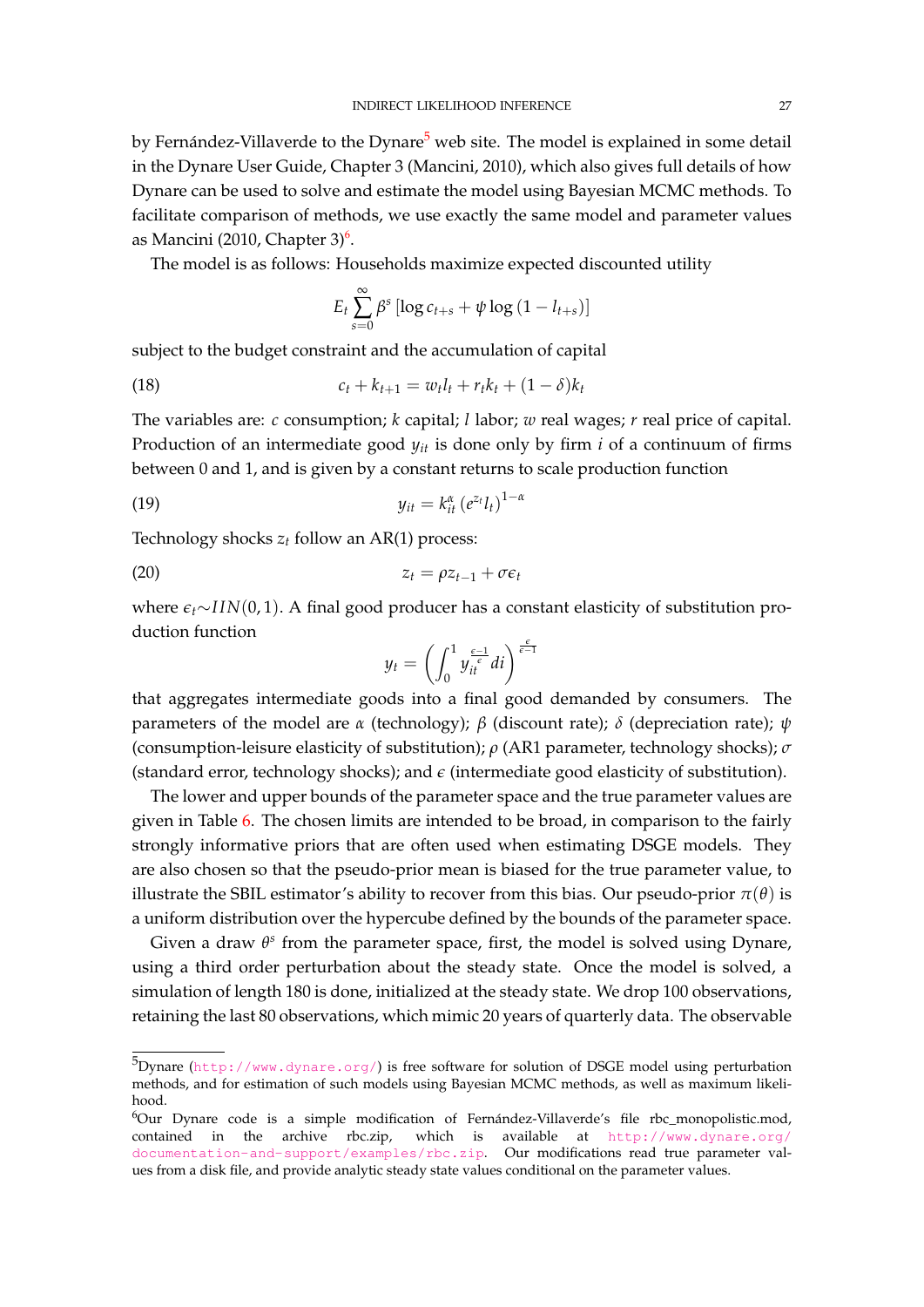variables are *c*, *k*, *l*, *w*, *r*, and *y*, in line with much empirical work (Guerron, 2010). With the 80 observations, we compute the auxiliary statistic  $Z_n^s$ . The elements of the auxiliary statistic are chosen with an eye to their ability to identify the parameters of the model. An advantage of having a fully structural model is that it is often suggestive of simple naive statistics that can identify the parameters of the model. For example, equation [18](#page-27-2) can be solved for *δ*, then averaged over the data to get an estimate of *δ*. Given an estimate of  $\delta$ , the sample average of the Euler equation

$$
\frac{1}{c_t} = \beta E_t \left[ \frac{1}{c_{t+1}} \left( 1 + r_{t+1} - \delta \right) \right]
$$

can be used to compute an estimate of *β*, if one simply ignores the expectation operator. Perhaps the parameter which is less obvious to identify is *e*. This parameter is related to the marginal cost of production of the final good through  $mc_t = (\epsilon - 1) / \epsilon$  (Mancini, 2010). We run a linear regression on the equation  $w_t l_t + r_t k_t = aw_t + bk_t + cq_t + \eta_t$  and use the estimator  $\hat{c}$  as a proxy for marginal cost. Then we compute a naive statistic related to  $\epsilon$  as  $\hat{\epsilon} = (1 - \hat{\epsilon})$ . We do not use the inverse of this, as might seem more logical, because the inverse generates outliers when  $\hat{c}$  is close to 1. As discussed above, one should avoid auxiliary statistics that present outliers. The auxiliary statistic has 13 elements, while the parameter vector has 7 elements, so we have a good deal of overidentification. The complete details of the vector of auxiliary parameters are given in the code that accompanies the paper.

The Bayesian approach to estimation of DGSE's that uses MCMC and filtering faces the issue of stochastic singularity (Ruge-Murcia, 2007), which means that the number of observable variables used to form the likelihood function is limited by the number of stochastic shocks to the model. This introduces the problem of selecting which variables to use, and this choice can have important effects on the estimation results (Ruge-Murcia, 2007; Guerron, 2010). The SBIL estimator does not face this problem: the entire set of observable variables can be used to compute the auxiliary statistic. In our example, there is a single stochastic shock to the model, but we use all of the endogenous variables to compute the elements of the auxiliary statistic.

The results are given in Table [6](#page-48-0) and Figure [1.](#page-49-0) We can see that the SBIL estimator has a low bias for all of the parameters, and that the bias of the SBIL estimator is considerably lower than the bias of the pseudo-prior mean. The most notable bias is that for estimation of *ρ*, which is downward. The root mean square error of the SBIL estimator is also considerably lower than that of the pseudo-prior mean, for all parameters. We see that the density of the SBIL estimator moves toward and concentrates about the true parameter values, compared to the pseudo-prior distribution.

7.5.2. *A partially observed model with habit formation.* In real applications, it may be the case that some endogenous variables are not observable, with the capital stock being a leading example. The tailor-made auxiliary statistic of the previous DSGE example is infeasible if capital is not observed. A second limitation of the first example is the use of a very simple utility function: log utility. To address these two issues, and simply to provide more results for estimation of DSGE models, we consider another example,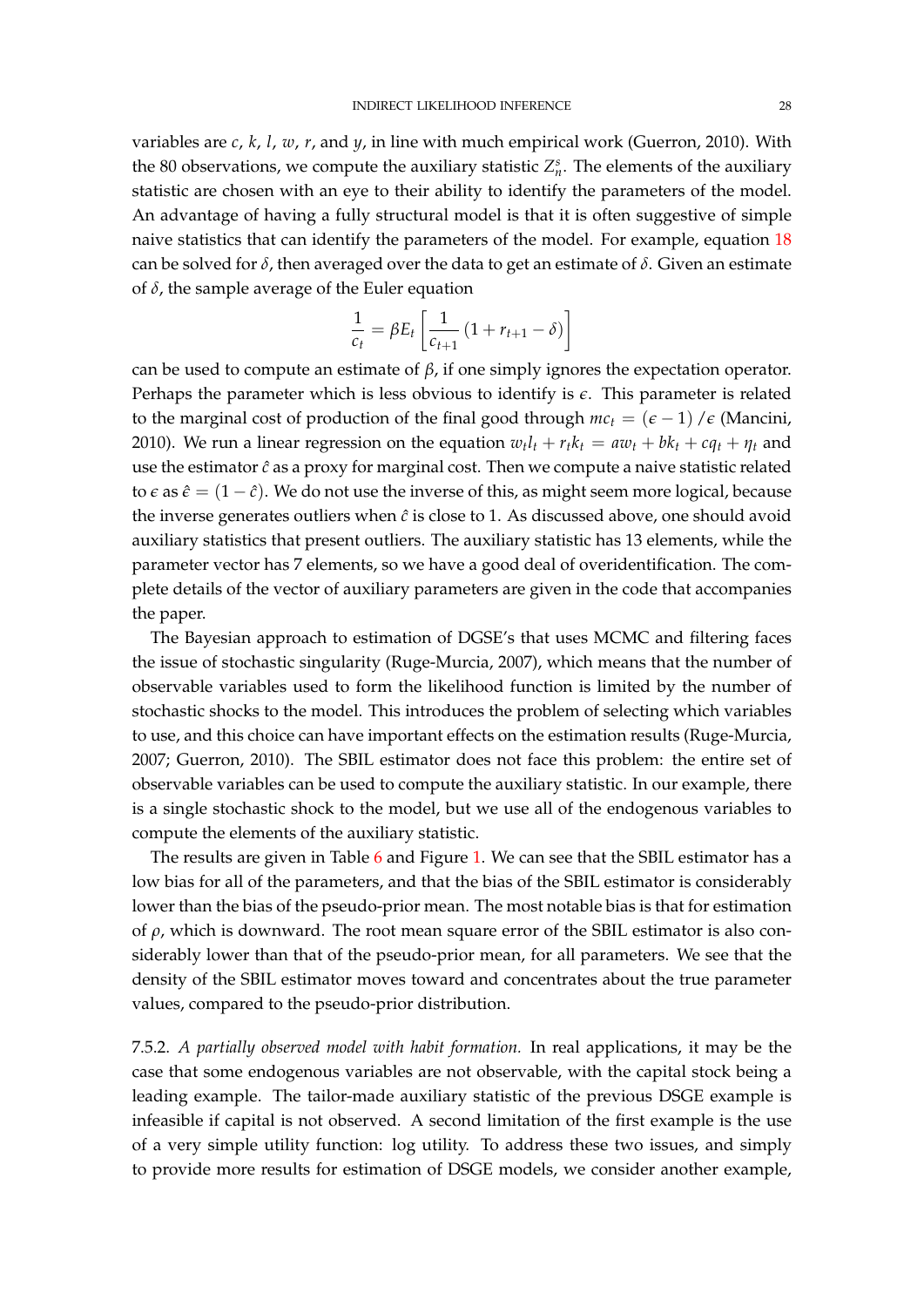taken from Ruge-Murcia (2010), which features a time non-separable utility function that has a curvature parameter.

Households maximize expected discounted utility

$$
E_t \sum_{s=0}^{\infty} \beta^s \left[ \frac{\left(c_{t+s} - \eta c_{t+s-1}\right)^{1-\gamma}}{1-\gamma} + \psi \left(1 - l_{t+s}\right) \right]
$$

subject to the budget constraint and the accumulation of capital

$$
c_t + k_{t+1} = y_t + (1 - \delta)k_t
$$

where output and shocks are as in the previous example (respectively, equation [19,](#page-27-3) eliminating the subindex *i*, and equation [20\)](#page-27-4). Utility depends on the curvature parameter *γ* and the habit formation parameter *η*. We use two designs. For the first, the true parameter values are:  $\alpha = 0.36$ ,  $\beta = 0.95$ ,  $\delta = 0.025$ ,  $\eta = 0.2$ ,  $\gamma = 2$ ,  $\rho = 0.85$ ,  $\sigma = 0.04$ , and  $\psi = 3.197$ . The second design sets  $\eta = 0.4$ ,  $\gamma = 4$  and  $\psi = 13.562$ , with the other parameters taking the same values as in the first design. Following Ruge-Murcia (2010), the value of  $\psi$  is set to make the steady state number of hours worked be 1/3 of the time endowment, given the other true parameter values.

The observable variables are consumption  $c_t$ , output  $y_t$ , and labor  $l_t$ , and the sample size is  $n = 160$  (simulating 40 years of quarterly data). The capital stock is not observed, and this prevents the use of the tailor-made auxiliary statistic of the previous example. In the present case, the auxiliary statistic incorporates some quantities targeted to help identify specific parameters (for example, we expect that the average of *ct*/*y<sup>t</sup>* will help to identify *γ*), as well as means, variances, covariances and autocovariances of the observed variables. Because we are forced to use less targeted statistics, we use a larger number of them, to help to achieve precise estimation. The dimension of the auxiliary statistic we use is 33, more than twice as large as in the previous example. Because successful nonparametric fitting using KNN regression requires the number of neighbors to grow more slowly when the dimension of the conditioning variable increases, we modify our rule to become  $k\,=\,0.5\times S^{0.25}$ , rounded down to the nearest integer. We used  $4\times 10^6$ simulations to compute the SBIL estimator as a nonparametric conditional mean.

One last point is how additional prior information might be incorporated when estimating using SBIL. We assume that it is known that steady state hours are one third of the endowment. To use this information when estimating using SBIL, one can draw all parameters other than *ψ* from the chosen pseudo-prior. Then the value of *ψ s* that leads to steady state hours equal to 1/3 is computed. All of the parameters together constitute *θ s* . Thus, all trial *θ s* incorporate the restriction. From this point on, SBIL is computed as usual. Our prior for all parameters other than  $\psi$  is uniform, with limits given in Table [7.](#page-48-1) Note that the prior means are biased for the true parameter values. For  $\psi$ , the marginal prior density is shaped like that of an exponentially distributed random variable. For the first design, the prior mean is considerably biased, while for the second it is less so.

Table [8](#page-48-2) gives the results for the first design. We can see that the prior mean is biased for all parameters, while the SBIL estimator is an order of magnitude less so, with the exceptions of the parameters  $\eta$  and  $\gamma$ , where bias is reduced by about 50%. Looking at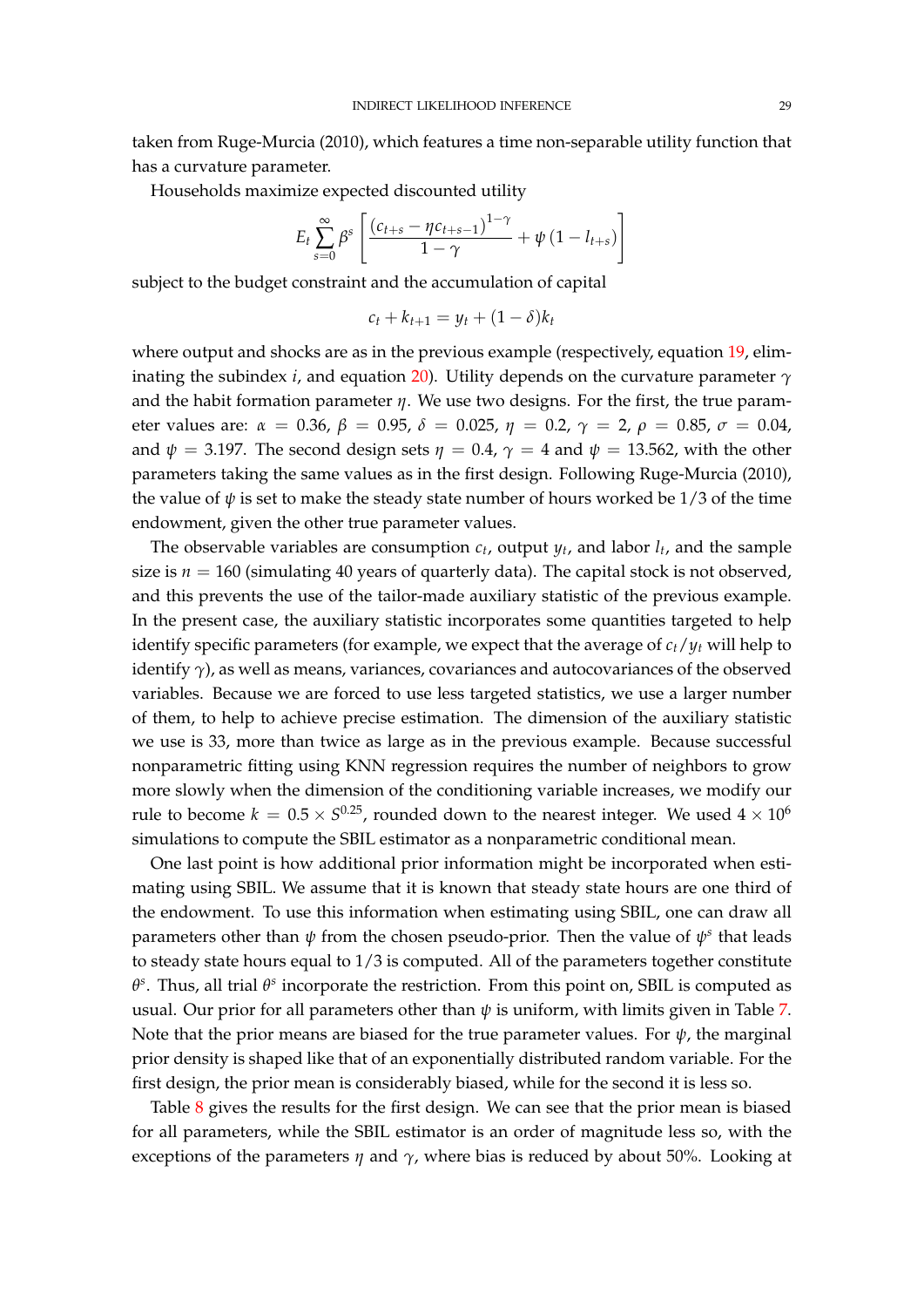RMSE, we see that the SBIL estimator successfully closes in on all of the true parameter values. The parameters that are estimated with less precision are those related to preferences: *η*, *γ* and *ψ*. The remaining parameters are estimated with very good precision. Table [7](#page-48-1) presents the results for the second design. The results are qualitatively similar to those for the first design: the SBIL estimator continues to perform well even in the case of considerably stronger habit formation and risk aversion.

Ruge-Murcia also provides Monte Carlo results for estimation of this model, using SMM, with an auxiliary statistic similar to ours. Estimation by SMM is conceptually quite similar to estimation by SBIL, as was discussed above, and as shown by Ruge-Murcia, it is a another feasible method for estimation of a nonlinear DSGE with non-normal shocks. The possible advantages of SBIL compared to SMM are the avoidance of minimization (note that the SMM criterion may be nonconvex) and the avoidance of the need to estimate the efficient weight matrix. In spite of the use of the same model and a similar auxiliary statistic, our results are not directly comparable to Ruge-Murcia's. He fixes the parameters *α* and *δ* at their true values, citing evidence of weak identification in the context of other estimation methods applied to linearized models (Canova and Sala, 2009), and estimates the remaining parameters. Also, he sets the true value of the habit persistence parameter to  $\eta = 0.8$ , whereas we set  $\eta \in \{0.2, 0.4\}$ . We use these lower values of the habit persistence parameter because Dynare is occasionally not able to solve the model using a third order perturbation method when *η* takes on values close to 1. Our results show that *α* and *δ* are in fact well-identified using the SBIL estimator and our chosen auxiliary statistic, and we are able to estimate all of the model's parameters. Canova and Sala (2009) discuss possible weak identification of the parameters of linearized DSGE models when estimation is based on fitted impulse response functions from VARs. Our proposal is similar, in that one could use fitted impulse response functions as the statistic that defines the SBIL estimator. Our results are suggestive that inference though a statistic may not suffer such serious identification problems when the model is solved using a more accurate higher order solution method, rather than linearized. This is the case for the SBIL estimator, and it may hold for other estimators, as well. The issue is certainly worthy of additional investigation.

The SBIL estimator is quite simple to use for estimation of a DSGE model - one only needs to solve the model many times using different draws from the parameter space, and then compute an auxiliary statistic for each solution. This step takes time to perform, but it is very straightforward<sup>[7](#page-30-0)</sup>. When this is completed, KNN regression is applied to compute the SBIL estimator. This second step only takes a minute or so. The only area where a researcher must use knowledge and judgment is in the choice of the auxiliary statistic. The availability of the structural model provides much useful guidance in this regard, as discussed above. Given the simplicity and good performance of the SBIL for estimation of the DSGE model, we believe that it provides an interesting alternative to the

<span id="page-30-0"></span> $7$ This part of the problem is straightforward when the model can be solved reliably at any point in the parameter space. For our example, we have an analytic solution for the steady state of the model. With this, Dynare is able to solve the model without difficulty. More complicated models will normally be more difficult to solve, by whatever means is deemed appropriate. However, the problem of solving the model is shared by any estimation method.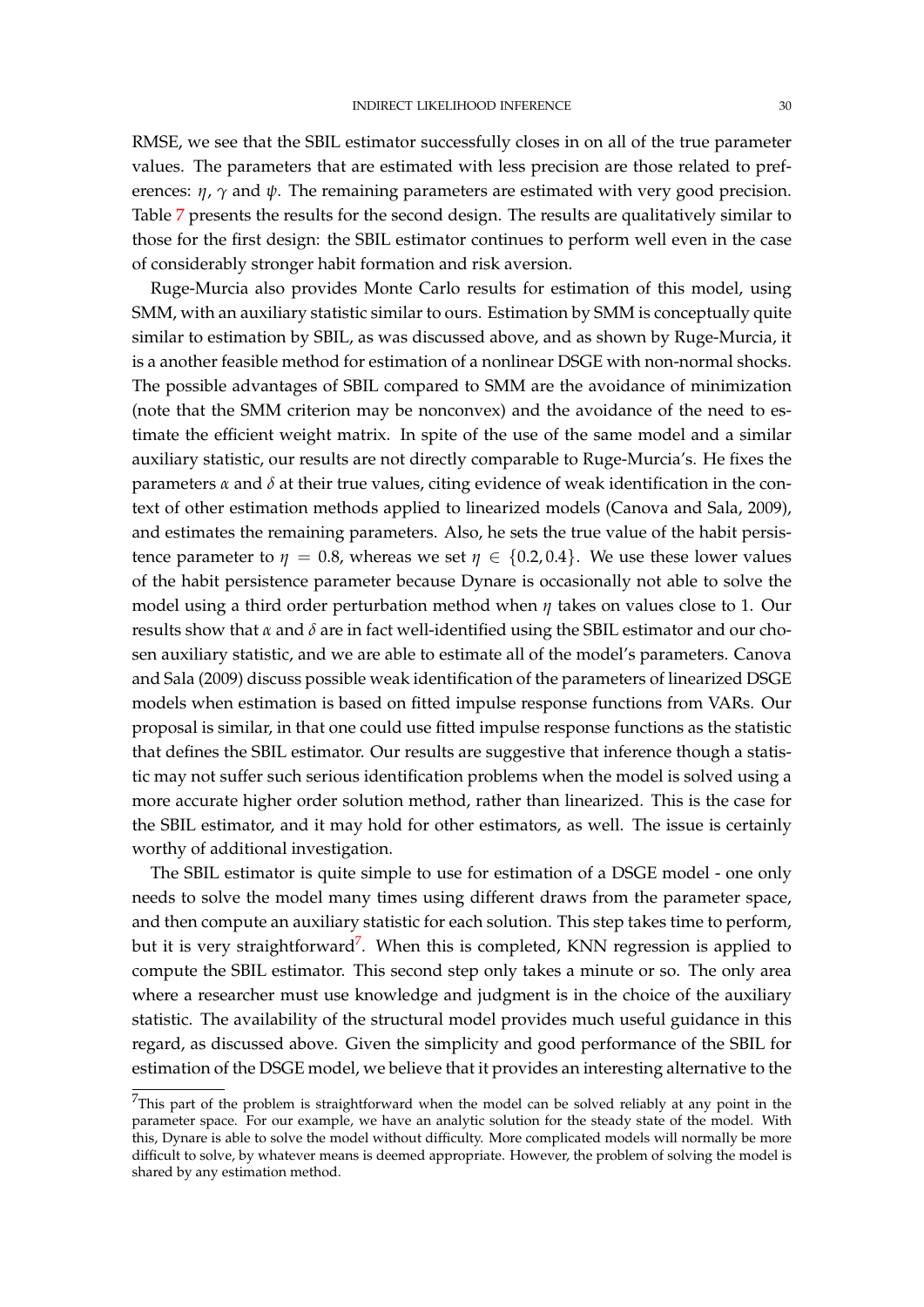considerably more complex MCMC/filtering combination that is currently widely used to estimate such models.

7.6. **Summary.** To summarize the Monte Carlo results, the SBIL estimator appears to give quite precise estimates for a variety of models, and in comparison to other estimators. Comparing to indirect inference (or CU-II), RMSE for the SBIL estimator is almost uniformly lower or equal to that of the II estimator, when the same auxiliary statistic is used (DPD, MA, nonlinear panel data, structural auction examples). In some cases, the difference in favor of the SBIL estimator is considerable, while for the few cases where II is favored the difference is small. The SBIL estimator may be conveniently applied using an overidentifying auxiliary statistic, because there is no need to estimate the efficient weight matrix (all examples). For the dynamic panel and structural auction models, we have seen that use of an overidentifying auxiliary statistic can lead to important efficiency gains in comparison to an exactly identified II estimator. The MA and nonlinear panel data examples show that an overidentified SBIL estimator may have RMSE considerably lower than that of an overidentified II estimator that uses the same auxiliary statistic. The dynamic panel data model provides evidence that agrees with our Proposition [3,](#page-14-2) which states that the SBIL and GMM-type estimators are first order equivalent when the GMM-type (in this case, the II estimator) uses an efficient weight matrix. In this example, the two estimators are essentially identical when larger samples are draws. The structural auction model shows that it may be necessary to take steps to control the presence of outliers by choosing the auxiliary statistic with some care. In that example we also addressed the issue of setting the parameter space. The DSGE examples shows that the SBIL estimator provides an interesting alternative to Bayesian methods that employ filtering and MCMC for estimation of macroeconomic models. In particular, we are able to successfully estimate all parameters of two simple models using moderately sized samples. Our method allows use of all observable variables for computation of the auxiliary statistic, and is not affected by the issue of stochastic singularity that introduces a variable selection problem when using the likelihood-based estimation using filtering and MCMC. Our method is also very simple to use.

# 8. CONCLUSIONS

This paper has introduced introduced indirect likelihood estimators to the econometric literature. We establish bias reduction and higher order efficiency properties, along with first order equivalence to well-known econometric estimators such as the simulated method of moments and indirect inference. We also provide quite extensive Monte Carlo examples that confirm that desirable theoretical properties manifest themselves in good finite sample performance for a variety of models. In particular, the SBIL estimator typically has a small bias, and a variance that is usually smaller than that of a comparable GMM-type estimator.

The proposed estimators are not in general fully asymptotically efficient, because the auxiliary statistic  $Z_n$  will not normally be a sufficient statistic. However, the possible loss of asymptotic efficiency does give some important benefits. The dimension reduction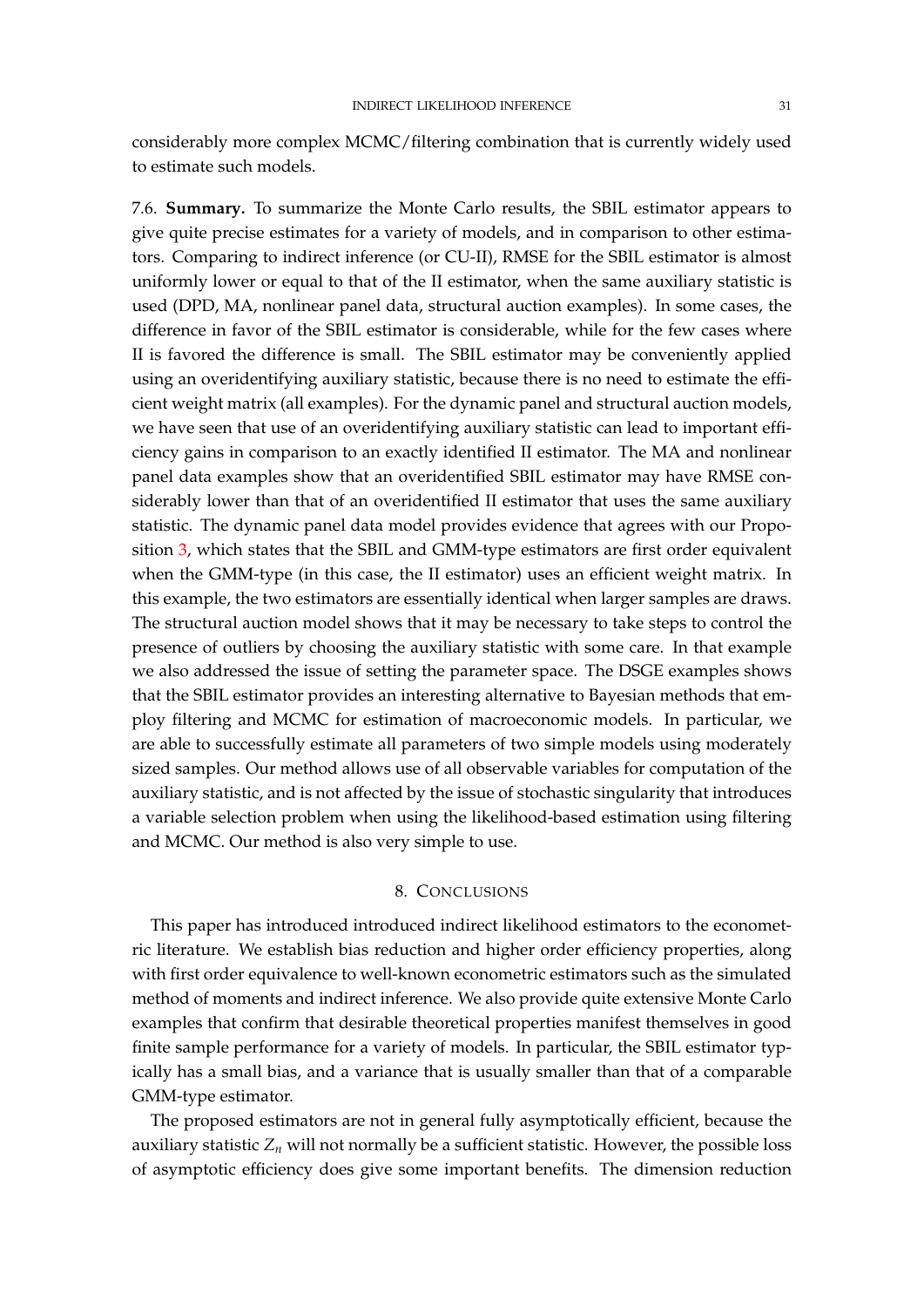achieved by working with a finite dimensional statistic rather than with the full sample converts potentially infinite dimensional problems (as the sample grows) into tractable finite dimensional problems. This is an important simplification when nonparametric estimation methods are used. Moreover, with a careful choice of auxiliary statistic, once can hope for approximate sufficiency. As we have seen in the DSGE examples, the SBIL estimator may be computed even when the auxiliary statistic is of fairly high dimension, at the cost of requiring more simulations. The possibility of using a fairly high (but finite) dimensional auxiliary statistic makes it reasonably hopeful that the statistic approximately spans the space of the efficient score, in which case the SBIL estimator will be approximately fully asymptotically efficient. Our Monte Carlo results for the dynamic panel and nonlinear panel examples can be compared to the results of other authors for other estimators, giving support to the good relative efficiency of the SBIL estimator. Additional support comes from our MA example, where the SBIL estimator often exhibits an RMSE smaller than that of the ML estimator.

The fact that the SBIL estimator may have better small sample performance than the ML estimator may be relevant when one seeks to estimate complex DSGE models. The combination of particle filtering and MCMC discussed above seeks to compute the ML estimator or related Bayesian likelihood-based estimators. The filtering/MCMC technology is relatively complicated to implement, and is computationally extremely demanding. In comparison, the SBIL estimator is simple to implement. In addition, it is certainly possible that the SBIL estimator could have better small sample performance than the ML estimator of such complex and often nonlinear models. An interesting avenue to explore would be to compare our estimator with the the MLE based on particle filtering/MCMC alternatives

In our implementation, we have focused on the basic sampler as given in equation  $(6)$ choosing the number of neighbors *k* through the simple rule  $k = 1.5 \times S^{0.25}$ . There is certainly scope for use of more sophisticated rules, such as cross-validation, or different kernels, which could lead to better performance. Similarly, more complicated samplers using importance sampling methods could be used to improve on the computation time. We leave these numerical issues for future research.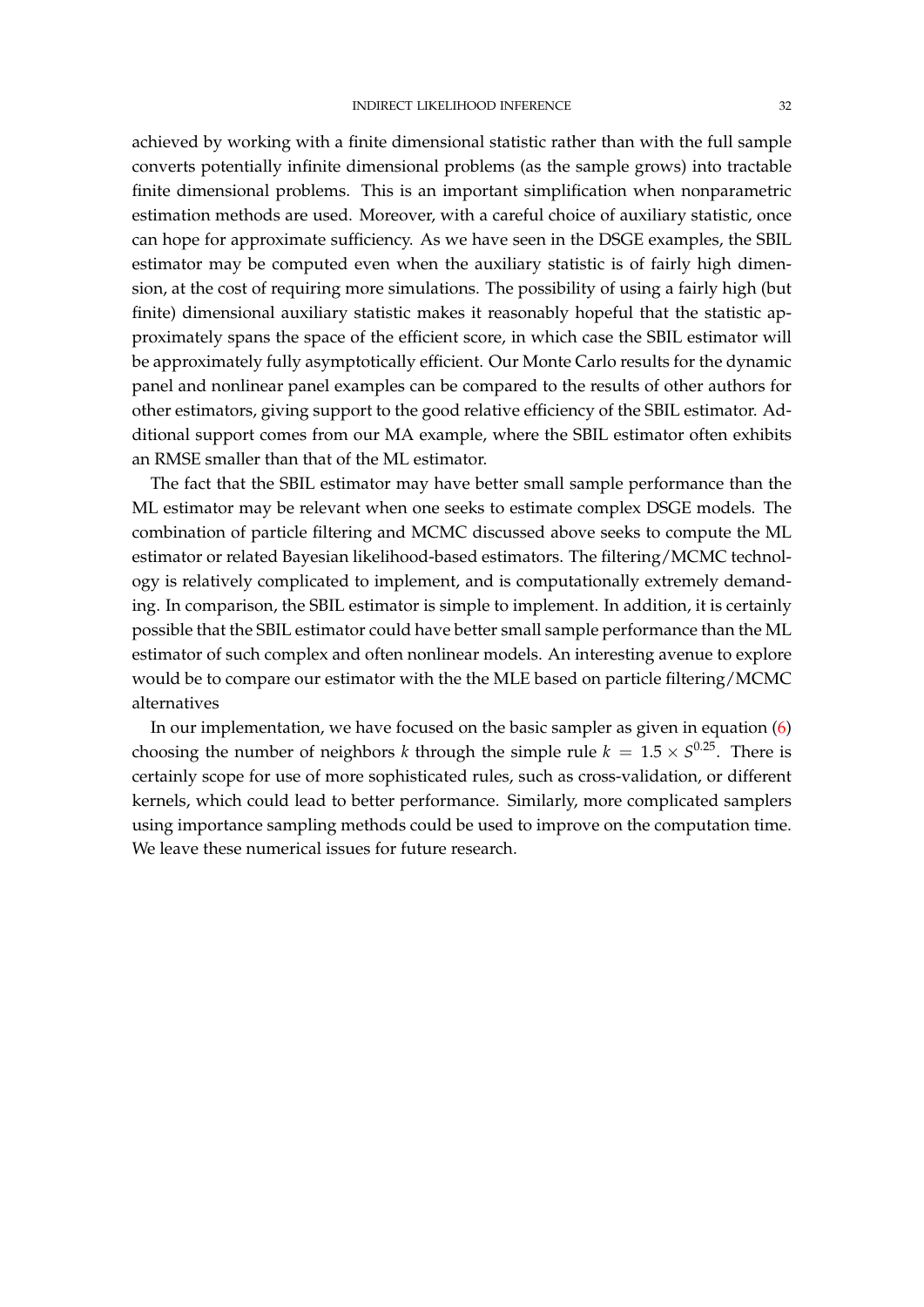#### INDIRECT LIKELIHOOD INFERENCE 33

#### **REFERENCES**

- [1] Altonji, J. and L.M. Segal, 1996, "Small sample bias in GMM estimation of covariance structures,*" Journal of Economic and Business Statistics* 14, 353-366.
- [2] An, S. and F. Schorfheide, 2007, "Bayesian Analysis of DSGE Models", *Econometric Reviews*, 26, 113-172.
- [3] Andrews, D.W.K., 1993, "Exactly median-unbiased estimation of first order autoregressive/unit root models," *Econometrica* 61, 139–165.
- [4] Arellano, M. and S. Bonhomme, 2009, "Robust priors in nonlinear panel data models," *Econometrica*, 77, 489-536.
- [5] Aruoba, S.B, J. Fernández-Villaverde and J. Rubio-Ramírez, 2006, "Comparing solution methods for dynamic equilibrium economies", *Journal of Economic Dynamics & Control,* 30, 2477-2508.
- [6] Arya, S., T. Malamatos, and D.M. Mount, 2009, "Space-time tradeoffs for approximate nearest neighbor searching, *Journal of the ACM* 57, 1-54.
- [7] Bahadur, R., S. Zabell, and J. Gupta, 1980, "Large deviations, tests, and estimates," in: I.M. Chaterabarli (Ed.), *Asymptotic Theory of Statistical Tests and Estimation*, pp. 33–64,. New York: Academic Press.
- [8] Beaumont, M., W. Zhang and D. Balding, 2002, "Approximate Bayesian computation in population genetics", *Genetics*, 162, 2025-2035.
- [9] Beaumont, M., J.-M. Cornuet, J.-M. Marin and C. Robert, 2009, "Adaptive approximate Bayesian computation", *Biometrika*, 96, 983-990.
- [10] Bhattacharya, R.N. and J.K. Ghosh, 1978, "On the validity of the formal Edgeworth Expansion," *Annals of Statistics* 6, 434-451.
- [11] Bhattacharya, R.N. and R. R. Rao, 1976, *Normal Approximations and Asymptotic Expansions.* New York: Wiley.
- [12] Bickel, P.J., F. Götze, and W.R. van Zwet, 1985, "A simple analysis of third-order efficiency of estimates," in L. Le Cam and R.A. Olshen (Eds.), *Proceedings of the Berkeley Conference in Honor of Jerzy Neyman and Jack Kiefer*. Wadsworth.
- [13] Canova, F. and L. Sala, 2009, "Back to square one: Identification issues in DSGE models," *Journal of Monetary Economics*, 56, 231-249.
- [14] Chernozhukov, V. and H. Hong, 2003, "An MCMC approach to classical estimation," *Journal of Econometrics* 115, 293-346.
- [15] Chumacero, R., 2001, "Estimating ARMA models efficiently", *Studies in Nonlinear Dynamics and Econometrics*, 5, 103-114.
- [16] Collomb, G. and W. Härdle, 1986, "Strong uniform convergence rates in robust nonparametric time series analysis and prediction: kernel regression estimation from dependent observations," *Stochastic Processes and Their Applications* 23, 77-89.
- [17] Creel, M., 2007, "I ran four million probits last night: HPC clustering with ParallelKnoppix," *Journal of Applied Econometrics*, 22, 215-223.
- [18] Creel, M. and D. Kristensen, 2009, "Estimation of dynamic latent variable models using simulated nonparametric moments," UFAE and IAE Working Paper 792.09, [http://ideas.repec.org/p/aub/autbar/792.09.html.]( http://ideas.repec.org/p/aub/autbar/792.09.html)
- [19] Donald, S. and W.K. Newey, 2000, "A Jackknife Interpretation of the Continuous Updating Estimator," *Economics Letters* 67, 239-243.
- [20] Doran, H.E. and P. Schmidt, 2006, "GMM estimators with improved finite sample properties using principal components of the weighting matrix, with an application to the dynamic panel data model," *Journal of Econometrics,* **133,** 387–409.
- [21] Duffie, D. and K. J. Singleton, 1993, "Simulated moments estimation of Markov models of asset prices," *Econometrica*, 61, 929–952.
- [22] Everaert, G. and L. Pozzi, 2007, "Bootstrap-based bias correction for dynamic panels", *Journal of Economic and Dynamics Control* 31, 1160-1184.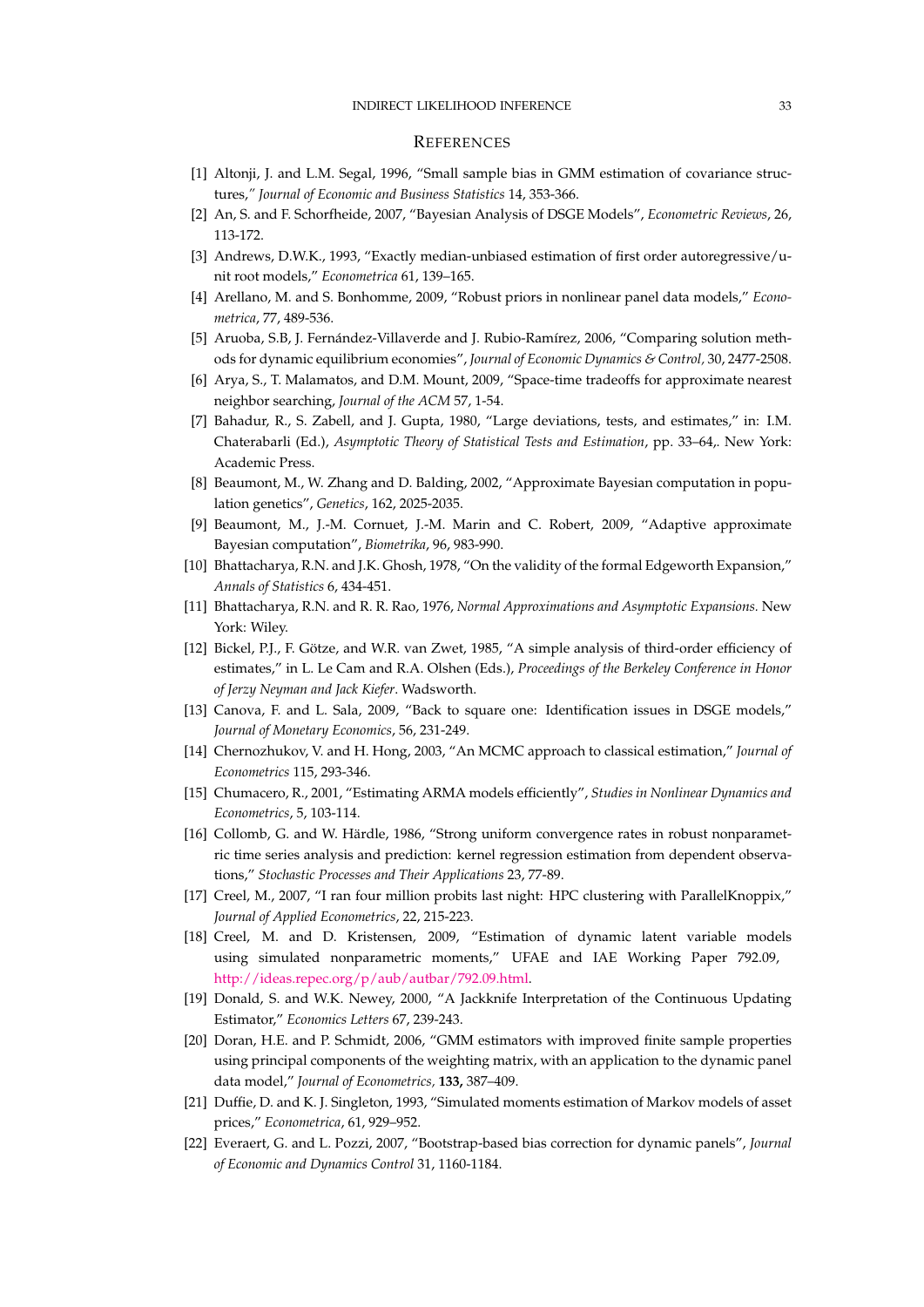- [23] Fermanian, J.-D. and B. Salanié, 2004, "A nonparametric simulated maximum likelihood estimation method," *Econometric Theory*, 20, 701-734.
- [24] Fuh, C.-D., 2006, "Efficient likelihood estimation in state space models," *Annals of Statistics* 34, 2026-2068.
- [25] Gallant, A. R. and G. Tauchen, 1996, "Which moments to match?" *Econometric Theory* 12, 657- 681.
- [26] Ghosh, J.K. (1994) *Higher Order Asymptotics*, Hayward: IMS.
- [27] Gouriéroux, C., A. Monfort, and E. Renault, 1993, "Indirect inference," *Journal of Applied Econometrics*, 8, S85-S118.
- [28] Gouriéroux, C., P.C.B. Phillips and J. Yu, 2010, "Indirect inference for dynamic panel models," *Journal of Econometrics* 157, 68-77.
- [29] Gouriéroux, C., E. Renault and N. Touzi, 2000, "Calibration by simulation for small sample bias correction," in Mariano, R.S., Schuermann, T., Weeks, M. (Eds.), *Simulation-Based Inference in Econometrics: Methods and Applications*, pp. 328-358. Cambridge: Cambridge University Press.
- [30] Guerron, P., 2010, "What you match does matter: The effects of Data on DSGE Estimation," *Journal of Applied Econometrics* 25, 774-804.
- [31] Gusev, S.I., 1975, "Asymptotic expansions associated with some statistical estimators in the smooth case I: Expansions of random variables," *Theory of Probability and Its Applications* 20, 470-498.
- [32] Hall, P., 1992, *The Bootstrap and Edgeworth Expansion*, New York: Springer.
- [33] Hall, P. and J.L. Horowitz, 1996, "Bootstrap critical values for tests based on Generalized-Method-of-Moments estimators," *Econometrica* 64, 891-916.
- [34] Hahn, J. and G. Kuersteiner, 2002, "Asymptotically unbiased inference for a dynamic model with fixed effects when both *n* and *T* are large," *Econometrica* 70, 1639-1657.
- [35] Hahn, J. and W.K. Newey, 2004, "Jackknife and analytical bias reduction for nonlinear panel models", *Econometrica* 72, 1295-1319.
- [36] Hansen, L.P., J. Heaton and A. Yaron, 1996, "Finite-sample properties of some alternative GMM estimators", *Journal of Business and Economic Statistics* 14, 262-280.
- [37] Horowitz, J. L., 1992, "A smoothed maximum score estimator for the binary response model," *Econometrica* 60, 505-531.
- [38] Inoue, A. and M. Shintani, 2006, "Bootstrapping GMM estimators for time series," *Journal of Econometrics* 133, 531–555.
- [39] Karagedikli, Ö., T. Matheson, C. Smith, C. and S.P. Vahey, 2010, "RBCs AND DSGEs: the computational approach to business cycle theory and evidence," *Journal of Economic Surveys*, 24, 113–136.
- [40] Kezdi, G., J. Hahn and G. Solon, 2002, "Jackknife minimum distance estimation," *Economics Letters* 76, 35-45.
- [41] Kormiltsina, A. and D. Nekipelov, 2009, "Numerical performance of MCMC algorithms for classical estimation," working paper, UC Berkeley.
- [42] Kristensen, D., 2009, "Uniform convergence rates of kernel estimators with heterogeneous, dependent data," *Econometric Theory* 25, 1433-1445.
- [43] Kristensen, D. and B. Salanié, 2010, "Higher order improvements for approximate estimators," CAM Working Papers 2010-04, University of Copenhagen.
- [44] Kristensen, D. and Y. Shin, 2008, "Estimation of dynamic models with nonparametric simulated maximum likelihood," CREATES Research Papers 2008-58, University of Aarhus.
- [45] Li, Q. and J. Racine, 2007, *Nonparametric Econometrics: Theory and Practice*. Princeton: Princeton University Press.
- [46] Li, T., 2010, "Indirect inference in structural econometric models," *Journal of Econometrics* 157, 120-128.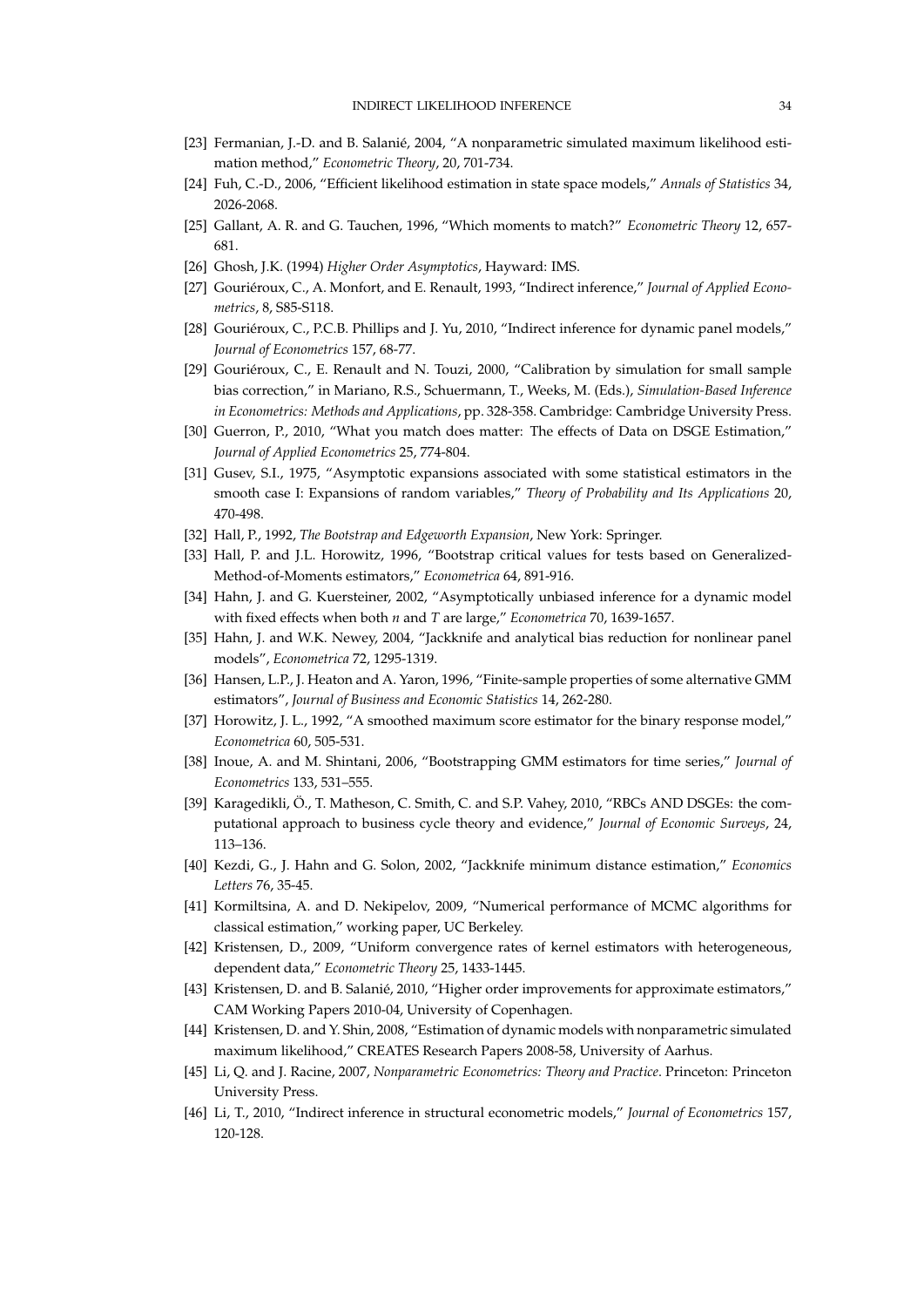- [47] Mancini, T., 2010, "Dynare user guide: An introduction to the solution & estimation of DSGE models", <http://www.dynare.org/documentation-and-support/user-guide/>.
- [48] Marjoram, P., J. Molitor, V. Plagnol and S. Tavaré, 2003, "Markov chain Monte Carlo without likelihoods", *Proceedings of the National Academy of Sciences, USA*, 100, 15324-15328.
- [49] McFadden, D., 1989, "A method of simulated moments for estimation of discrete response models without numerical integration," *Econometrica*, 57, 995–1026.
- [50] Newey, W.K. and D. McFadden, 1994, "Large sample estimation and hypothesis testing," in: R. Engle and D. McFadden (Eds.), *Handbook of Econometrics*, Vol. IV, 2111-2245. Amsterdam: Elsevier Science.
- [51] Newey, W. K. and R. J. Smith, 2004, "Higher order properties of GMM and generalized empirical likelihood estimators," *Econometrica*, 72, 219–255.
- [52] Pfanzagl, J. and W. Wefelmeyer, 1978, "A third-order optimum property of the maximum likelihood estimator," *Journal of Multivariate Analysis*, 8, 1-29.
- [53] Phillips, P.C.B, 1977, "A General Theorem in the Theory of Asymptotic Expansions as Approximations to Finite Sample Distributions of Econometric Estimators," *Econometrica* 45, 1517- 1534.
- [54] Rilstone, P., V.K. Srivastava and A. Ullah, 1996, "The second-order bias and mean squared error of nonlinear estimators," *Journal of Econometrics* 75, 369-395.
- [55] Rothenberg, T.J. (1984), "Approximating the distributions of econometric estimators and test statistics," in: Z. Griliches and M.D. Intriligator (Eds.), *Handbook of Econometrics*, Vol. II, 881- 935. Amsterdam: Elsevier Science.
- [56] Ruge-Murcia, F., 2007, "Methods to estimate dynamic stochastic general equilibrium models, *Journal of Economic Dynamics and Control*, 31, 2599-2636.
- [57] Ruge-Murcia, F., 2010, "Estimating nonlinear DSGE models by the simulated method of moments", working paper, Cahier 19-2010, CIREQ.
- [58] Sisson, S., Y. Fan and M. Tanaka, 2007, "Sequential Monte Carlo without likelihoods", *Proceedings of the National Academy of Science, USA*, 104, 1760-1765.
- [59] Skovgaard, I., 1981, "Transformation of an Edgeworth expansion by a sequence of smooth functions," *Scandinavian Journal of Statistics* 8, 207-217.
- [60] Skovgaard, I., 1986, "On multivariate Edgeworth expansions," *International Statistical Review* 54, 169-186.
- [61] Smith, A., 1993, "Estimating nonlinear time series models using simulated vector autoregressions," *Journal of Applied Econometrics*, 8, S63-S84.
- [62] Tavaré, S., D. Balding, R. Griffiths and P. Donnelly, 1997, "Inferring coalescence times from DNA sequence data", *Genetics*, 145, 505-518.
- [63] Winschel, V. and Krätzig, M., 2010, "Solving, estimating, and selecting nonlinear dynamic models without the curse of dimensionality," *Econometrica*, 78, 803–821.
- [64] Zeitouni, O. and M. Gutman, 1991, "On universal hypothesis testing via large deviations," *IEE Transactions on Information Theory* 37, 285–290.
- [65] Zhang, P., 1996, "Nonparametric Importance Sampling," *Journal of the American Statistical Association* 91, 1245-1253.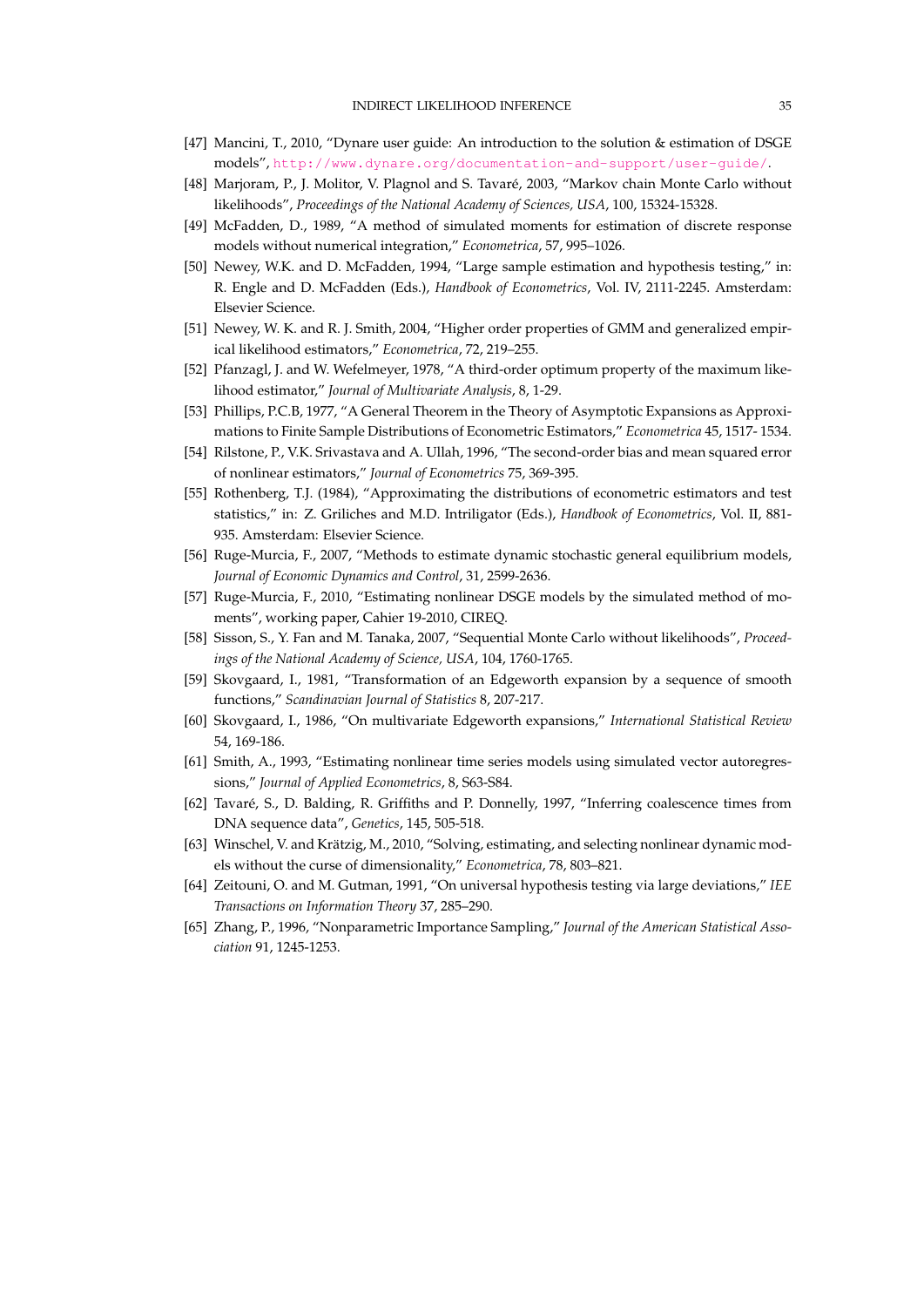## APPENDIX A: PROOFS

*Proof. [Proposition [1\]](#page-13-0)* We first investigate the MIL estimator: To this end, first note that by Lemma [1](#page-12-0) the log-likelihood satisfies

$$
\frac{1}{n}\log f(Z_n|\theta) = \frac{1}{n}\log \phi_n^*(Z_n|\theta) + LR_n(\theta) = \frac{1}{n}\log \phi_n^*(Z_n|\theta) + o_P(1/\sqrt{n})
$$

uniformly in  $\theta$ . Thus, for the first-order analysis, we can treat  $L_n(\theta) := \log \phi_n^* (Z_n | \theta)$  as the actual log-likelihood. To show consistency, note that uniformly in  $\theta \in \Theta$ :

(21) 
$$
\frac{1}{n}L_n(\theta) = -\frac{1}{2n}\log(|\Omega(\theta)|) - \frac{T_n(\theta)'\,T_n(\theta)}{2n} + o_P(1)
$$

$$
= -\frac{1}{2}\left(Z(\theta_0) - Z(\theta)\right)'\,\Omega^{-1}(\theta)\left(Z(\theta_0) - Z(\theta)\right) + o_P(1)
$$

$$
=: L(\theta) + o_P(1),
$$

where  $L(\theta)$  is a continuous function with a unique minimum at  $\theta = \theta_0$  by Assumption [3.](#page-10-0) It now follows by standard results (see e.g. Newey and McFadden, 1994, Theorem 2.1), that the MLE is consistent.

Next, we show asymptotic normality: With  $\dot{Z}^{(i)}(\theta) = \partial Z(\theta)$  /  $(\partial \theta_i)$  and  $\dot{\Omega}^{(i)}(\theta) =$ *∂*Ω (*θ*) / (*∂θi*),

$$
\Delta_{n,i}(\theta) : = \frac{\partial L_n(\theta)}{\partial \theta_i}
$$
  
=  $-\frac{1}{2}\Omega^{-1}(\theta)\dot{\Omega}^{(i)}(\theta) - \sqrt{n}T_n(\theta)'\Omega^{-1/2}(\theta)\dot{Z}^{(i)}(\theta) + \frac{1}{2}T_n(\theta)'\dot{\Omega}^{(i)}(\theta) T_n(\theta)$   
=  $-\sqrt{n}T_n(\theta)'\Omega^{-1/2}(\theta)\dot{Z}^{(i)}(\theta) + o_P(\sqrt{n})$ 

and with  $\ddot{Z}^{(i,j)}\left(\theta\right)=\partial^{2}Z\left(\theta\right)/\left(\partial\theta_{i}\partial\theta_{j}\right)$  and  $\ddot{\Omega}^{\left(i,j\right)}\left(\theta\right)=\partial^{2}\Omega\left(\theta\right)/\left(\partial\theta_{i}\partial\theta_{j}\right)$ ,

$$
J_{n,ij}(\theta) : = \frac{1}{n} \frac{\partial^2 L_n(\theta)}{\partial \theta_i \partial \theta_j}
$$
  
= 
$$
\frac{1}{n} \Omega^{-2}(\theta) \dot{\Omega}^{(i)}(\theta) \dot{\Omega}^{(j)}(\theta) - \frac{1}{n} \Omega^{-1}(\theta) \ddot{\Omega}^{(i,j)}(\theta)
$$
  
+ 
$$
\dot{Z}^{(i)}(\theta)' \Omega^{-1}(\theta) \dot{Z}^{(j)}(\theta) + T_n(\theta)' \Omega^{-1/2}(\theta) \ddot{Z}^{(i,j)}(\theta) / \sqrt{n} + o_P(1),
$$

With  $J(\theta)$  defined in Assumption [3,](#page-10-0) it now holds that

<span id="page-36-0"></span>(22) 
$$
\frac{1}{\sqrt{n}} \Delta_n (\theta_0) = -T_n (\theta_0)' \Omega^{-1/2} (\theta_0) \dot{Z} (\theta_0) + o_P (1) \rightarrow^d N(0, J(\theta_0)),
$$

and, uniformly in  $\theta$ ,  $J_n(\theta) = J(\theta) + o_P(1)$ . Since the score of the log-likelihood converges weakly towards a normal distribution while the Hessian converges uniformly towards a non-singular limit in probability, it now follows by a standard Taylor expansion of the score that the MILE is  $\sqrt{n}$ -asymptotically normally distributed with asymptotic variance *J* −1 (*θ*0).

Next, the properties of the BIL are established by verifying Assumptions 1-4 in Chernozhukov and Hong (2003), CH henceforth, with  $L_n(\theta)$  chosen as above. First note that CH's Assumptions 1-2 are satisfied by our Assumption [1.](#page-9-0) What remains is to verify their Assumption 3-4. But by combining their Lemmas 1-2 with the above derivations, these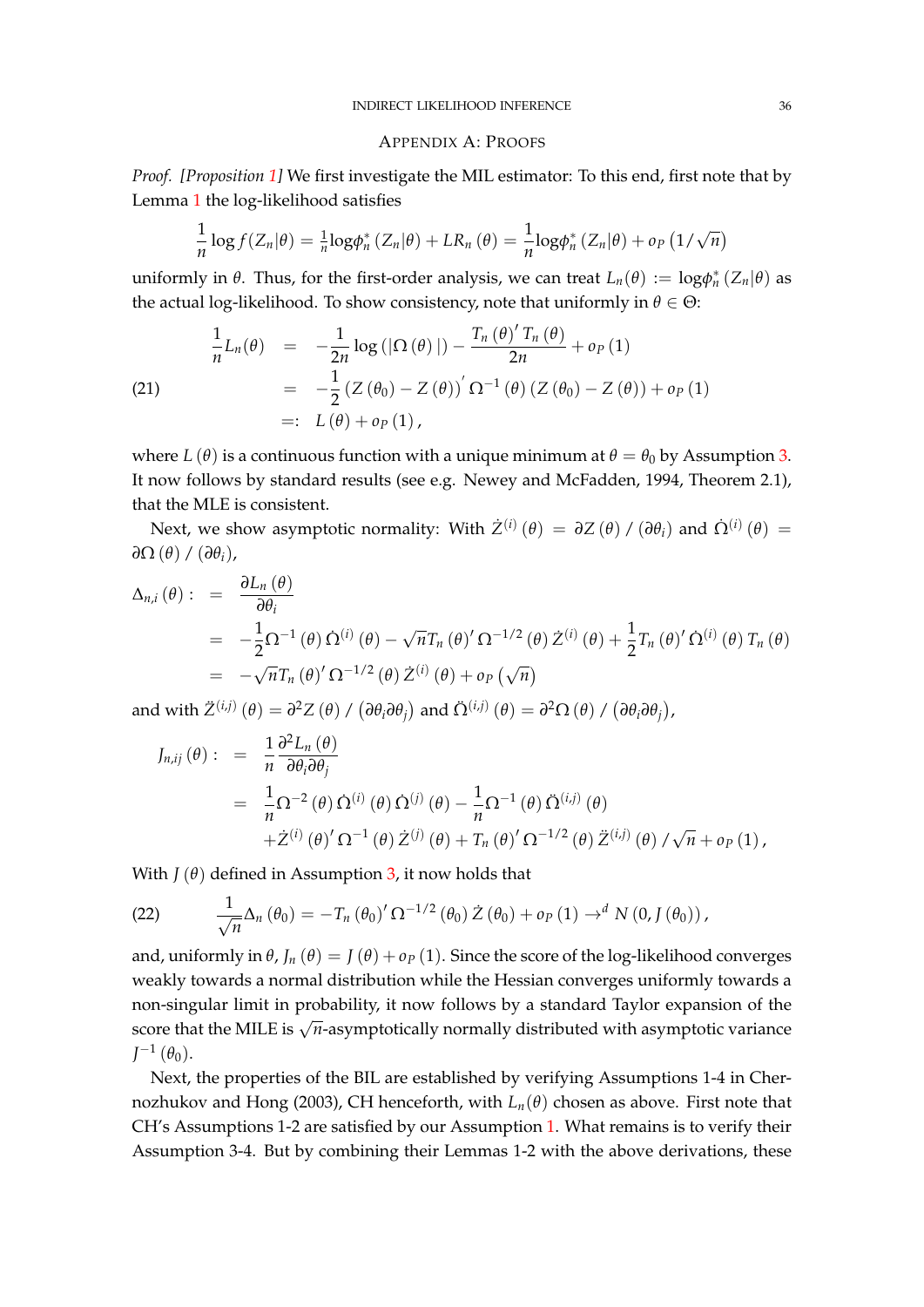are easily verified. We can now appeal to CH's Theorem 2 which yields the desired re- $\Box$ sult.

*Proof. [Proposition [2\]](#page-13-1)* This follows directly from Chernozhukov and Hong (2003, Theo-rem 3) since eqs. [\(22\)](#page-36-0) and  $J_n(\theta) = J(\theta) + o_p(1)$  imply that the generalized information equality holds.  $\Box$ 

*Proof.* [*Proposition [3\]](#page-14-2)* By assumption,  $\bar{Z}_n (\theta) = Z(\theta) + o(1/\sqrt{n})$ , while  $Z_n = Z_n(\theta_0) \rightarrow^P$ *Z* ( $\theta$ <sub>0</sub>). Thus,  $D_n(\theta) = D(\theta) + o_p(1)$ , where the limit is given by

$$
D(\theta) = \frac{1}{2} (Z(\theta_0) - Z(\theta))' \Omega^{-1}(\theta_0) (Z(\theta_0) - Z(\theta)).
$$

By Assumption [3](#page-10-0) in conjunction with standard arguments, it now follows that  $\hat{\theta}_{GMM}$  is consistent. To derive its asymptotic distribution, first note that  $\hat{\theta}_{GMM}$  solves

$$
0=\frac{\partial D_n(\theta)}{\partial \theta'}=-\frac{\partial \overline{Z}_n(\theta)}{\partial \theta'}'W_n(Z_n-\bar{Z}_n(\theta))=-\dot{Z}(\theta)'W_n(Z_n-Z(\theta))+o_P(1/\sqrt{n}),
$$

where, by Assumption [2,](#page-10-1)

$$
Z_n - Z(\theta) = Z_n - Z(\theta_0) - \dot{Z}(\overline{\theta}) (\theta - \theta_0),
$$

where  $\bar{\theta}$  lies on the line between  $\theta$  and  $\theta_0$ . Combining these two equations,

$$
0 = -\left\{\dot{Z}\left(\hat{\theta}_{GMM}\right)\right\}' W_n \left(Z_n - Z\left(\hat{\theta}_{GMM}\right)\right) + o_P \left(1/\sqrt{n}\right)
$$
  
= -\dot{Z}\left(\hat{\theta}\_{GMM}\right)' W\_n \left\{Z\_n - Z\left(\theta\_0\right)\right\} + \dot{Z}\left(\hat{\theta}\_{GMM}\right)' W\_n \dot{Z}\left(\overline{\theta}\right) \left(\hat{\theta}\_{GMM} - \theta\_0\right) + o\_P \left(1/\sqrt{n}\right).

The result now follows by Assumption [2](#page-10-1) together with  $W_n$  →<sup>*P*</sup> Ω<sup>-1</sup> ( $\theta_0$ ). □

*Proof. [Proposition [4\]](#page-15-1)* First, consider the two-step GMM estimator,  $\hat{\theta}_{GMM}$ . With

$$
m_n(\theta) = (Z_n - \bar{Z}_n(\theta))' W_n \frac{\partial \bar{Z}_n(\theta)}{\partial \theta},
$$

we can apply Lemma [2.](#page-43-0) The first and second order derivatives are given by

$$
\frac{\partial m_n(\theta_0)}{\partial \theta} = -\frac{\partial \bar{Z}_n(\theta_0)'}{\partial \theta} W_n \frac{\partial \bar{Z}_n(\theta_0)}{\partial \theta} + \left(Z_n - \bar{Z}_n(\theta)\right)' W_n \frac{\partial^2 \bar{Z}_n(\theta_0)}{\partial \theta^2},
$$

and

$$
\frac{\partial^2 m_n(\theta_0)}{\partial \theta^2} = -3 \frac{\partial^2 \bar{Z}_n(\theta_0)'}{\partial \theta^2} W_n \frac{\partial \bar{Z}_n(\theta_0)}{\partial \theta} + \left(Z_n - \bar{Z}_n(\theta)\right)' W_n \frac{\partial^3 \bar{Z}_n(\theta_0)}{\partial \theta^3}
$$

With

$$
D\bar{m}_n = -\frac{\partial \bar{Z}_n (\theta_0)'}{\partial \theta} \Omega_n^{-1} (\theta_0) \frac{\partial \bar{Z}_n (\theta_0)}{\partial \theta},
$$
  

$$
D^2 \bar{m}_n = -3 \frac{\partial^2 \bar{Z}_n (\theta_0)}{\partial \theta^2} \Omega_n^{-1} (\theta_0) \frac{\partial \bar{Z}_n (\theta_0)}{\partial \theta},
$$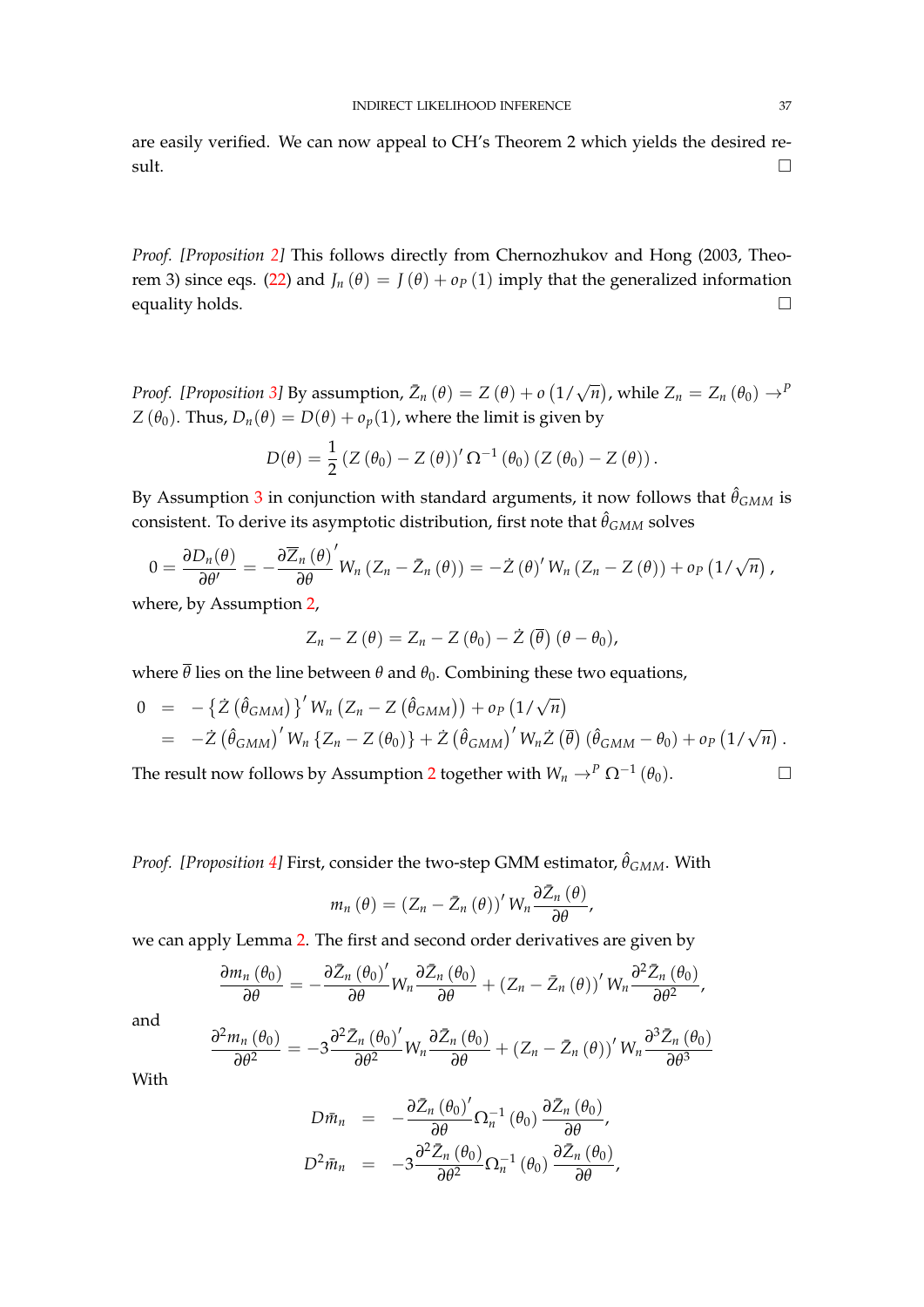where  $\Omega_n^{-1}(\theta_0)$  denotes the variance of  $Z_n - \bar{Z}_n(\theta)$ , and  $\Delta_n$  defined in the proposition,

$$
A_n: = \frac{\partial m_n(\theta_0)}{\partial \theta} - D \bar{m}_n
$$
  
= 
$$
\frac{\partial^2 \bar{Z}_n(\theta)'}{\partial \theta^2} \Omega_n^{-1}(\theta_0) (Z_n - \bar{Z}_n(\theta)) - \frac{\partial \bar{Z}_n(\theta_0)'}{\partial \theta} \Delta_n \frac{\partial \bar{Z}_n(\theta_0)}{\partial \theta}
$$
  
+ 
$$
\frac{\partial^2 \bar{Z}_n(\theta)'}{\partial \theta^2} \Delta_n (Z_n - \bar{Z}_n(\theta))
$$
  
= 
$$
\frac{\partial^2 \bar{Z}_n(\theta)'}{\partial \theta^2} \Omega_n^{-1}(\theta_0) (Z_n - \bar{Z}_n(\theta)) - \frac{\partial \bar{Z}_n(\theta_0)'}{\partial \theta} \Delta_n \frac{\partial \bar{Z}_n(\theta_0)}{\partial \theta} + O_P(1/n).
$$

Thus,

$$
E\left[A_n m_n\left(\theta_0\right)\right] = \frac{\partial^2 \bar{Z}_n\left(\theta\right)'}{\partial \theta^2} \Omega_n^{-1}\left(\theta_0\right) E\left[\left(Z_n - \bar{Z}_n\left(\theta\right)\right) \left(Z_n - \bar{Z}_n\left(\theta\right)\right)'\right] \Omega_n^{-1}\left(\theta_0\right) \frac{\partial \bar{Z}_n\left(\theta\right)}{\partial \theta}
$$

$$
- \frac{\partial \bar{Z}_n\left(\theta_0\right)'}{\partial \theta} E\left[\Delta_n \frac{\partial \bar{Z}_n\left(\theta_0\right)}{\partial \theta} \left(Z_n - \bar{Z}_n\left(\theta\right)\right)'\right] \Omega_n^{-1}\left(\theta_0\right) \frac{\partial \bar{Z}_n\left(\theta\right)}{\partial \theta}
$$

$$
= \frac{1}{n} \frac{\partial^2 \bar{Z}_n\left(\theta\right)'}{\partial \theta^2} \Omega_n^{-1}\left(\theta_0\right) \frac{\partial \bar{Z}_n\left(\theta\right)}{\partial \theta}
$$

$$
- \frac{1}{n} \frac{\partial \bar{Z}_n\left(\theta_0\right)'}{\partial \theta} E\left[\Delta_n \frac{\partial \bar{Z}_n\left(\theta_0\right)}{\partial \theta} \left(Z_n - \bar{Z}_n\left(\theta\right)\right)'\right] \Omega_n^{-1}\left(\theta_0\right) \frac{\partial \bar{Z}_n\left(\theta\right)}{\partial \theta}
$$

$$
\approx \frac{1}{n} \left[\frac{1}{3} D^2 \bar{m} + B_{W,n}\right]
$$

with  $B_{W,n}$  defined in the proposition. The other bias component can be written as:

$$
E\left[m_n^2\left(\theta_0\right)\right] = \frac{\partial \bar{Z}_n\left(\theta\right)'}{\partial \theta} \Omega_n^{-1}\left(\theta_0\right) E\left[\left(Z_n - \bar{Z}_n\left(\theta\right)\right) \left(Z_n - \bar{Z}_n\left(\theta\right)\right)'\right] \Omega_n^{-1}\left(\theta_0\right) \frac{\partial \bar{Z}_n\left(\theta\right)}{\partial \theta} = \frac{1}{n} \frac{\partial \bar{Z}_n\left(\theta\right)'}{\partial \theta} \Omega_n^{-1}\left(\theta_0\right) \frac{\partial \bar{Z}_n\left(\theta\right)}{\partial \theta} \simeq -\frac{1}{n} J\left(\theta_0\right).
$$

Thus, by Lemma [2,](#page-43-0)

$$
E\left[\hat{\theta}_{GMM}\right] - \theta_0 \simeq -J^{-2}(\theta_0) \left\{ E\left[A_n m_n(\theta_0)\right] - \frac{1}{2} \frac{D^2 \bar{m}_n}{D \bar{m}_n} E\left[m_n^2(\theta_0)\right] \right\}.
$$
  

$$
\simeq \frac{1}{n} J^{-2}(\theta_0) \left\{ \frac{1}{6} D^2 \bar{m} + B_{W,n} \right\}
$$

Next, consider the CU estimator: It is easily checked that the expansion goes through with

$$
m_n(\theta) := 2 \frac{\partial \overline{Z}_n(\theta)'}{\partial \theta} \Omega_n^{-1}(\theta) \left( Z_n - \overline{Z}_n(\theta) \right) + \left( Z_n - \overline{Z}_n(\theta) \right)' \frac{\partial \Omega_n^{-1}(\theta)}{\partial \theta} \left( Z_n - \overline{Z}_n(\theta) \right),
$$

and  $D\bar{m}_n$  and  $D^2\bar{m}_n$  given as before. However, in the case of CU,

$$
A_n := \frac{\partial m_n(\theta_0)}{\partial \theta} - D\bar{m}_n = \frac{\partial^2 \bar{Z}_n(\theta)'}{\partial \theta^2} \Omega_n^{-1}(\theta_0) (Z_n - \bar{Z}_n(\theta)) + O_P(1/n)
$$

and so the bias term due to the first-step estimation of the weighting matrix vanishes and we obtain the claimed result.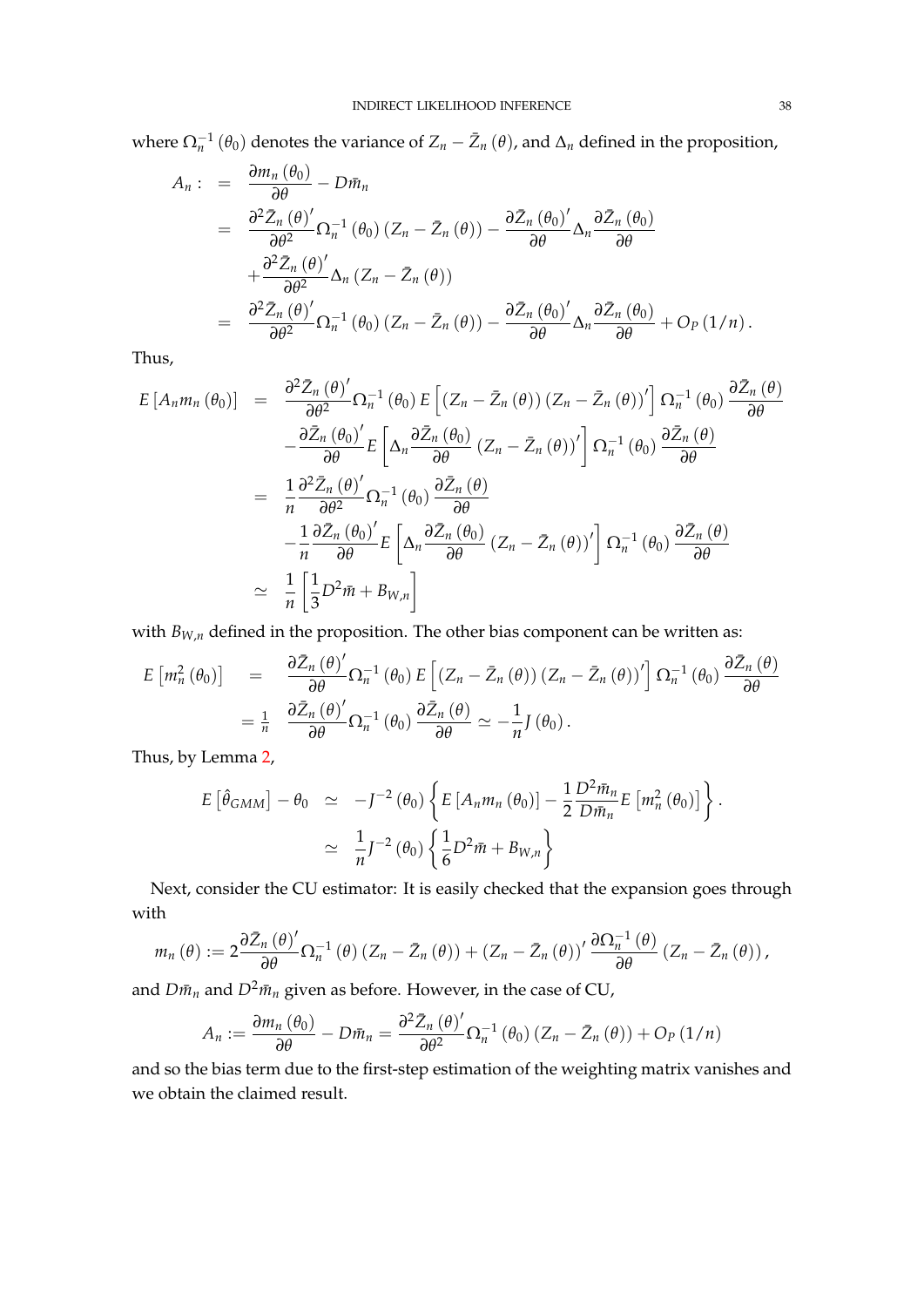Finally, consider the MIL estimator: Since  $LR$   $(\theta) = o_P$   $\left(1/n^2\right)$ , we can choose  $m_n$   $(\theta) =$  $n^{-1}$ ∂log $f_n^*\left(Z_n|\theta\right)$  / (∂ $\theta$ ) such that

$$
\frac{\partial m_n(\theta)}{\partial \theta} = \frac{1}{n} \frac{\partial^2 \log f_n^*(Z_n|\theta)}{\partial \theta^2}, \frac{\partial^2 m_n(\theta)}{\partial \theta^2} = \frac{1}{n} \frac{\partial^3 \log f_n^*(Z_n|\theta)}{\partial \theta^3}.
$$

From the definition of  $f_n^*(Z_n|\theta)$ ,  $m_n(\theta) = m_{n,1}(\theta) + m_{n,2}(\theta)$ , where the first term is the Gaussian component,

$$
m_{n,1}(\theta) \simeq \dot{Z}(\theta)'\,\Omega^{-1}(\theta)\left(Z_n - Z(\theta)\right),\,
$$

while the second one is due to the higher-order component,

$$
m_{n,2}(\theta) \simeq \frac{1}{n^{3/2}} \frac{\partial \pi_1(T_n(\theta) | \theta) / \partial \theta}{1 + \pi_1(T_n(\theta) | \theta) / \sqrt{n}} \simeq \frac{1}{n^{3/2}} \frac{\partial \pi_1(T_n(\theta) | \theta)}{\partial \theta} \simeq -\frac{1}{n} \pi_1^{(1)} (T_n(\theta) | \theta) \Omega^{-1/2}(\theta) \dot{Z}(\theta).
$$

The derivatives satisfy

$$
\frac{\partial m_{1,n}(\theta)}{\partial \theta} \simeq \frac{1}{2} \ddot{Z}(\theta)' \Omega^{-1}(\theta) (Z_n - Z(\theta)) - \dot{Z}(\theta)' \Omega^{-1}(\theta) \dot{Z}(\theta),
$$
  

$$
\frac{\partial m_{2,n}(\theta)}{\partial \theta} \simeq -\frac{1}{n} \pi_1^{(1)} (T_n(\theta) | \theta) \Omega^{-1/2}(\theta) \ddot{Z}(\theta)
$$
  

$$
+ \frac{1}{\sqrt{n}} \dot{Z}(\theta)' \Omega^{-1/2}(\theta) \pi_1^{(2)} (T_n(\theta) | \theta) \Omega^{-1/2}(\theta) \dot{Z}(\theta),
$$

and

$$
\frac{\partial^2 m_{1,n}(\theta)}{\partial \theta^2} \simeq \ddot{Z}(\theta)' \Omega^{-1}(\theta) (Z_n - Z(\theta)) - 3\ddot{Z}(\theta)' \Omega^{-1}(\theta) \dot{Z}(\theta),
$$
  

$$
\frac{\partial^2 m_{2,n}(\theta)}{\partial \theta^2} \simeq -\frac{1}{n} \pi_1^{(1)} (T_n(\theta)|\theta) \Omega^{-1/2}(\theta) \ddot{Z}(\theta)
$$
  

$$
+\frac{2}{\sqrt{n}} \dot{Z}(\theta)' \Omega^{-1/2}(\theta) \pi_1^{(2)} (T_n(\theta)|\theta) \Omega^{-1/2}(\theta) \dot{Z}(\theta)
$$
  

$$
+\sum_i \dot{Z}(\theta)' \Omega^{-1/2}(\theta) \pi_{1,i}^{(3)} (T_n(\theta)|\theta) \Omega^{-1/2}(\theta) \dot{Z}(\theta),
$$

where  $\tilde{\pi}_{1,i}^{(3)}$  $\int_{1,i}^{(3)} (T_n(\theta)|\theta) = \partial \pi_1^{(2)} (T_n(\theta)|\theta) / (\partial t_i) T_{n,i}(\theta)$  $\sqrt{n}$ . Since  $\bar{T}_n(\theta_0) = O(1/\sqrt{n})$ , we can choose  $Dm_n$  and  $Dm_n^2$  as for the GMM and CU estimators except that  $Z(\theta)$  replaces  $\bar{Z}_n (\theta)$ . Next, in order to obtain an expression of the bias, we Taylor-expanding w.r.t. the statistic: With  $\bar{Z}_{0,n} := \bar{Z}_n (\theta_0)$ ,  $\bar{f}_n^* := \bar{f}_n^* (\bar{Z}_{0,n} | \theta_0)$  and  $\bar{T}_n(\theta) :=$  $\sqrt{n}$ Ω<sup>-1/2</sup> ( $\bar{Z}_{0,n}$  − *Z* (θ)),

$$
\frac{\partial^i m_n(\theta)}{\partial \theta^i} \simeq \frac{1}{n} \frac{\partial^{i+1} \log \bar{f}_n^*(\theta)}{\partial \theta^i} + \frac{1}{n} \frac{\partial^{i+2} \log \bar{f}_n^*(\theta)}{\partial \theta^i \partial z} (Z_n - \bar{Z}_{0,n}),
$$

for  $i = 0, 1, 2$ , where

$$
\frac{1}{n} \frac{\partial^2 \text{log} \bar{f}_n^*(\theta)}{\partial \theta \partial z} \simeq \dot{Z}(\theta)' \Omega^{-1}(\theta) + \frac{1}{\sqrt{n}} \Omega^{-1/2}(\theta) \pi_1^{(2)}(\bar{T}_n(\theta) | \theta) \Omega^{-1/2}(\theta) \dot{Z}(\theta),
$$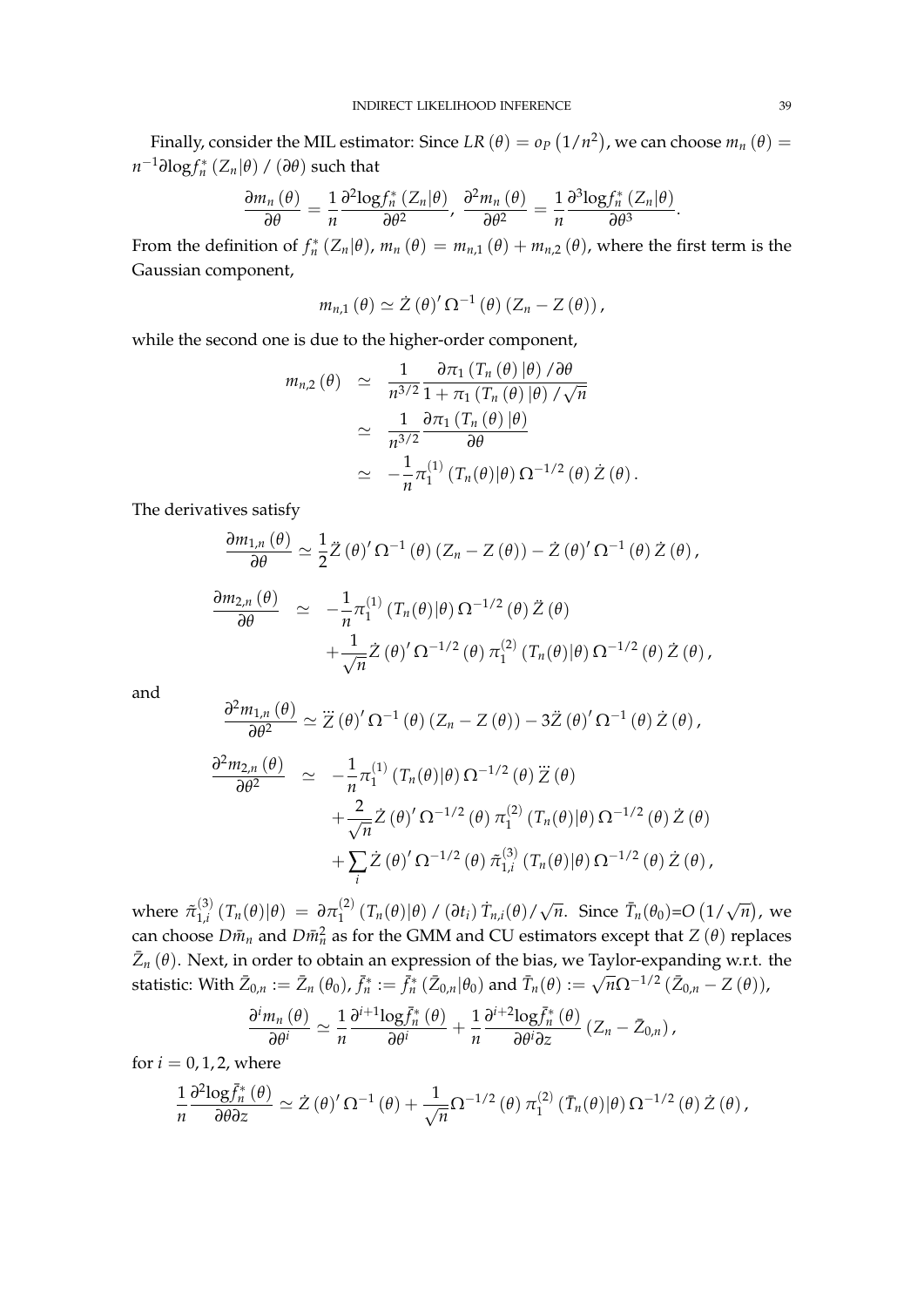$$
\frac{1}{n} \frac{\partial^3 \log \bar{f}_n^* (\theta)}{\partial \theta^2 \partial z} \simeq \ddot{Z} (\theta)' \Omega^{-1} (\theta) - \frac{1}{\sqrt{n}} \Omega^{-1/2} (\theta) \pi_1^{(2)} (\bar{T}_n(\theta) | \theta) \Omega^{-1/2} (\theta) \ddot{Z} (\theta) \n+ \sum_i \dot{Z} (\theta)' \Omega^{-1/2} (\theta) \pi_{1,i}^{(3)} (\bar{T}_n(\theta) | \theta) \Omega^{-1/2} (\theta) \dot{Z} (\theta),
$$

where  $\bar{\pi}_{1.i}^{(3)}$  $\int_{1,i}^{(5)}(t)$  is defined in the proposition, and

$$
\frac{1}{n} \frac{\partial^4 \log \bar{f}_n^*(\theta)}{\partial \theta^3 \partial z} \simeq \ddot{Z}(\theta)' \Omega^{-1}(\theta) + \frac{1}{\sqrt{n}} \Omega^{-1/2}(\theta) \pi_3^{(2)}(\bar{T}_n(\theta) | \theta) \Omega^{-1/2}(\theta) \ddot{Z}(\theta) \n+ 2 \sum_i \dot{Z}(\theta)' \Omega^{-1/2}(\theta) \pi_{3,i}^{(3)}(\bar{T}_n(\theta) | \theta) \Omega^{-1/2}(\theta) \dot{Z}(\theta).
$$

We note that  $\bar{T}_n(\theta_0)$ =O  $(1/\sqrt{n})$ such that  $\pi_1^{(i)}$  $\pi_1^{(i)}(\bar{T}_n(\theta)) \simeq \pi_1^{(i)}$  $1^{(1)}(0)$ . Thus,

$$
E\left[A_n m_n\left(\theta_0\right)\right] \simeq \frac{1}{n^2} \frac{\partial^2 \log \bar{f}_n^*\left(\theta_0\right)}{\partial \theta \partial z'} E\left[\left(Z_n - \bar{Z}_n\left(\theta_0\right)\right)\left(Z_n - \bar{Z}_n\left(\theta_0\right)\right)'\right] \frac{\partial^3 \log \bar{f}_n^*\left(\theta_0\right)}{\partial \theta^2 \partial z} \simeq \frac{1}{3n} D^2 \bar{m} + \frac{1}{n} B_\pi,
$$

and

$$
E\left[m_n^2\left(\theta_0\right)\right] \simeq \frac{1}{n^2} \frac{\partial^2 \log \bar{f}_n^*\left(\theta_0\right)}{\partial \theta \partial z'} E\left[\left(Z_n - \bar{Z}_n\left(\theta_0\right)\right) \left(Z_n - \bar{Z}_n\left(\theta_0\right)\right)'\right] \frac{\partial^2 \log \bar{f}_n^*\left(\theta_0\right)}{\partial \theta \partial z} \simeq \frac{1}{n} J\left(\theta_0\right).
$$
  
Lemma 2 now yields the claimed result.

*Proof.* [*Proposition* [5\]](#page-17-0) As usual, we can treat  $f^*(Z_n|\theta)$  as the actual likelihood due to Lemma [1.](#page-12-0) By an *r*th order Taylor expansion of the corresponding score equation w.r.t. *θ*,

(23) 
$$
0 = W_{n,1}(Z_n) + \sum_{i=1}^r \frac{1}{i!} W_{n,i}(Z_n) (\hat{\theta}_{MIL} - \theta_0)^i + R_n =: A (W_n (Z_n), \hat{\theta}_{MIL}) + R_n,
$$

where  $W_n(z) = (W_{n,1}(z), ..., W_{n,r}(z))$  with  $W_{n,i}(z) = n^{-1}\partial^i \log f_n^*(z|\theta_0) / (\partial \theta_0^i)$ , and  $R_n = n^{-1} \left| \frac{\partial^r \log f_n^*(z|\theta) / (\partial \theta^r) \right|_{\theta=\overline{\theta}} (\hat{\theta}_{MIL} - \theta_0)^r$ .

First, ignore  $R_n$  and redefine  $\hat{\theta}_{MIL}$  as the solution to  $A\left(W_n\left(Z_n\right), \hat{\theta}_{MIL}\right)\,=\,0.$  From the expression of  $f^*(Z_n|\theta)$ , it is easily seen that

$$
W_n (Z (\theta_0)) = W_\infty (Z (\theta_0)) + \sum_{i=1}^r \frac{1}{n^{i/2}} M_i + o\left(n^{-r/2}\right),
$$

where  $M_i$  are constants depending on derivatives of the polynomials  $\pi_1, ..., \pi_r$  and  $W_{\infty,i}(Z(\theta_0))$ is the leading term of  $n^{-1}\partial^i\log f^*\left(Z\left(\theta_0\right)|\theta_0\right)/\left(\partial\theta_0^i\right)$ . In particular, the limiting score and Hessian satisfy  $\bar{W}_{\infty,1} (Z(\theta_0)) = 0$  and  $\bar{W}_{\infty,2} (Z(\theta_0)) = -J(\theta_0)$ . Thus,  $A(W_{\infty} (Z(\theta_0)), \theta_0) =$  $0$ , and  $\partial A$  ( $W_{\infty}$  (*Z* ( $\theta_0$ )),  $\theta$ ) / $\partial \theta|_{\theta=\theta_0}$  = −*J* ( $\theta_0$ ) has full rank. Hence, by the implicit function theorem, there exists an analytic function *H* (*w*) in a neighborhood of  $W_{\infty}(Z(\theta_0))$ such that  $\theta_0 = H(W_\infty(Z(\theta_0)))$ . Moreover, for all *n* large enough, the solution  $\theta_{0,n}$  to  $A(W_n(Z(\theta_0)), \theta_{0,n}) = 0$ , can be expressed as  $\theta_{0,n} = H(W_n(Z(\theta_0)))$  since  $W_n(Z(\theta_0))$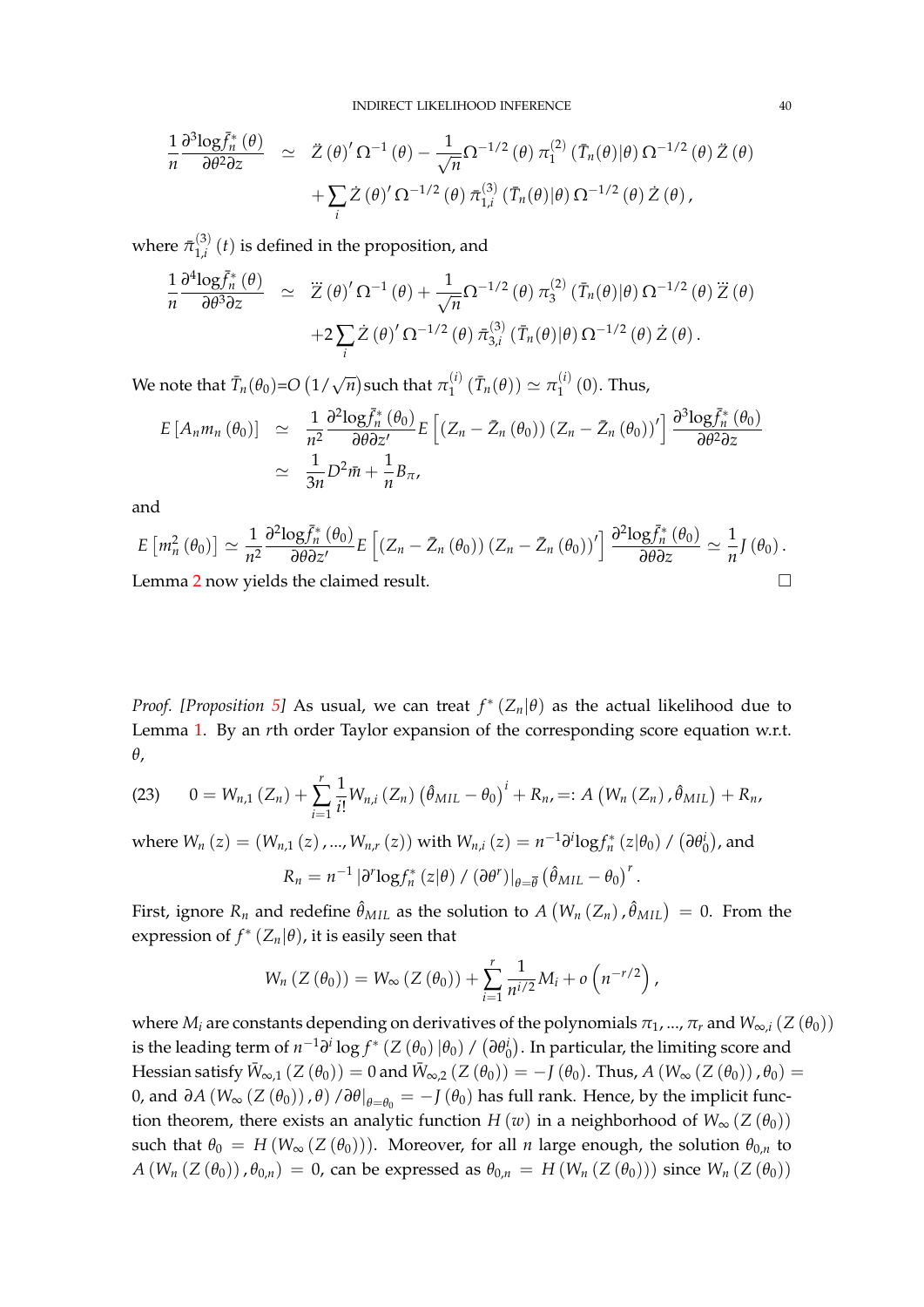lies in a neighborhood of  $W_{\infty}$  (*Z* ( $\theta$ <sub>0</sub>)) for all *n* large enough. The sequence  $\theta$ <sub>0,*n*</sub> satisfies

$$
\begin{array}{rcl}\n\theta_{0,n} - \theta_0 & = & H\left(W_n\left(Z\left(\theta_0\right)\right)\right) - H\left(W_\infty\left(Z\left(\theta_0\right)\right)\right) \\
& = & \sum_{i=1}^r \frac{\partial^i H\left(W_\infty\left(Z\left(\theta_0\right)\right)\right)}{\partial w^i} \left[W_n\left(Z\left(\theta_0\right)\right) - W_\infty\left(Z\left(\theta_0\right)\right)\right]^i + o\left(n^{-r/2}\right) \\
& = & \sum_{j=1}^r \frac{1}{n^{j/2}} \tilde{M}_j + o\left(n^{-r/2}\right),\n\end{array}
$$

where  $\tilde{M}_j$  is a constant depending on  $M_1$ , ...,  $M_r$  and the first  $r$  derivatives of  $H$   $(W_\infty (Z(\theta_0)))$ ,  $j = 1, ..., r$ .

We obtain an Edgeworth expansion of  $\hat{\theta}_{MIL} - \theta_{0,n} = H(W_n(Z_n)) - H(W_n(Z(\theta_0)))$  by applying the general result of Phillips (1977) for Edgeworth expansions of transformations of random sequences: We define the following sequence of functions

$$
e_n (q) := H (W_n (q + Z (\theta_0))) - H (W_n (Z (\theta_0))) ,
$$

such that  $e_n := \hat{\theta}_{MIL} - \theta_{0,n} = e_n(q_n)$ , where  $q_n := Z_n - Z(\theta_0)$ , and verify Phillips (1977, Assumptions 3-5): First, since the distribution of the normalized statistic  $T_n(\theta_0) = \sqrt{n}q_n$ satisfies an Edgeworth expansion by Assumption [4,](#page-11-0) Phillips (1977, Assumption 3) holds. Next, the two function *H* and *W<sup>n</sup>* are both *r* times continuously differentiable and the derivatives of  $W_n(z)$  converges towards those of  $W_\infty(z)$ . Thus,  $e_n(q)$  is *r* times differentiable with its derivatives uniformly bounded in a neighborhood around 0. Finally, we know from the implicit function theorem that *∂H* (*W*<sup>∞</sup> (*Z* (*θ*0))) / (*∂w*) has full rank while it is easily checked that  $\partial W_{\infty,1} (Z(\theta_0)) / (\partial z) = \Omega^{-1/2} (\theta_0) \dot{Z} (\theta_0)$ . Hence, by the chain rule,  $|\partial e_n(q)/\partial q|$  is bounded away from zero as  $n \to \infty$ . This shows that Phillips (1977, Assumptions 4-5) hold.

We have shown that <sup>√</sup> *ne<sup>n</sup>* admits an Edgeworth expansion, say

$$
f_{e_n}^{*}(x) = \phi(x) \left[ 1 + \sum_{i=1}^{r} n^{-i/2} \bar{\pi}_i(x) \right].
$$

This in turn implies that the distribution of  $\epsilon_n :=$ √  $\overline{n}$   $(\hat{\theta}_{MIL} - \theta_0) =$ √  $\overline{n}e_n + b_n$ , where  $b_n =$ √  $\overline{n}$   $(\theta_{0,n} - \theta_0) = \sum_{j=1}^r n^{-j/2} M_j + o\left(n^{-r/2}\right)$ , can be approximated by

$$
f_{\epsilon_n}^*(x) = \phi(x - b_n) \left[ 1 + \sum_{i=1}^r n^{-i/2} \bar{\pi}_i (x - b_n) \right].
$$

Expanding around  $f_{e_n}^*(x)$  and rearranging terms, we then obtain the desired result where the coefficients of the polynomial  $\tilde{\pi}_i(x)$  depend on the ones of  $\bar{\pi}_i(x)$  and the coefficients  $M_j$ ,  $j = 1, ..., r$ .

Finally, we have to verify that we are allowed to ignore the remainder term  $R_n$  in the Taylor expansion. By the arguments in Rothenberg (1984, p. 898), this will follow if  $P\left(|R_n| > \log^c n\right) = o\left(n^{-r/2}\right)$ . This will in turn hold if

$$
P\left(\left|W_n\left(Z_n\right)-W_n\left(Z\left(\theta_0\right)\right)\right|>c_1\sqrt{\log\left(n\right)/n}\right)=o\left(n^{-r/2}\right),
$$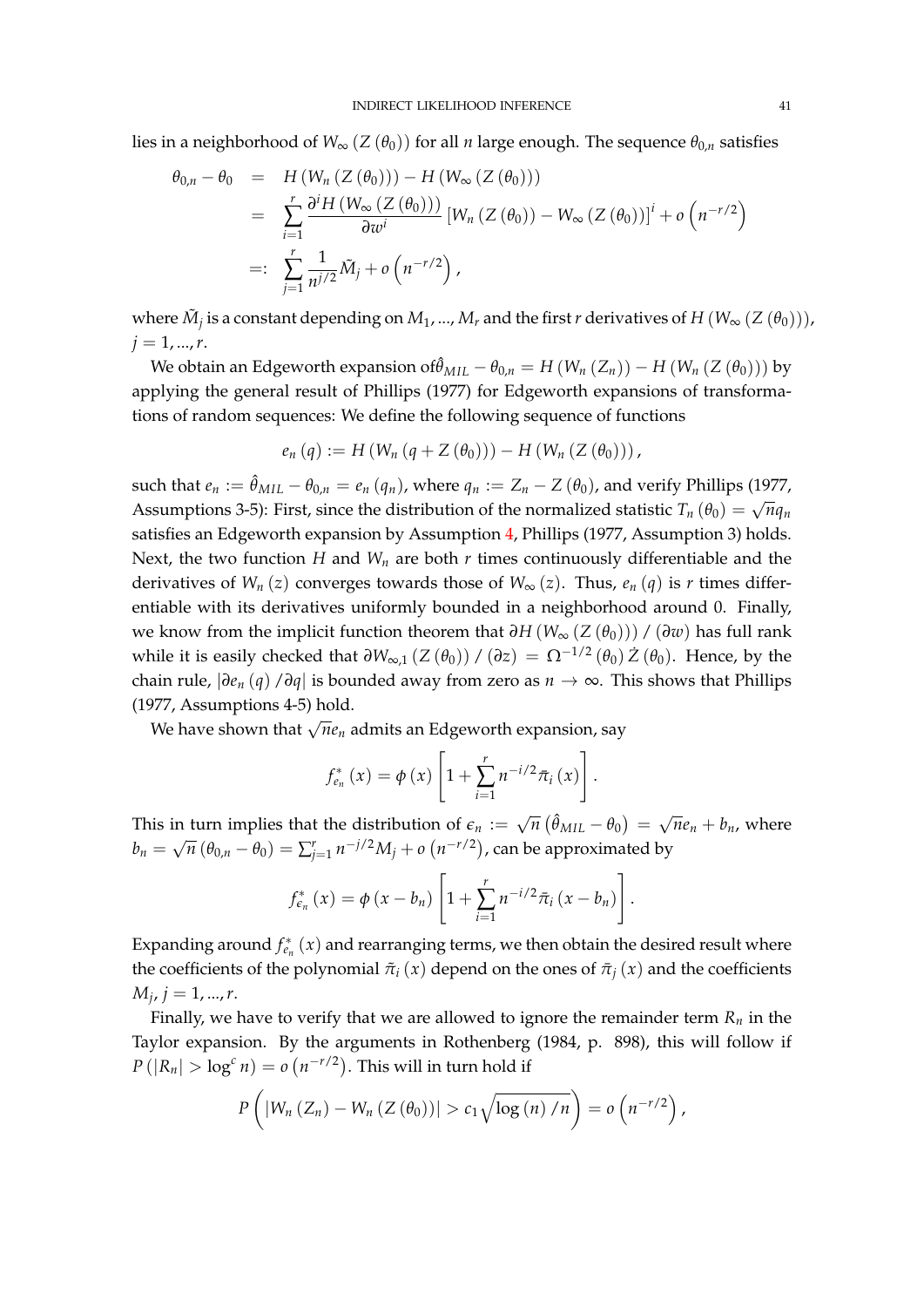c.f. Bhattacharay and Ghosh (1978, p. 447-448). Since *W<sup>n</sup>* (*z*) is a smooth function of *z*, this holds by the tail probability condition imposed on  $Z_n$  in the theorem.

*Proof. [Proposition [6\]](#page-18-1)* For the SMIL estimator, we employ the general result in Kristensen and Shin (2008, Lemma 8). We first note that conditions (C.1)-(C.3) of Kristensen and Shin (2008) hold under our Assumptions 1-4. Thus, the result will follow if

$$
\sup_{\theta \in \Theta} \left| \log \hat{f}_{n,S} \left( Z_n | \theta \right) - \log f_n \left( Z_n | \theta \right) \right| = o_P \left( \sqrt{n} \right).
$$

To show this, note that as  $n \to \infty$ ,  $f_n(z|\theta)$  is arbitrarily close to  $\phi_n^*(z|\theta)$  defined in eq. [\(9\)](#page-11-2). In particular, for *n* large enough,  $\frac{1}{2}\phi_n^*(z|\theta) \le f_n(z|\theta) \le 2\phi_n^*(z|\theta)$ , and similar for its derivatives. We now analyze the kernel density estimator. By standard arguments

$$
E\left[\hat{f}_{n,S}\left(z|\theta\right)\right] = f_n\left(z|\theta\right) + h^2 \frac{\partial^2 f_n\left(z|\theta\right)}{\partial z^2},
$$

where as  $n \to \infty$ ,

$$
\left|\partial^2 f_n(z|\theta)/\partial z^2\right| \leq 2\left|\partial^2 \phi_n^*(z|\theta)/\partial z^2\right| = O(n).
$$

Similarly we find that the variance component is of order  $O_P(n/\left(S h^d\right))$ . Combining these pointwise results with standard uniform convergence arguments for kernel estimators (see, for example, Kristensen, 2009), we obtain that

$$
\sup\nolimits_{z\in R^d,\theta\in\Theta}\left|\hat{f}_{n,S}\left(z|\theta\right)-f_n\left(z|\theta\right)\right| = O_P\left(nh^2\right) + O_P\left(\sqrt{\frac{nlog\left(S\right)}{Sh^d}}\right)
$$

Next, by a first order Taylor expansion, together with the bound  $\frac{1}{2}f_n^*(z|\theta) \le f_n(z|\theta)$ , it holds for any  $B > 0$ ,

$$
\sup_{|z| \leq B, \theta \in \Theta} \left| \log \hat{f}_{n,S} \left( z | \theta \right) - \log f_n \left( z | \theta \right) \right| \leq \sup_{|z| \leq B, \theta \in \Theta} \frac{1}{2f_n \left( z | \theta \right) + o_P \left( 1 \right)} \left| \hat{f}_{n,S} \left( z | \theta \right) - f_n \left( z | \theta \right) \right|
$$
  

$$
\leq \frac{C}{\sqrt{n}} exp \left[ n B^2 \right] sup_{|z| \leq B, \theta \in \Theta} \left| \hat{f}_{n,S} \left( z | \theta \right) - f_n \left( z | \theta \right) \right|,
$$

for some constant $C < \infty$ . Since  $Z_n = Z(\theta_0) + O_P(1/\sqrt{n})$ , we can choose the bound  $B = B_n = B_0 n^{-1/2} \log(n)$  for some  $B_0 > 0$  and obtain in total that

$$
\sup_{\theta \in \Theta} \left| \log \hat{f}_{n,S} \left( Z_n | \theta \right) - \log f_n \left( Z_n | \theta \right) \right| = O_P \left( n h^2 \right) + O_P \left( n \sqrt{\frac{\log (S)}{Sh^d}} \right).
$$

For the simulated BIL estimator, first note that

$$
\hat{\theta}_{SBL} = \hat{\theta}_{BIL} + E_S(Z_n),
$$

where  $E_S(z|\theta) := \hat{E}[\theta|Z_n(\theta) = z] - E[\theta|Z_n(\theta) = z]$ . In the case where kernel smoothing is used, the same arguments as before together with the result of Kristensen (2009) (see also Creel and Kristensen, 2009), yield

$$
||E_S (Z_n | \theta) || \le \sup_{|z| \le B_n, \theta \in \Theta} ||E_S (z | \theta) || = O_P (n h^2) + O_P \left( n \sqrt{\frac{\log (S)}{Sh^d}} \right),
$$

.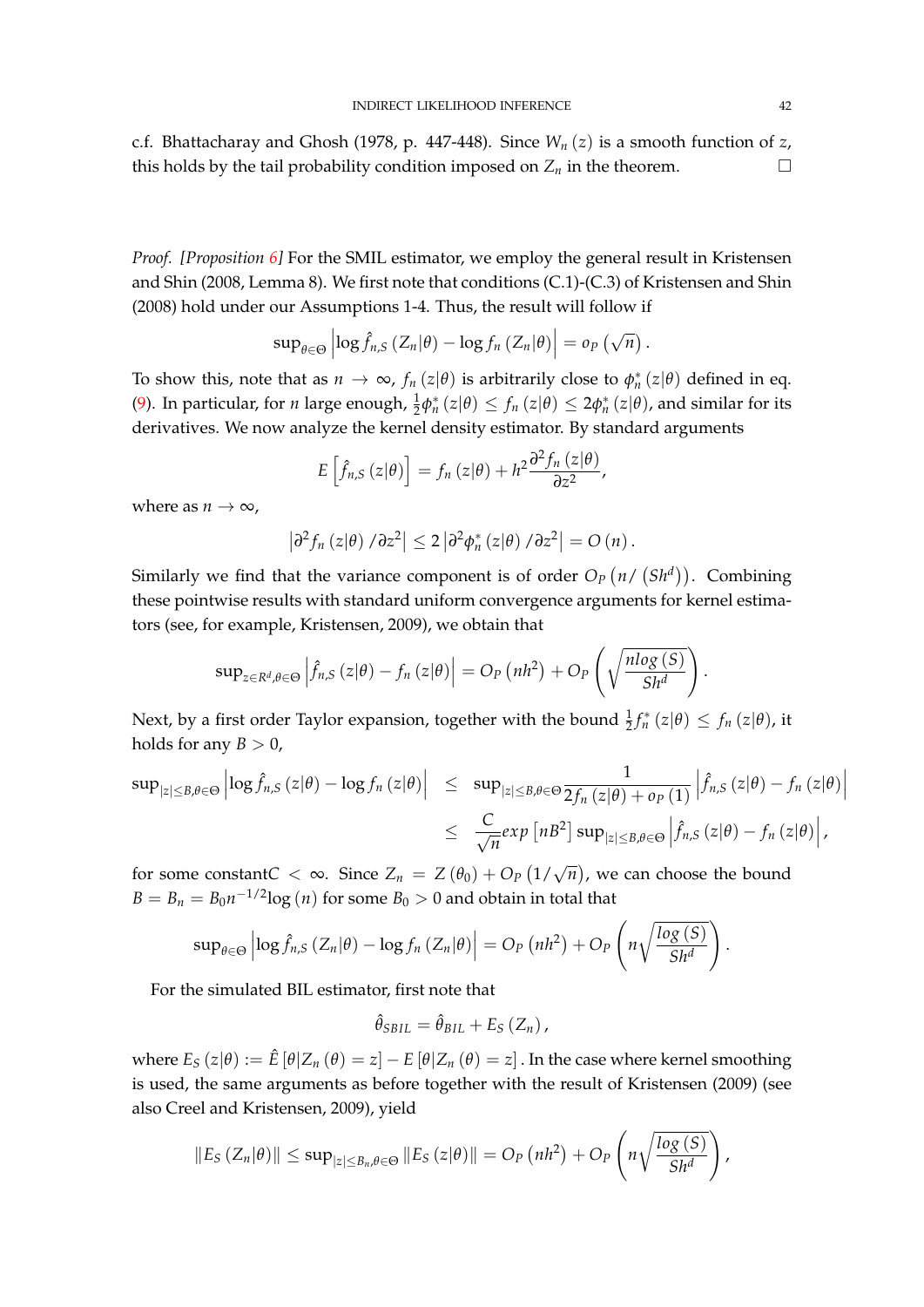while with nearest-neighbor estimators (see Collomb and Härdle, 1986),

$$
||E_S (Z_n | \theta) || \le \sup_{|z| \le B_n, \theta \in \Theta} ||E_S (z | \theta) || = O_P \left( n \left( \frac{k}{S} \right)^{d/2} \right) + O_P \left( n \sqrt{\frac{\log(S)}{k}} \right).
$$

*Proof. [Proposition [7\]](#page-18-3)* First consider the kernel smoothed version of SMIL: Let

$$
\hat{\phi}_{n,S}^*(Z_n|\theta) = \sum_{s=1}^S K_h(Z_{n,s}^*(\theta) - Z_n),
$$

denote the kernel density estimator based on i.i.d. draws from the statistic  $Z_n^*(\theta) \sim$ i.i.d.*N* (*Z* ( $\theta$ ),  $\Omega$  ( $\theta$ ) /*n*). Note that  $Z_n^*(\theta)$  has density  $\phi_n^*(Z_n|\theta)$  as defined in eq. [\(9\)](#page-11-2). By the same arguments as those used in the proof of Proposition [1,](#page-13-0) it is easily shown  $\hat{\theta}_{MIL}^* := \text{argmax}_{\theta \in \Theta} \log \phi_n^* (Z_n | \theta) \text{ satisfies } \sqrt{n}(\hat{\theta}_{MIL}^* - \theta_0) \rightarrow^d N(0, J^{-1}(\theta_0)). \text{ Next,}$ applying the same arguments as in the proof of Proposition [6](#page-18-1) on  $\hat{f}^*_{n, S}(Z|\theta)$ , we obtain

$$
\sup_{\theta \in \Theta} \left| \log \hat{f}_{n,S}^{*}\left(Z_{n}|\theta\right) - \log f_{n}^{*}\left(Z_{n}|\theta\right) \right| = o_{P}\left(\sqrt{n}\right).
$$

Finally, observe that under Assumptions [2](#page-10-1) and [7,](#page-18-2) *E*  $\left[\sup_{\theta \in \Theta} |Z^*_{n,s}(\theta) - Z_{n,s}(\theta)|\right] = O(1/\sqrt{n})$ by dominated convergence. Combining this with the Lipschitz property of *K*,

$$
\frac{1}{\sqrt{n}} E\left[\sup_{z \in R^d, \theta \in \Theta} \left| \hat{f}_{n,S}^*(z|\theta) - \hat{f}_{n,S}(z|\theta) \right| \right]
$$
\n
$$
\leq \frac{1}{\sqrt{n}} E\left[\sup_{z \in R^d, \theta \in \Theta} \left| K_h \left( Z_{n,S}^*(\theta) - z \right) - K_h \left( Z_{n,S}(\theta) - z \right) \right| \right]
$$
\n
$$
\leq \frac{D}{\sqrt{n}h^2} E\left[\sup_{\theta \in \Theta} \left| Z_{n,S}^*(\theta) - Z_{n,S}(\theta) \right| \right]
$$
\n
$$
= O\left(1/ \left(nh^2\right)\right).
$$

This implies that  $\sqrt{n}(\hat{\theta}_{SMIL} - \hat{\theta}_{MIL}^*) = o_P(1)$  under the conditions imposed on *S* and *h*. In total,

$$
\sqrt{n} \left( \hat{\theta}_{SMIL} - \theta_0 \right) = \sqrt{n} \left( \hat{\theta}_{MIL}^* - \theta_0 \right) + \sqrt{n} \left( \hat{\theta}_{SMIL} - \hat{\theta}_{MIL}^* \right) \rightarrow^d N \left( 0, J^{-1} \left( \theta_0 \right) \right).
$$

By similar arguments, the same result can be shown for  $\hat{\theta}_{SBL}$ .

## APPENDIX B: AUXILIARY LEMMA

Consider a *q*-dimensional estimator  $\hat{\theta}$  characterized as a root of a random function  $m_n(\theta) \in \mathbb{R}^q$ ,  $m(\hat{\theta}) = 0$ . The following Lemma established a higher-order expansion of the estimator:

<span id="page-43-0"></span>**Lemma 2.** Suppose that  $\sqrt{n}$   $(\hat{\theta} - \theta_0) = O_P(1)$ , and  $m_n(\theta)$  is three times differentiable with its *derivatives satisfying:*

$$
\frac{\partial m_n(\theta_0)}{\partial \theta} = D\bar{m}_n + O_P(1/\sqrt{n}), \quad \frac{\partial^2 m_n(\theta_0)}{\partial \theta \partial \theta_i} = D^2 \bar{m}_{n,i} + O_P(1/\sqrt{n}),
$$

$$
\frac{\partial^3 m_n(\theta_0)}{\partial \theta \partial \theta_i \partial \theta_j} = D^3 \bar{m}_{n,ij} + O_P(1/\sqrt{n}),
$$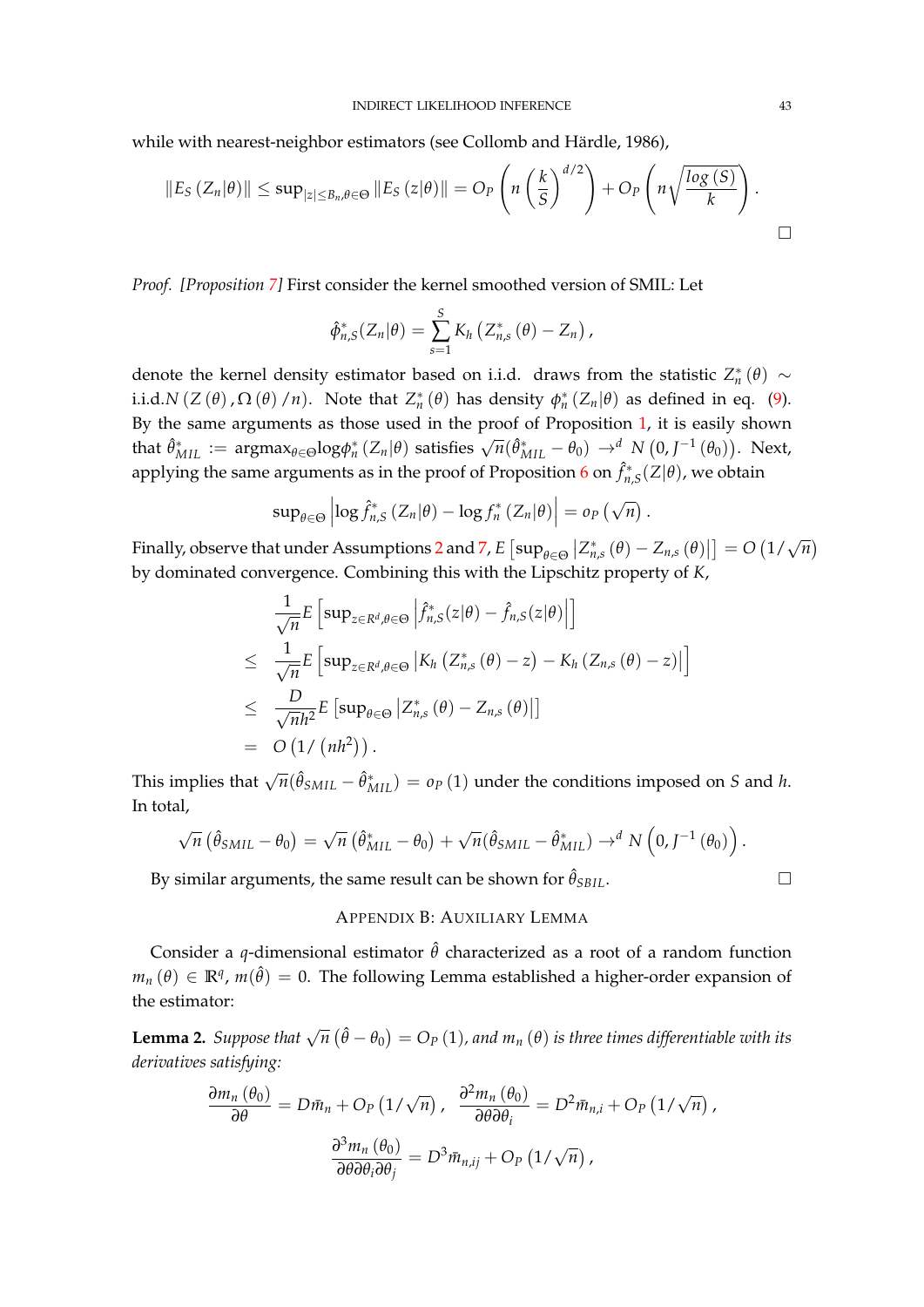*for i, j* = 1, ..., *q*, where the matrix  $D\bar{m}_n \in \mathbb{R}^{q \times q}$  is non-singular. Moreover, for some sequence  $C_n = O_p(1)$ ,

$$
\left|\frac{\partial^3 m_n(\theta)}{\partial \theta \partial \theta_i \partial \theta_j} - \frac{\partial^3 m_n(\theta_0)}{\partial \theta \partial \theta_i \partial \theta_j}\right| \leq C_n |\theta - \theta_0|,
$$

*in a neighborhood of*  $\theta_0$ . *Then the estimator satisfies the expansion in Equation [\(14\)](#page-15-0)* with  $\psi_n =$  $Dm_n^{-1}m_n(\theta_0)$ ,  $A_n = \partial m_n(\theta_0) / (\partial \theta) - Dm_n$ ,  $B_{n,i} = \partial^2 m_n(\theta_0) / (\partial \theta \partial \theta_i) - D^2m_{n,i}$ , and

$$
Q_1(\psi_n, A_n) = -D\bar{m}_n^{-1} \left\{ A_n \psi_n - \frac{1}{2} \sum_{i=1}^q \psi_{n,i} D^2 \bar{m}_{n,i} \psi_n \right\},\,
$$

$$
Q_{2} (\psi_{n}, A_{n}, B_{n}) = -D \bar{m}_{n}^{-1} A_{n} Q_{1} (\psi_{n}, A_{n}) - \frac{1}{6} D \bar{m}_{n}^{-1} \sum_{i,j=1}^{q} \psi_{n,i} \psi_{n,j} D^{3} \bar{m}_{n,ij} \psi_{n}
$$

$$
-D \bar{m}_{n}^{-1} \frac{1}{2} \sum_{i=1}^{q} \{ \psi_{n,i} D^{2} \bar{m}_{n,i} Q_{1} (\psi_{n}, A_{n}) + Q_{1,i} (\psi_{n}, A_{n}) D^{2} \bar{m}_{n,i} \psi_{n} + \psi_{n,i} B_{n,i} \psi_{n} \}.
$$

*Proof.* We proceed as in Rilstone, Srivasta and Ullah (1996) and Newey and Smith (2004): First, by a third order Taylor expansion,

$$
0 = m_n(\theta_0) + \frac{\partial m_n(\theta_0)}{\partial \theta} (\hat{\theta} - \theta_0) + \frac{1}{2} \sum_{i=1}^q (\hat{\theta}_i - \theta_{0,i}) \frac{\partial^2 m_n(\theta_0)}{\partial \theta \partial \theta_i} (\hat{\theta} - \theta_0)
$$

$$
+ \frac{1}{6} \sum_{i,j=1}^q (\hat{\theta}_i - \theta_{0,i}) (\hat{\theta}_j - \theta_{0,j}) \frac{\partial^3 m_n(\bar{\theta})}{\partial \theta \partial \theta_i \partial \theta_j} (\hat{\theta} - \theta_0),
$$

where  $\bar{\theta}$  lies on the line between  $\theta_0$  and  $\hat{\theta}$ . Since the third order derivative satisfies

$$
\left|\frac{\partial^3 m_n(\bar{\theta})}{\partial \theta \partial \theta_i \partial \theta_j} - D^3 \bar{m}_{n,ij}\right| \leq \left|\frac{\partial^3 m_n(\bar{\theta})}{\partial \theta \partial \theta_i \partial \theta_j} - \frac{\partial^3 m_n(\theta_0)}{\partial \theta \partial \theta_i \partial \theta_j}\right| + O_P\left(1/\sqrt{n}\right) = O_P\left(1/\sqrt{n}\right),
$$

we obtain

$$
0 = m_n (\theta_0) + Dm_n (\hat{\theta} - \theta_0) + A_n (\hat{\theta} - \theta_0)
$$
  
+  $\frac{1}{2} \sum_{i=1}^q (\hat{\theta}_i - \theta_{0,i}) D^2 \bar{m}_{n,i} (\hat{\theta} - \theta_0) + \frac{1}{2} \sum_{i=1}^q (\hat{\theta}_i - \theta_{0,i}) B_{n,i} (\hat{\theta} - \theta_0)$   
+  $\frac{1}{6} \sum_{i,j=1}^q (\hat{\theta}_i - \theta_{0,i}) (\hat{\theta}_j - \theta_{0,j}) D^3 \bar{m}_{n,ij} (\hat{\theta} - \theta_0) + O_P (1/n^2).$ 

Using that  $A_n = O_P(1/\sqrt{n})$  and  $B_n = O_P(1/\sqrt{n})$ , the result now follows by the same arguments as in Newey and Smith (2004, Proof of Lemma A4).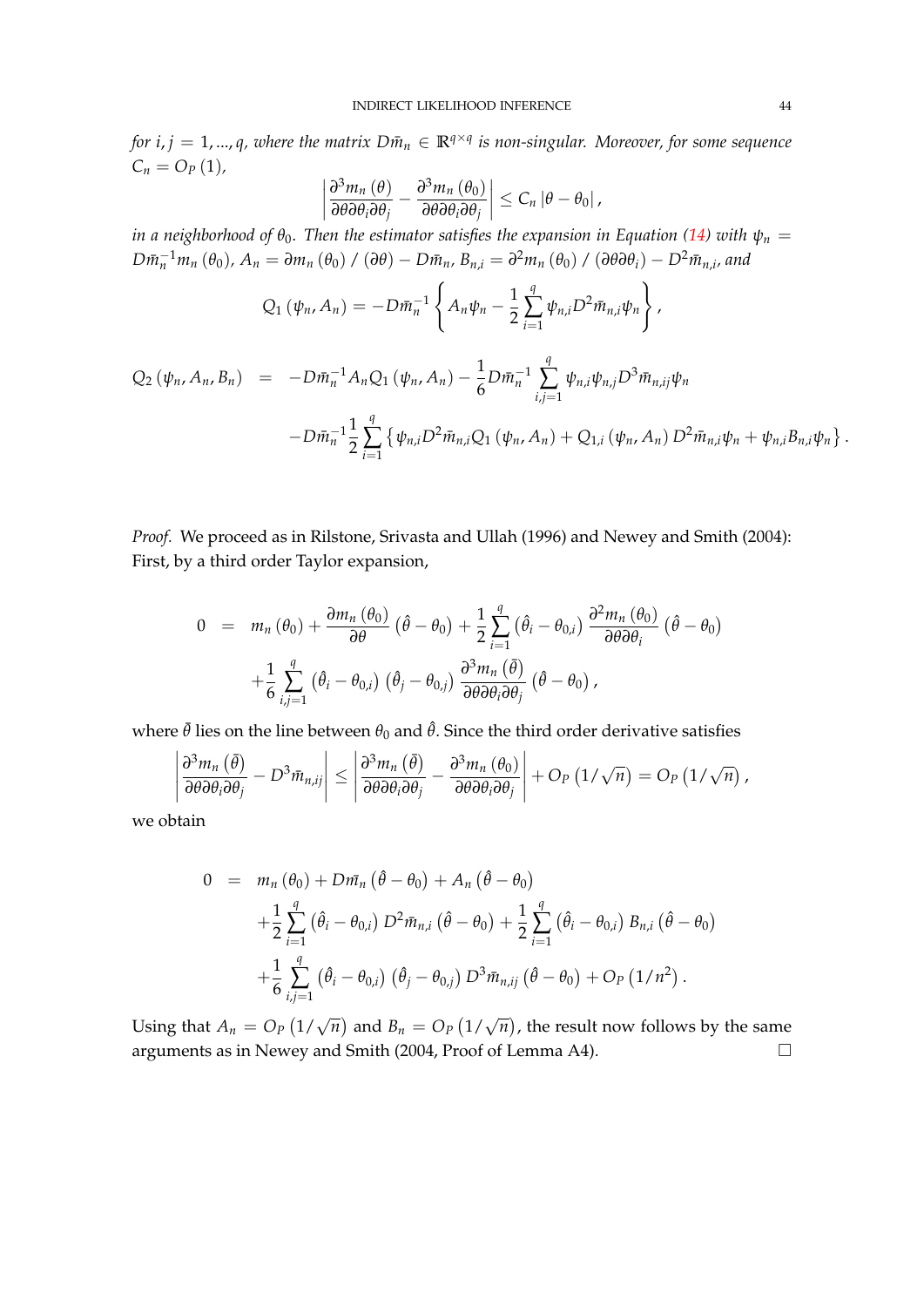TABLES

<span id="page-45-0"></span>TABLE 1. Dynamic panel data model. Bias. Source for ML and II is Gouriéroux, Phillips and Yu, 2010, Table 2. SBIL, SMIL and II are exactly identified, using the ML auxiliary statistic. SBIL(OI) and SMIL(OI) are overidentified, using both naive and ML auxiliary statistics.

| T  | N          | $\phi$           | ML       | $\rm II$ | <b>SBIL</b>        | <b>SMIL</b> | SBIL(OI) | SMIL(OI) |
|----|------------|------------------|----------|----------|--------------------|-------------|----------|----------|
| 5  | 100        | 0.0              | $-0.199$ | 0.001    | 0.004              | 0.002       | $-0.000$ | $-0.001$ |
| 5  | 100        | 0.3              | $-0.274$ | $-0.001$ | 0.003              | $-0.004$    | $-0.001$ | $-0.002$ |
| 5  | 100        | 0.6              | $-0.362$ | 0.000    | 0.004              | 0.002       | $-0.001$ | $-0.000$ |
| 5  | 100        | 0.9              | $-0.464$ | 0.000    | $-0.022$           | $-0.003$    | $-0.000$ | 0.015    |
| 5  | 200        | 0.0              | $-0.200$ | 0.000    | 0.001              | $-0.003$    | 0.000    | $-0.002$ |
| 5  | 200        | $\overline{0.3}$ | $-0.275$ | $-0.010$ | $\overline{0.0}01$ | 0.000       | $-0.001$ | 0.003    |
| 5  | 200        | 0.6              | $-0.363$ | $-0.000$ | 0.001              | 0.001       | $-0.001$ | $-0.000$ |
| 5  | 200        | 0.9              | $-0.465$ | $-0.003$ | $-0.010$           | $-0.007$    | 0.001    | 0.004    |
| 10 | 100        | 0.0              | $-0.100$ | 0.001    | 0.000              | $-0.001$    | $-0.001$ | $-0.001$ |
| 10 | 100        | 0.3              | $-0.135$ | 0.000    | 0.001              | 0.003       | $-0.001$ | 0.001    |
| 10 | 100        | 0.6              | $-0.179$ | 0.000    | $-0.001$           | 0.003       | $-0.001$ | $-0.001$ |
| 10 | 100        | 0.9              | $-0.245$ | $-0.001$ | $-0.003$           | $-0.001$    | 0.001    | 0.006    |
| 10 | 200        | 0.0              | $-0.100$ | 0.000    | 0.000              | $-0.002$    | $-0.000$ | $-0.002$ |
| 10 | 200        | 0.3              | $-0.135$ | $-0.000$ | 0.000              | $-0.002$    | $-0.000$ | $-0.001$ |
| 10 | 200        | 0.6              | $-0.179$ | 0.000    | 0.001              | $-0.001$    | $-0.000$ | 0.001    |
| 10 | 200        | 0.9              | $-0.244$ | 0.002    | $-0.000$           | 0.002       | 0.001    | 0.003    |
| 20 | 100        | 0.0              | $-0.050$ | 0.001    | 0.000              | $-0.002$    | $-0.000$ | $-0.001$ |
| 20 | 100        | 0.3              | $-0.066$ | 0.001    | $-0.001$           | $-0.003$    | $-0.000$ | $-0.002$ |
| 20 | 100        | 0.6              | $-0.086$ | 0.000    | $-0.000$           | $-0.002$    | $-0.001$ | $-0.001$ |
| 20 | 100        | 0.9              | $-0.120$ | 0.000    | 0.000              | 0.001       | 0.000    | 0.002    |
| 20 | 200        | 0.0              | $-0.050$ | 0.000    | $-0.000$           | 0.001       | $-0.000$ | 0.001    |
| 20 | 200        | 0.3              | $-0.061$ | 0.000    | 0.000              | 0.001       | $-0.000$ | 0.001    |
| 20 | 200        | 0.6              | $-0.086$ | 0.000    | $-0.000$           | 0.002       | $-0.001$ | $-0.000$ |
| 20 | <b>200</b> | 0.9              | $-0.120$ | 0.000    | 0.000              | 0.001       | 0.000    | 0.001    |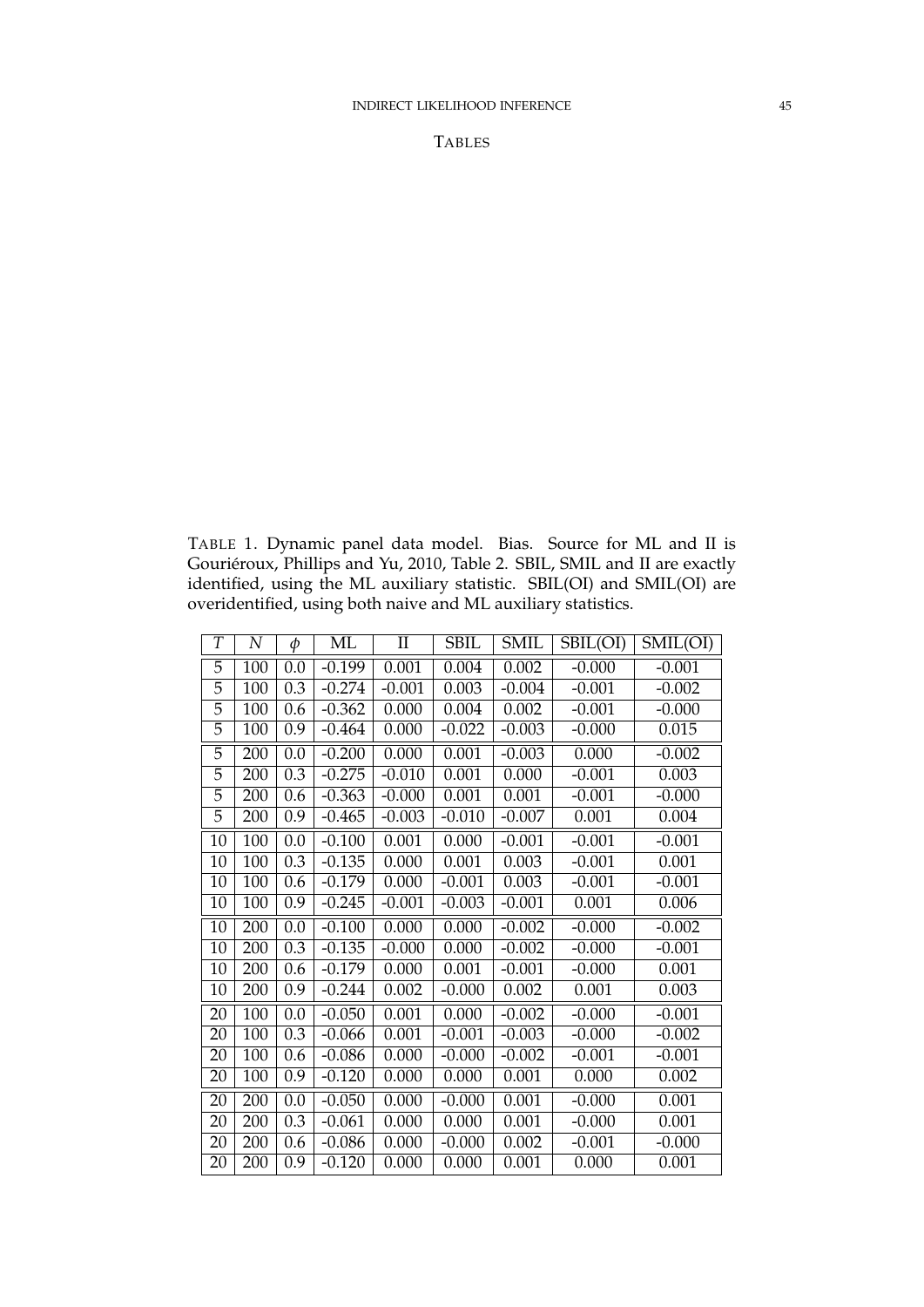<span id="page-46-0"></span>TABLE 2. Dynamic panel data model. RMSE. Source for ML and II is Gouriéroux, Phillips and Yu, 2010, Table 2. SBIL, SMIL and II are exactly identified, using the ML auxiliary statistic. SBIL(OI) and SMIL(OI) are overidentified, using both the naive and ML auxiliary statistics.

| Т  | N   | φ   | ML                 | $\mathbf{I}$ | <b>SBIL</b>        | <b>SMIL</b> | SBIL(OI) | SMIL(OI)           |
|----|-----|-----|--------------------|--------------|--------------------|-------------|----------|--------------------|
| 5  | 100 | 0.0 | 0.204              | 0.057        | 0.059              | 0.057       | 0.044    | 0.045              |
| 5  | 100 | 0.3 | 0.278              | 0.081        | 0.065              | 0.068       | 0.041    | 0.043              |
| 5  | 100 | 0.6 | 0.365              | 0.070        | 0.071              | 0.069       | 0.036    | 0.037              |
| 5  | 100 | 0.9 | 0.467              | 0.076        | 0.059              | 0.073       | 0.033    | 0.045              |
| 5  | 200 | 0.0 | 0.203              | 0.041        | 0.041              | 0.039       | 0.031    | 0.030              |
| 5  | 200 | 0.3 | 0.277              | 0.074        | 0.046              | 0.048       | 0.029    | 0.031              |
| 5  | 200 | 0.6 | 0.365              | 0.050        | 0.050              | 0.054       | 0.025    | 0.027              |
| 5  | 200 | 0.9 | 0.467              | 0.054        | 0.046              | 0.051       | 0.027    | 0.034              |
| 10 | 100 | 0.0 | $\overline{0.104}$ | 0.035        | 0.036              | 0.034       | 0.031    | 0.030              |
| 10 | 100 | 0.3 | 0.139              | 0.036        | 0.037              | 0.040       | 0.030    | 0.032              |
| 10 | 100 | 0.6 | 0.182              | 0.037        | 0.038              | 0.040       | 0.024    | 0.027              |
| 10 | 100 | 0.9 | 0.246              | 0.040        | 0.036              | 0.046       | 0.023    | 0.032              |
| 10 | 200 | 0.0 | 0.103              | 0.025        | 0.025              | 0.028       | 0.022    | $\overline{0.0}24$ |
| 10 | 200 | 0.3 | 0.137              | 0.026        | 0.026              | 0.027       | 0.021    | 0.022              |
| 10 | 200 | 0.6 | 0.180              | 0.026        | 0.027              | 0.029       | 0.017    | 0.019              |
| 10 | 200 | 0.9 | 0.245              | 0.028        | 0.028              | 0.030       | 0.016    | 0.021              |
| 20 | 100 | 0.0 | 0.054              | 0.024        | $\overline{0.024}$ | 0.026       | 0.022    | 0.024              |
| 20 | 100 | 0.3 | 0.070              | 0.024        | 0.024              | 0.023       | 0.021    | 0.021              |
| 20 | 100 | 0.6 | 0.088              | 0.022        | 0.022              | 0.025       | 0.018    | 0.019              |
| 20 | 100 | 0.9 | 0.122              | 0.021        | 0.020              | 0.021       | 0.013    | 0.015              |
| 20 | 200 | 0.0 | 0.052              | 0.017        | 0.017              | 0.018       | 0.016    | 0.017              |
| 20 | 200 | 0.3 | 0.068              | 0.016        | 0.017              | 0.015       | 0.015    | 0.015              |
| 20 | 200 | 0.6 | 0.087              | 0.015        | 0.016              | 0.016       | 0.013    | 0.012              |
| 20 | 200 | 0.9 | 0.120              | 0.014        | 0.015              | 0.016       | 0.009    | 0.013              |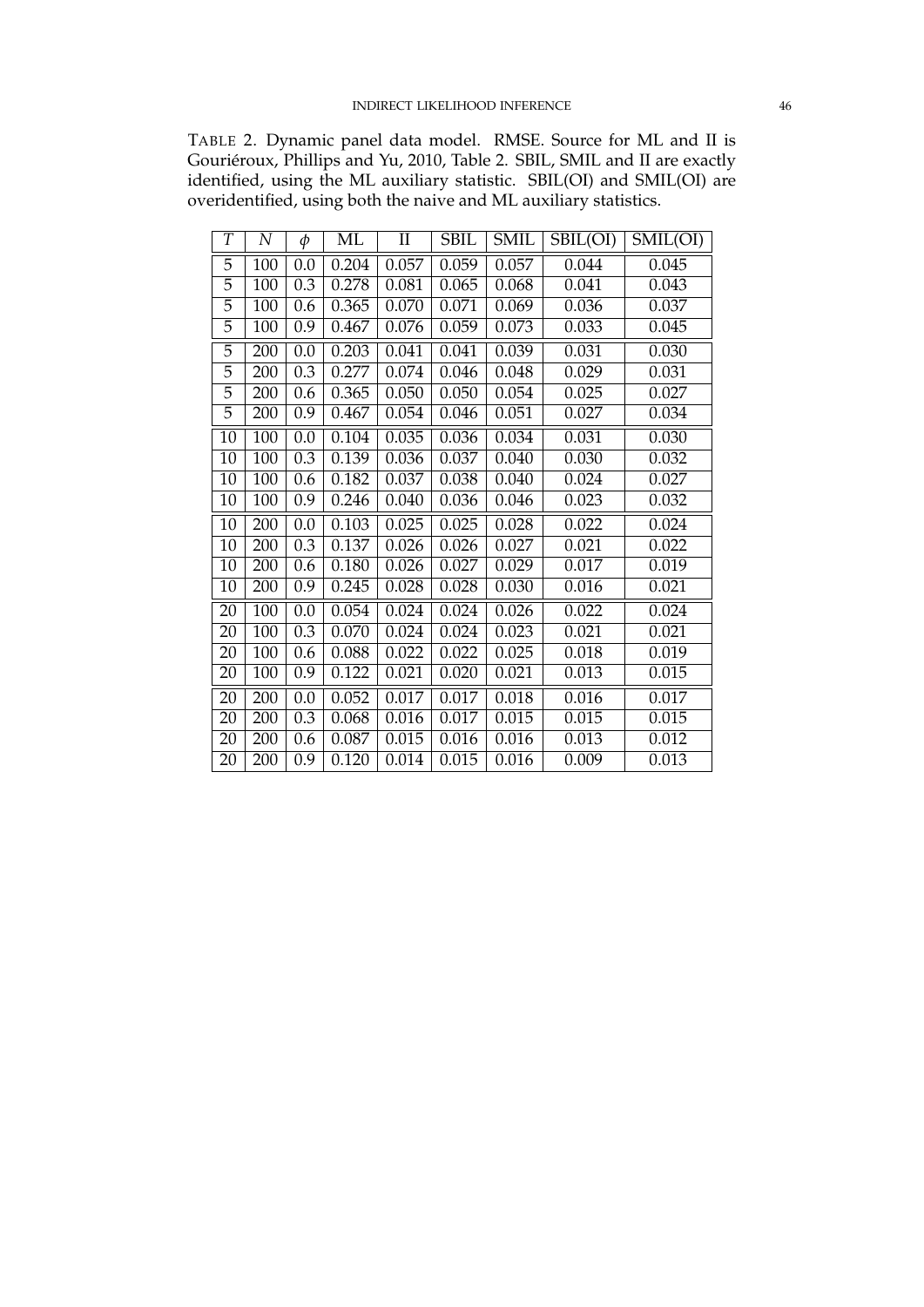<span id="page-47-0"></span>

|     |              |          | <b>Bias</b> |          |          | <b>RMSE</b> |         |          |          |
|-----|--------------|----------|-------------|----------|----------|-------------|---------|----------|----------|
| T   | ψ            | ML       | $CU-II$     | SBIL(AR) | SBIL(ML) | ML          | $CU-II$ | SBIL(AR) | SBIL(ML) |
| 50  | $-0.95$      | 0.072    | 0.142       | 0.109    | 0.111    | 0.114       | 0.190   | 0.129    | 0.129    |
| 50  | $-0.9$       | 0.042    | 0.118       | 0.077    | 0.075    | 0.101       | 0.172   | 0.107    | 0.104    |
| 50  | $-0.5$       | $-0.006$ | 0.058       | 0.052    | 0.010    | 0.141       | 0.188   | 0.170    | 0.142    |
| 50  | $\mathbf{0}$ | 0.004    | 0.001       | 0.000    | 0.003    | 0.157       | 0.205   | 0.171    | 0.151    |
| 50  | 0.5          | 0.005    | $-0.044$    | $-0.058$ | $-0.012$ | 0.141       | 0.184   | 0.173    | 0.142    |
| 50  | 0.9          | $-0.042$ | $-0.066$    | $-0.081$ | $-0.075$ | 0.101       | 0.142   | 0.112    | 0.103    |
| 50  | 0.95         | $-0.069$ | $-0.088$    | $-0.113$ | $-0.108$ | 0.110       | 0.145   | 0.131    | 0.126    |
| 100 | $-0.95$      | 0.041    | 0.074       | 0.053    | 0.052    | 0.073       | 0.104   | 0.067    | 0.071    |
| 100 | $-0.9$       | 0.021    | 0.054       | 0.025    | 0.025    | 0.065       | 0.091   | 0.056    | 0.059    |
| 100 | $-0.5$       | $-0.001$ | 0.024       | 0.034    | 0.010    | 0.092       | 0.112   | 0.113    | 0.093    |
| 100 | $\theta$     | 0.002    | 0.001       | 0.000    | 0.001    | 0.105       | 0.127   | 0.110    | 0.103    |
| 100 | 0.5          | 0.004    | $-0.019$    | $-0.034$ | $-0.006$ | 0.091       | 0.109   | 0.112    | 0.092    |
| 100 | 0.9          | $-0.021$ | $-0.021$    | $-0.029$ | $-0.025$ | 0.063       | 0.087   | 0.059    | 0.057    |
| 100 | 0.95         | $-0.041$ | $-0.046$    | $-0.063$ | $-0.053$ | 0.072       | 0.093   | 0.078    | 0.071    |
| 200 | $-0.95$      | 0.025    | 0.049       | 0.030    | 0.022    | 0.047       | 0.071   | 0.043    | 0.042    |
| 200 | $-0.9$       | 0.012    | 0.029       | 0.003    | 0.004    | 0.041       | 0.059   | 0.041    | 0.039    |
| 200 | $-0.5$       | $-0.001$ | 0.009       | 0.021    | 0.004    | 0.063       | 0.071   | 0.075    | 0.063    |
| 200 | $\theta$     | $-0.002$ | 0.000       | $-0.000$ | $-0.001$ | 0.073       | 0.081   | 0.075    | 0.072    |
| 200 | 0.5          | 0.001    | $-0.008$    | $-0.020$ | $-0.005$ | 0.064       | 0.071   | 0.076    | 0.064    |
| 200 | 0.9          | $-0.012$ | $-0.007$    | $-0.007$ | $-0.005$ | 0.042       | 0.067   | 0.042    | 0.041    |
| 200 | 0.95         | $-0.024$ | $-0.024$    | $-0.038$ | $-0.021$ | 0.045       | 0.068   | 0.050    | 0.040    |

TABLE 3. MA(1) model.

TABLE 4. Nonlinear panel data model.

<span id="page-47-1"></span>

|                                                     |       | $N = 30, T = 5$                                                                                             | $N = 100, T = 5$ |                                                                  |  |  |
|-----------------------------------------------------|-------|-------------------------------------------------------------------------------------------------------------|------------------|------------------------------------------------------------------|--|--|
| Estimator    Bias   RMSE   MAE    Bias   RMSE   MAE |       |                                                                                                             |                  |                                                                  |  |  |
| CU-II                                               |       | $\parallel$ 0.056 $\parallel$ 0.294 $\parallel$ 0.230 $\parallel$ 0.024 $\parallel$ 0.155 $\parallel$ 0.123 |                  |                                                                  |  |  |
| <b>SBIL</b>                                         | 0.035 |                                                                                                             |                  | $\mid$ 0.260 $\mid$ 0.207 $\mid$ 0.008 $\mid$ 0.142 $\mid$ 0.113 |  |  |

<span id="page-47-2"></span>TABLE 5. Auction model. Source for II(PML) and II (OLS) is Li (2010), Tables 1 and 2.

|             |              | $\theta_0=1$ | $\theta_1=0.5$  |                                      |             |
|-------------|--------------|--------------|-----------------|--------------------------------------|-------------|
| Estimator   | Aux. stat.   | Bias         | RMSE            | <b>Bias</b>                          | <b>RMSE</b> |
|             | <b>PML</b>   | $-0.031$     | 0.0534          | 0.004                                | 0.0230      |
| H           | <b>OLS</b>   |              | $-0.048$ 0.0667 | $\parallel$ 0.012 $\parallel$ 0.0286 |             |
| <b>SBIL</b> | <b>OLS</b>   | 0.001        | 0.0311          | $-0.001$                             | 0.0226      |
| <b>SBIL</b> | extended OLS | 0.001        | 0.0295          | $-0.001$                             | 0.0210      |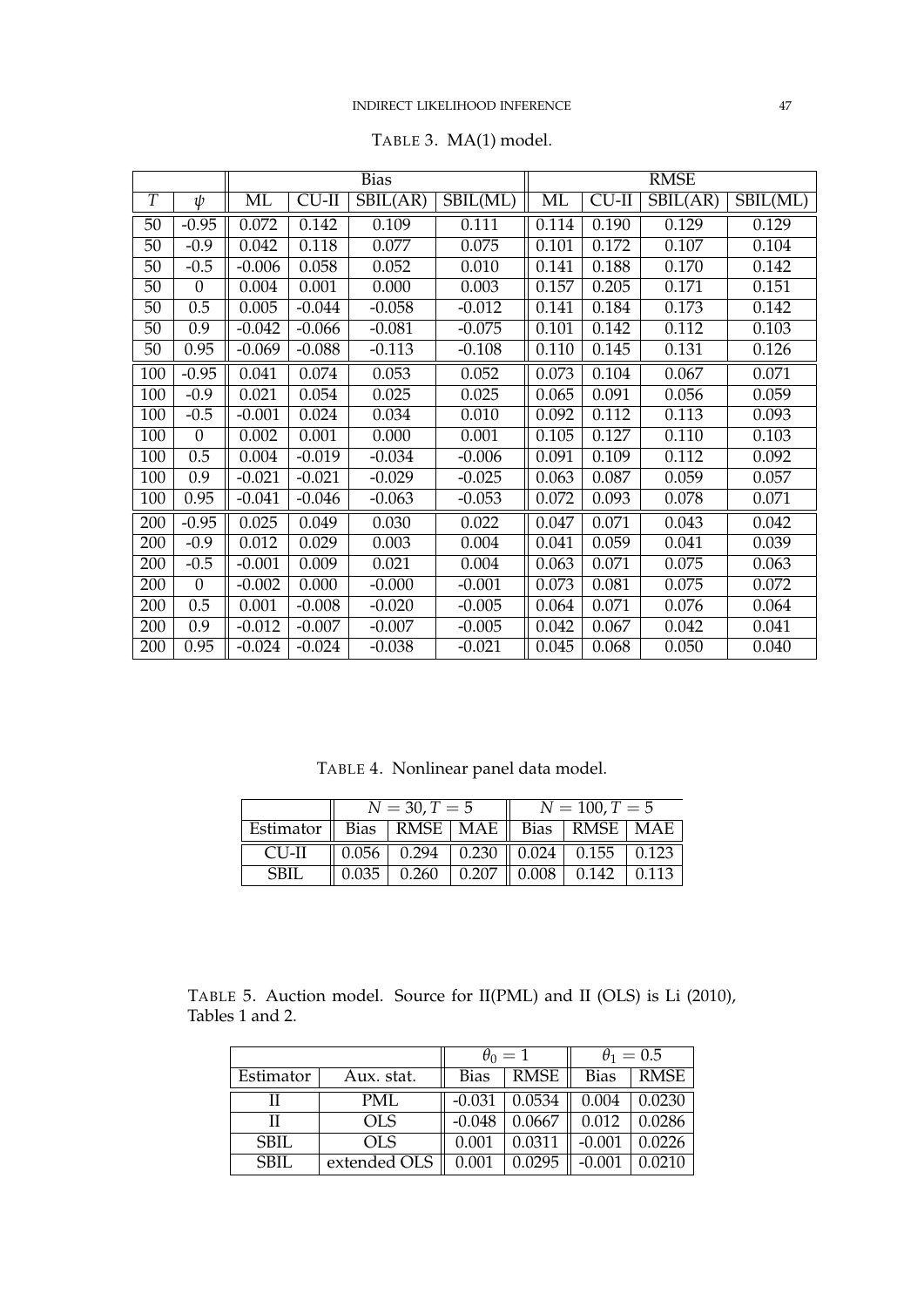<span id="page-48-0"></span>

|            | <b>Bias</b> |             | <b>RMSE</b> |            |             |            |             |
|------------|-------------|-------------|-------------|------------|-------------|------------|-------------|
| Parameter  | Lower Bound | Upper bound | True values | Prior mean | <b>SBIL</b> | Prior mean | <b>SBIL</b> |
| $\alpha$   | 0.15        | 0.4         | 0.33        | $-0.055$   | $-0.002$    | 0.091      | 0.006       |
|            | 0.95        | 0.999       | 0.99        | $-0.016$   | $-0.000$    | 0.021      | 0.001       |
|            | 0.005       | 0.06        | 0.023       | 0.010      | 0.001       | 0.019      | 0.001       |
| ψ          |             | 3           | 1.75        | 0.250      | 0.004       | 0.629      | 0.014       |
| $\varrho$  | 0.85        | 0.99        | 0.95        | $-0.030$   | $-0.017$    | 0.050      | 0.024       |
| $\sigma$   | 0.005       | 0.04        | 0.01        | 0.012      | 0.000       | 0.016      | 0.001       |
| $\epsilon$ | 9           | 13          | 10          | 1.000      | 0.002       | 1.529      | 0.033       |

TABLE 6. Fully observed DSGE model with monopolistic competition

<span id="page-48-1"></span>TABLE 7. Partially observed DSGE model with habit formation, first design

|           |             |             |             | <b>Bias</b> |             | <b>RMSE</b> |             |
|-----------|-------------|-------------|-------------|-------------|-------------|-------------|-------------|
| Parameter | Lower Bound | Upper bound | True values | Prior mean  | <b>SBIL</b> | Prior mean  | <b>SBIL</b> |
| $\alpha$  | 0.25        | 0.4         | 0.36        | $-0.035$    | $-0.003$    | 0.056       | 0.008       |
|           | 0.93        | 0.99        | 0.95        | 0.010       | 0.001       | 0.020       | 0.004       |
|           | 0.02        | 0.04        | 0.025       | 0.005       | 0.000       | 0.008       | 0.001       |
| η         |             | 0.5         | 0.2         | 0.050       | $-0.024$    | 0.153       | 0.044       |
| $\gamma$  |             | 4           | 2           | 0.500       | 0.220       | 1.000       | 0.283       |
| $\varrho$ | 0.8         | 0.99        | 0.85        | 0.045       | $-0.005$    | 0.071       | 0.017       |
| $\sigma$  | 0.01        | 0.08        | 0.04        | 0.005       | 0.001       | 0.021       | 0.004       |
| ıb        | <b>NA</b>   | <b>NA</b>   | 3.197       | 9.854       | 0.356       | 22.529      | 0.530       |

<span id="page-48-2"></span>TABLE 8. Partially observed DSGE model with habit formation, second design

|           | <b>Bias</b> |             | <b>RMSE</b> |            |             |            |             |
|-----------|-------------|-------------|-------------|------------|-------------|------------|-------------|
| Parameter | Lower Bound | Upper bound | True values | Prior mean | <b>SBIL</b> | Prior mean | <b>SBIL</b> |
| $\alpha$  | 0.25        | 0.4         | 0.36        | $-0.035$   | 0.001       | 0.056      | 0.006       |
|           | 0.93        | 0.99        | 0.95        | 0.010      | $-0.003$    | 0.020      | 0.004       |
|           | 0.02        | 0.04        | 0.025       | 0.005      | 0.001       | 0.008      | 0.002       |
| п         |             | 0.5         | 0.4         | $-0.150$   | $-0.033$    | 0.208      | 0.056       |
| $\gamma$  |             | 4           | 3           | $-0.500$   | 0.018       | 1.000      | 0.185       |
| $\varrho$ | 0.8         | 0.99        | 0.85        | 0.045      | $-0.003$    | 0.071      | 0.016       |
| $\sigma$  | 0.01        | 0.08        | 0.04        | 0.005      | 0.000       | 0.021      | 0.003       |
| w         | ΝA          | NA          | 13.562      | $-0.511$   | 0.792       | 22.266     | 3.052       |